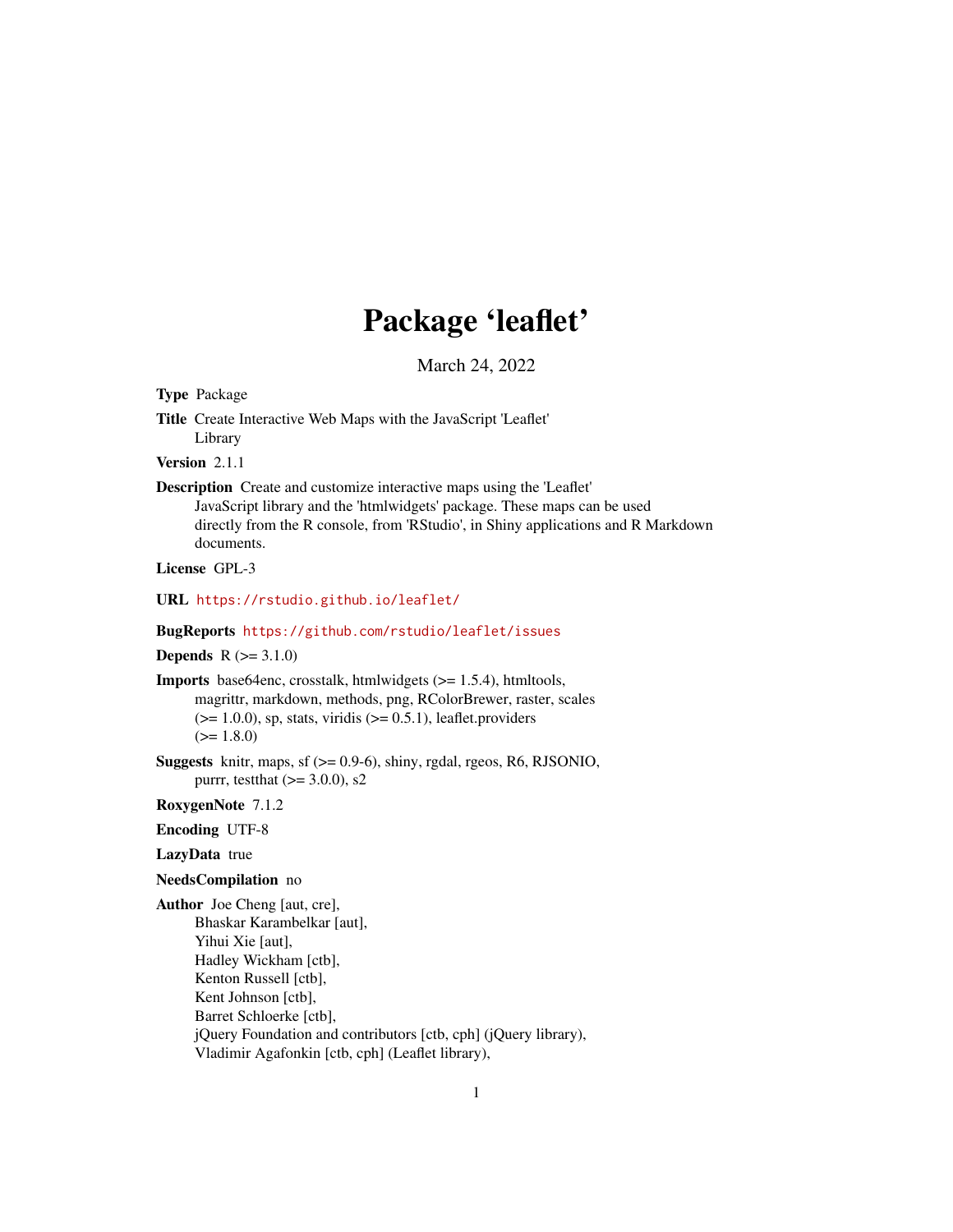CloudMade [cph] (Leaflet library), Leaflet contributors [ctb] (Leaflet library), Brandon Copeland [ctb, cph] (leaflet-measure plugin), Joerg Dietrich [ctb, cph] (Leaflet.Terminator plugin), Benjamin Becquet [ctb, cph] (Leaflet.MagnifyingGlass plugin), Norkart AS [ctb, cph] (Leaflet.MiniMap plugin), L. Voogdt [ctb, cph] (Leaflet.awesome-markers plugin), Daniel Montague [ctb, cph] (Leaflet.EasyButton plugin), Kartena AB [ctb, cph] (Proj4Leaflet plugin), Robert Kajic [ctb, cph] (leaflet-locationfilter plugin), Mapbox [ctb, cph] (leaflet-omnivore plugin), Michael Bostock [ctb, cph] (topojson), RStudio [cph]

Maintainer Joe Cheng <joe@rstudio.com>

Repository CRAN

Date/Publication 2022-03-23 23:40:02 UTC

# R topics documented:

| $\mathbf{3}$   |
|----------------|
| $\overline{4}$ |
| 12             |
| 13             |
| 14             |
| 17             |
| 18             |
| 20             |
| 22.            |
| 23             |
| 25             |
| 26             |
| 27             |
| 28             |
| 28             |
| 29             |
| 30             |
| 30             |
| 33             |
| 33             |
| 34             |
| 35             |
| 36             |
| 37             |
| 38             |
| 38             |
| 39             |
| 39             |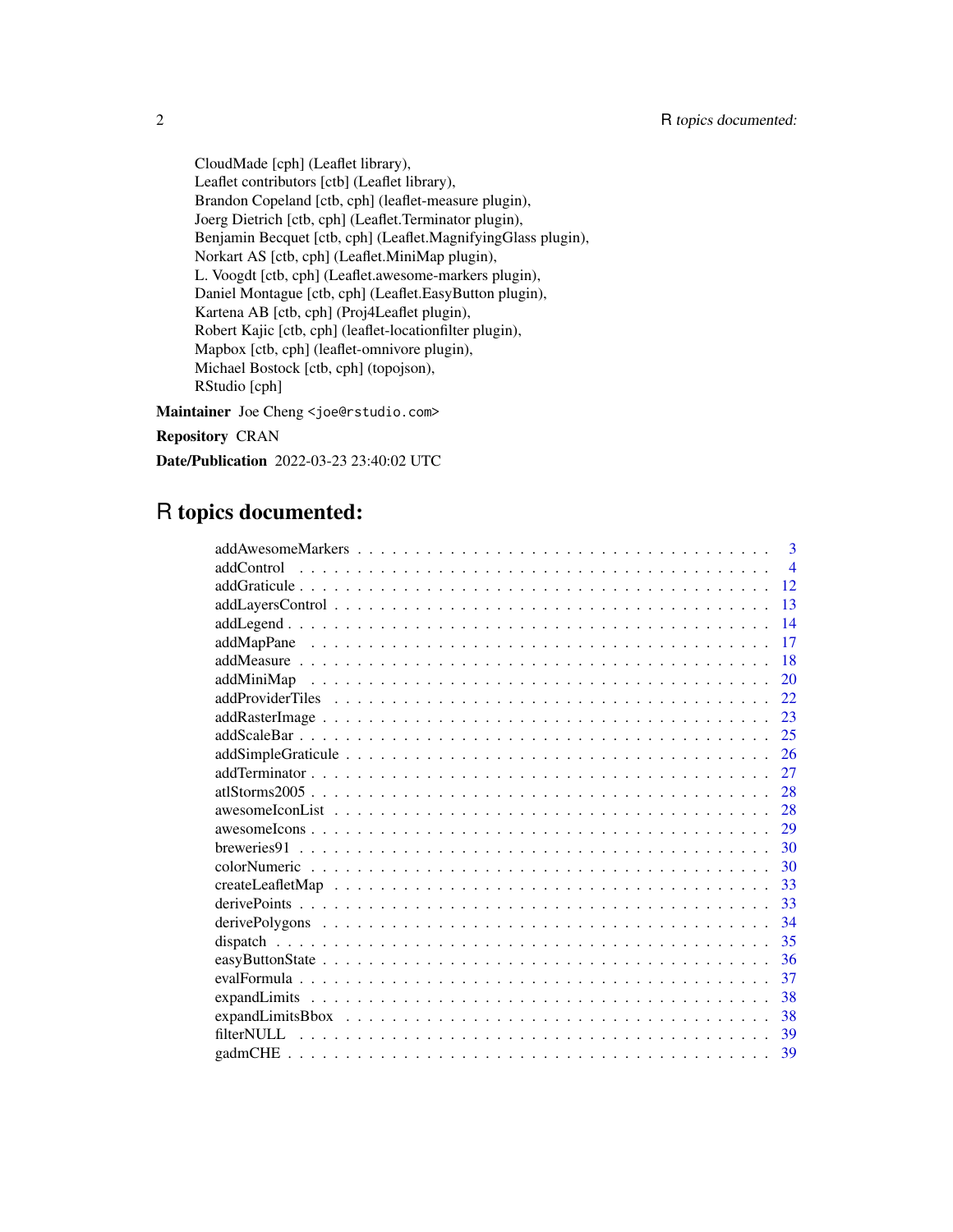<span id="page-2-0"></span>

| $getMapData \dots \dots \dots \dots \dots \dots \dots \dots \dots \dots \dots \dots \dots \dots \dots \dots$ | 40  |
|--------------------------------------------------------------------------------------------------------------|-----|
|                                                                                                              | 40  |
|                                                                                                              | 41  |
|                                                                                                              | 41  |
|                                                                                                              | -44 |
|                                                                                                              | 49  |
|                                                                                                              | 49  |
|                                                                                                              | 50  |
|                                                                                                              | -51 |
|                                                                                                              | 52  |
|                                                                                                              | 53  |
|                                                                                                              | 54  |
|                                                                                                              | 55  |
|                                                                                                              | -56 |
|                                                                                                              | .56 |
|                                                                                                              | .57 |
|                                                                                                              | 58  |
|                                                                                                              | 60  |
|                                                                                                              | 60  |
|                                                                                                              | -64 |
|                                                                                                              |     |

#### **Index** [65](#page-64-0)

<span id="page-2-1"></span>addAwesomeMarkers *Add Awesome Markers*

## Description

Add Awesome Markers

## Usage

```
addAwesomeMarkers(
 map,
 lng = NULL,
  lat = NULL,layerId = NULL,group = NULL,
  icon = NULL,
  popup = NULL,
  popupOptions = NULL,
  label = NULL,labelOptions = NULL,
  options = markerOptions(),
  clusterOptions = NULL,
 clusterId = NULL,
  data = getMapData(map)
\mathcal{L}
```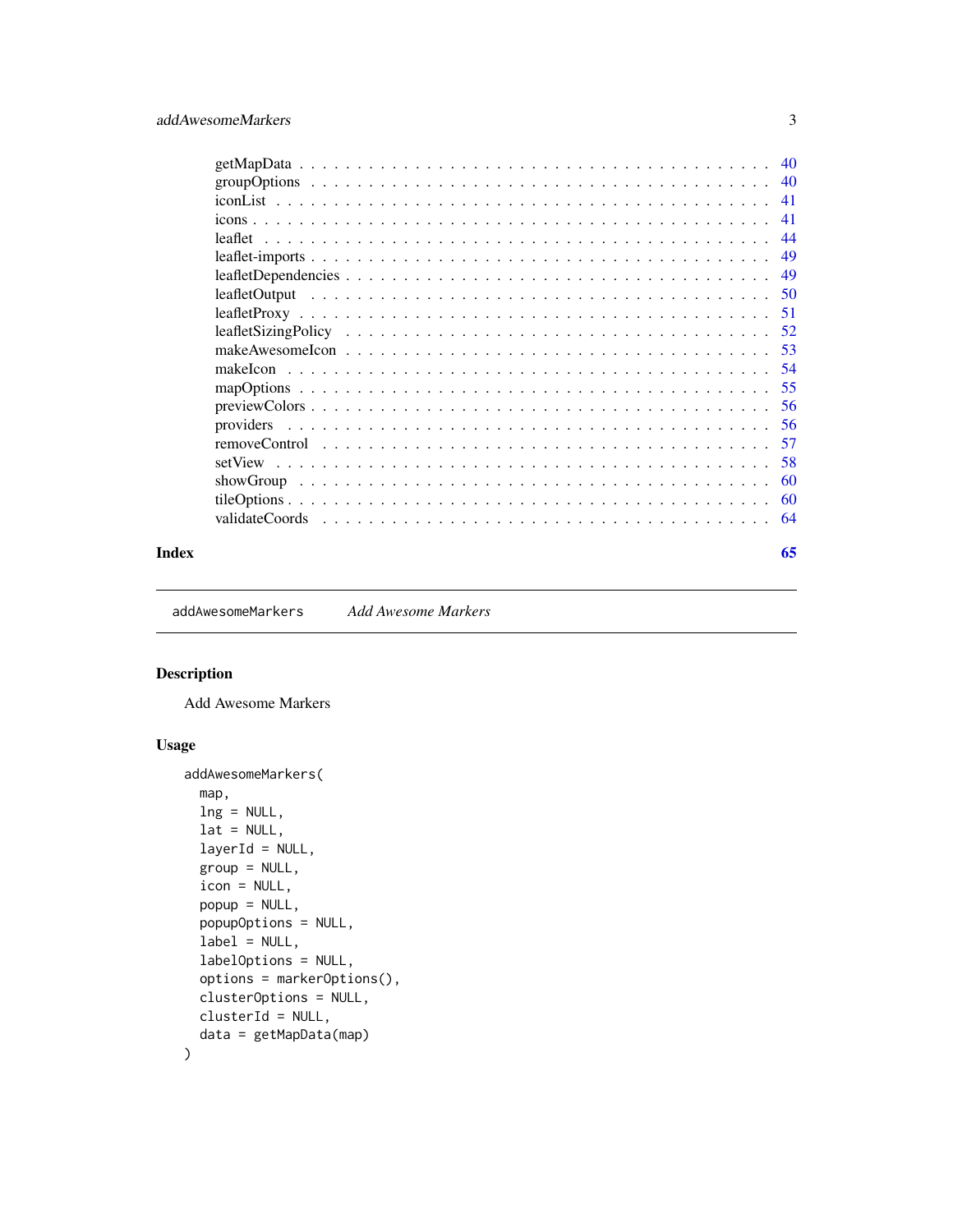## <span id="page-3-0"></span>Arguments

| map            | the map to add awesome Markers to.                                                                                                                                                                                                                                                                                                       |
|----------------|------------------------------------------------------------------------------------------------------------------------------------------------------------------------------------------------------------------------------------------------------------------------------------------------------------------------------------------|
| lng            | a numeric vector of longitudes, or a one-sided formula of the form $\sim x$ where x is<br>a variable in data; by default (if not explicitly provided), it will be automatically<br>inferred from data by looking for a column named lng, long, or longitude<br>(case-insensitively)                                                      |
| lat            | a vector of latitudes or a formula (similar to the lng argument; the names lat<br>and latitude are used when guessing the latitude column from data)                                                                                                                                                                                     |
| layerId        | the layer id                                                                                                                                                                                                                                                                                                                             |
| group          | the name of the group the newly created layers should belong to (for clearGroup<br>and addLayersControl purposes). Human-friendly group names are permitted-<br>they need not be short, identifier-style names. Any number of layers and even<br>different types of layers (e.g. markers and polygons) can share the same group<br>name. |
| icon           | the icon(s) for markers;                                                                                                                                                                                                                                                                                                                 |
| popup          | a character vector of the HTML content for the popups (you are recommended<br>to escape the text using htmlEscape() for security reasons)                                                                                                                                                                                                |
| popupOptions   | A Vector of popupOptions to provide popups                                                                                                                                                                                                                                                                                               |
| label          | a character vector of the HTML content for the labels                                                                                                                                                                                                                                                                                    |
| labelOptions   | A Vector of label0ptions to provide label options for each label. Default NULL                                                                                                                                                                                                                                                           |
| options        | a list of extra options for tile layers, popups, paths (circles, rectangles, polygons,<br>), or other map elements                                                                                                                                                                                                                       |
| clusterOptions | if not NULL, markers will be clustered using Leaflet.markercluster; you can use<br>markerClusterOptions() to specify marker cluster options                                                                                                                                                                                              |
| clusterId      | the id for the marker cluster layer                                                                                                                                                                                                                                                                                                      |
| data           | the data object from which the argument values are derived; by default, it is the<br>data object provided to leaflet() initially, but can be overridden                                                                                                                                                                                  |

addControl *Graphics elements and layers*

# <span id="page-3-1"></span>Description

Add graphics elements and layers to the map widget.

## Usage

```
addControl(
 map,
 html,
 position = c("topleft", "topright", "bottomleft", "bottomright"),
  layerId = NULL,
```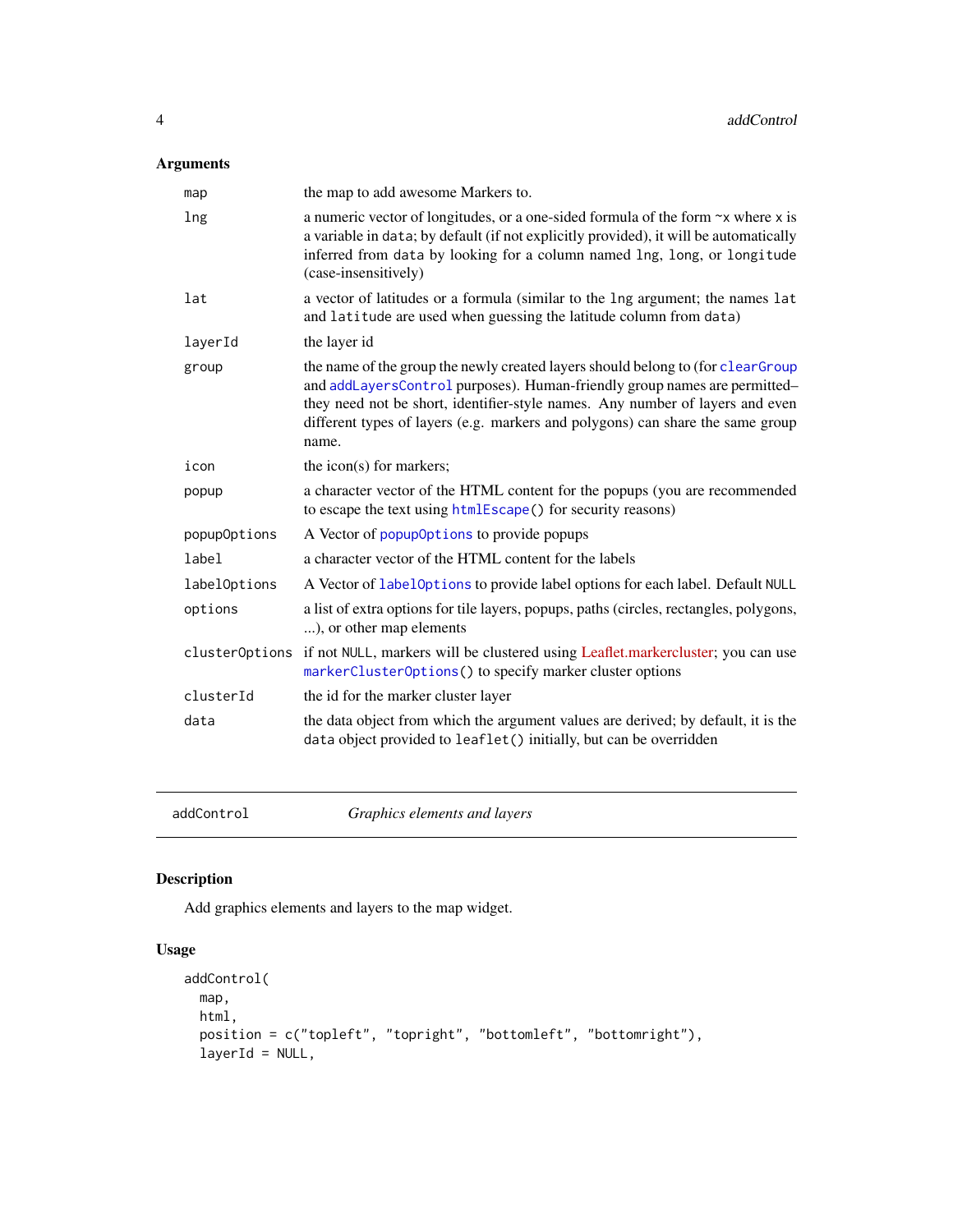```
className = "info legend",
 data = getMapData(map)
\lambdaaddTiles(
  map,
 urlTemplate = "https://{s}.tile.openstreetmap.org/{z}/{x}/{y}.png",
  attribution = NULL,
  layerId = NULL,group = NULL,options = tileOptions(),
  data = getMapData(map)
\mathcal{L}addWMSTiles(
  map,
 baseUrl,
  layerId = NULL,group = NULL,
  options = WMSTileOptions(),
  attribution = NULL,
  layers = ",
  data = getMapData(map)
\mathcal{L}addPopups(
  map,
  lng = NULL,
  lat = NULL,popup,
  layerId = NULL,group = NULL,options = popupOptions(),
  data = getMapData(map)
\mathcal{L}addMarkers(
 map,
  ln g = NULL,lat = NULL,layerId = NULL,group = NULL,
  icon = NULL,
  popup = NULL,popupOptions = NULL,
  label = NULL,labelOptions = NULL,
  options = markerOptions(),
```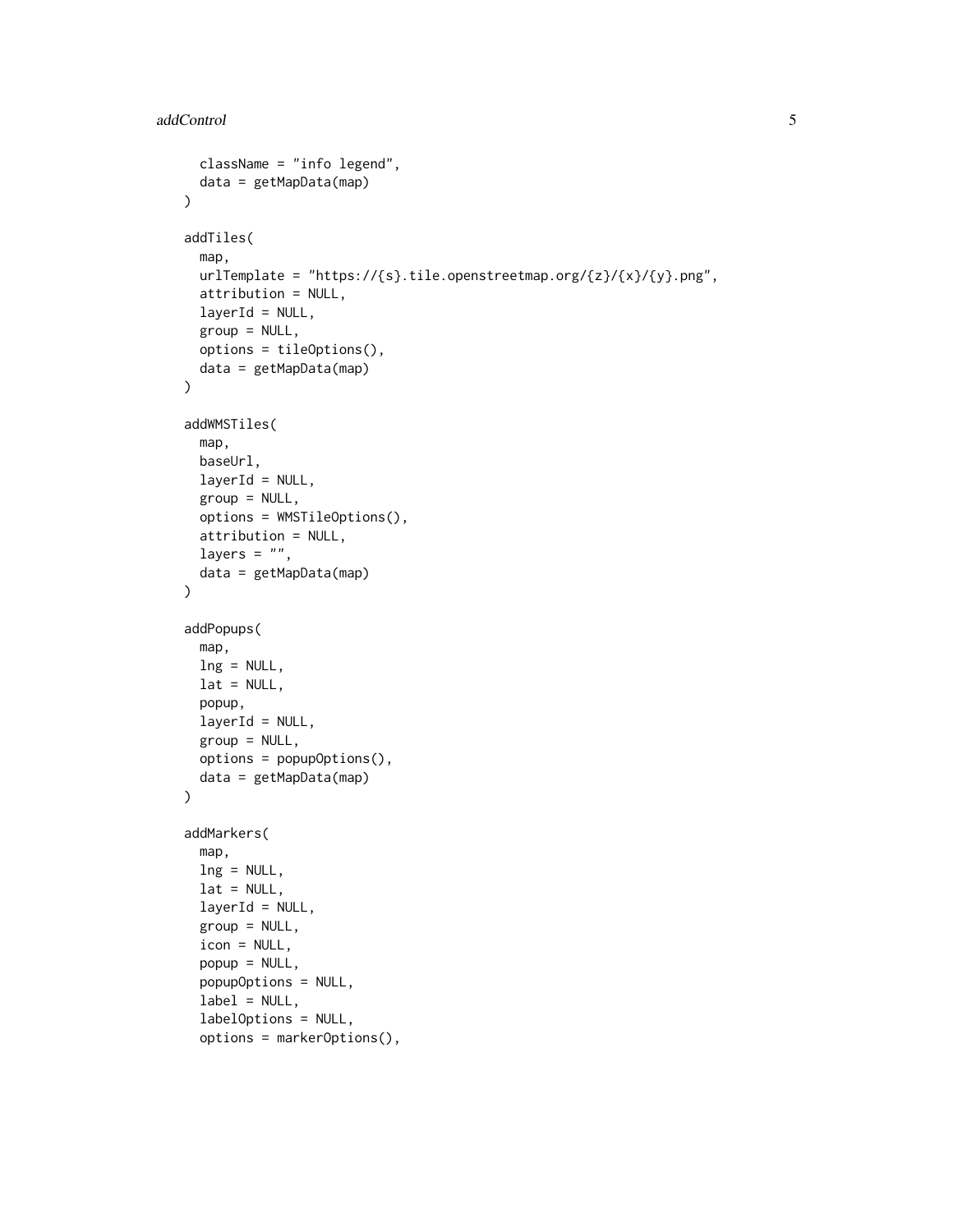**6** addControl and the control of the control and the control and control and control and control and control and control and control and control and control and control and control and control and control and control and

```
clusterOptions = NULL,
  clusterId = NULL,
  data = getMapData(map)
\lambdaaddLabelOnlyMarkers(
  map,
  lng = NULL,
  lat = NULL,layerId = NULL,group = NULL,
  icon = NULL,
  label = NULL,labelOptions = NULL,
  options = markerOptions(),
  clusterOptions = NULL,
  clusterId = NULL,
  data = getMapData(map)
\mathcal{L}addCircleMarkers(
  map,
  lng = NULL,
  lat = NULL,radius = 10,
  layerId = NULL,group = NULL,stroke = TRUE,
  color = "#03F",weight = 5,
  opacity = 0.5,
  fill = TRUE,fillColor = color,
  fillOpacity = 0.2,
  dashArray = NULL,
  popup = NULL,
  popupOptions = NULL,
  label = NULL,labelOptions = NULL,
  options = pathOptions(),
  clusterOptions = NULL,
  clusterId = NULL,
  data = getMapData(map)
)
highlightOptions(
  stroke = NULL,
  color = NULL,
```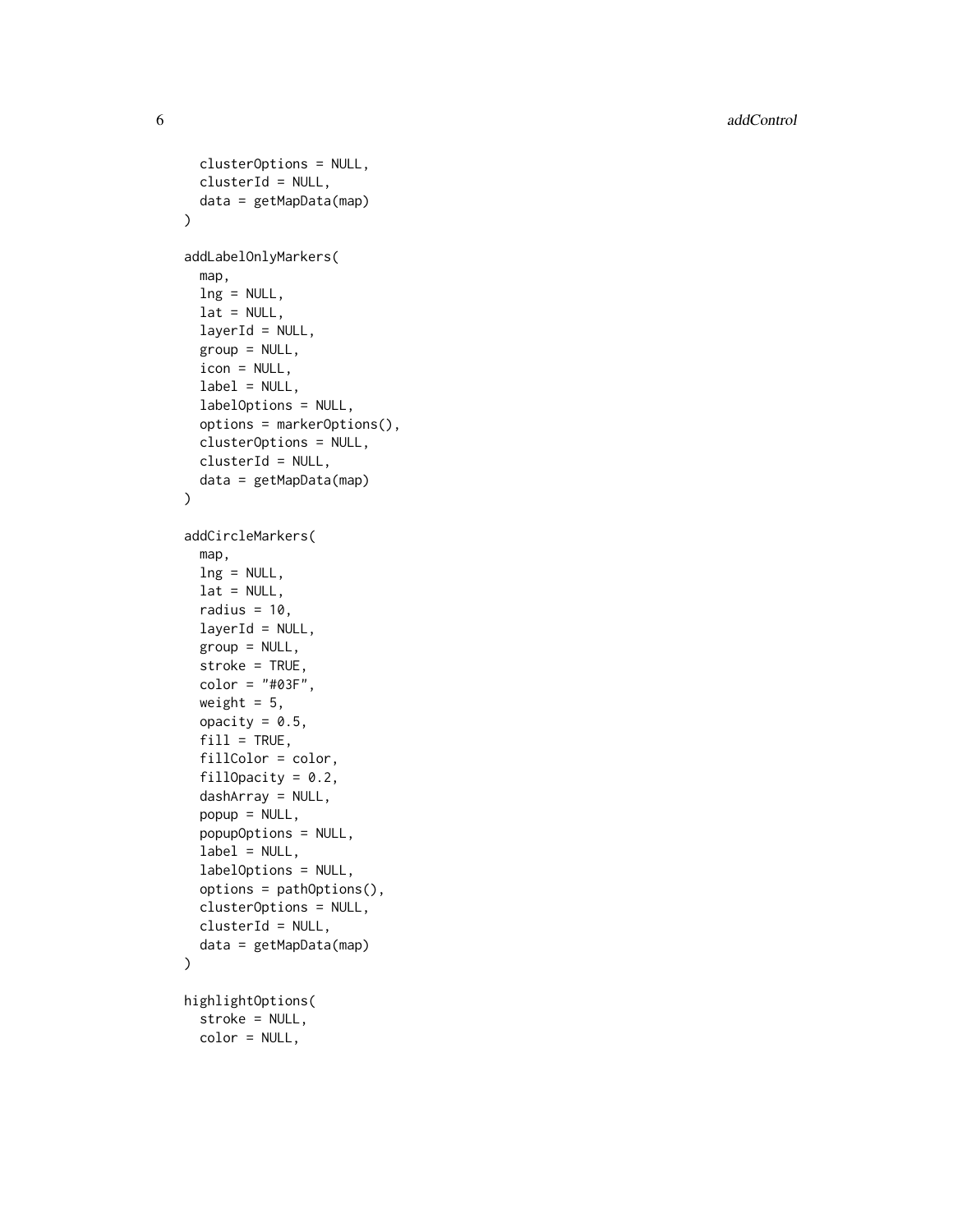```
weight = NULL,opacity = NULL,
  fill = NULL,fillColor = NULL,
  fillOpacity = NULL,
  dashArray = NULL,
 bringToFront = NULL,
  sendToBack = NULL
\lambdaaddCircles(
 map,
 lng = NULL,
 lat = NULL,radius = 10,
  layerId = NULL,group = NULL,
  stroke = TRUE,
 color = "#03F",weight = 5,
 opacity = 0.5,
  fill = TRUE,fillColor = color,
  fillOpacity = 0.2,
  dashArray = NULL,
 popup = NULL,popupOptions = NULL,
  label = NULL,labelOptions = NULL,
  options = pathOptions(),
 highlightOptions = NULL,
 data = getMapData(map)
\mathcal{L}addPolylines(
 map,
  ln g = NULL,
  lat = NULL,layerId = NULL,group = NULL,
  stroke = TRUE,
  color = "#03F",weight = 5,
  opacity = 0.5,
  fill = FALSE,fillColor = color,
  fillOpacity = 0.2,
  dashArray = NULL,
```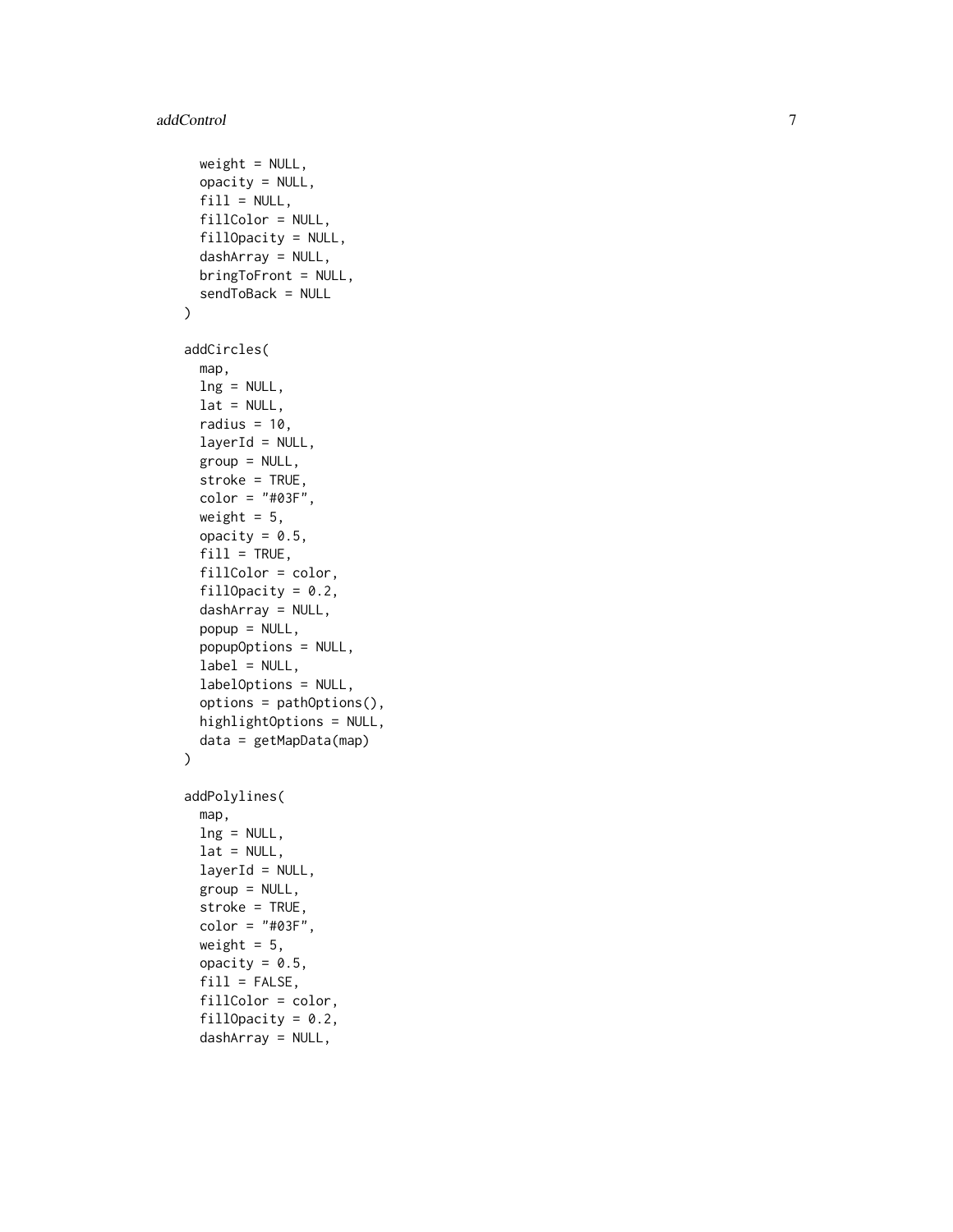8 addControl and the control of the control of the control and control and control and control and control and control and control and control and control and control and control and control and control and control and con

```
smoothFactor = 1,
  noClip = FALSE,
 popup = NULL,
 popupOptions = NULL,
  label = NULL,labelOptions = NULL,
  options = pathOptions(),
 highlightOptions = NULL,
  data = getMapData(map)
\mathcal{L}addRectangles(
 map,
  lng1,
  lat1,
  lng2,
  lat2,
  layerId = NULL,group = NULL,
  stroke = TRUE,
  color = "#03F",
 weight = 5,
  opacity = 0.5,
  fill = TRUE,fillColor = color,
  fillOpacity = 0.2,
  dashArray = NULL,
  smoothFactor = 1,
  noClip = FALSE,
 popup = NULL,
 popupOptions = NULL,
  label = NULL,labelOptions = NULL,
  options = pathOptions(),
 highlightOptions = NULL,
 data = getMapData(map)
\lambdaaddPolygons(
  map,
  ln g = NULL,lat = NULL,layerId = NULL,group = NULL,stroke = TRUE,
  color = "#03F",
 weight = 5,
 opacity = 0.5,
```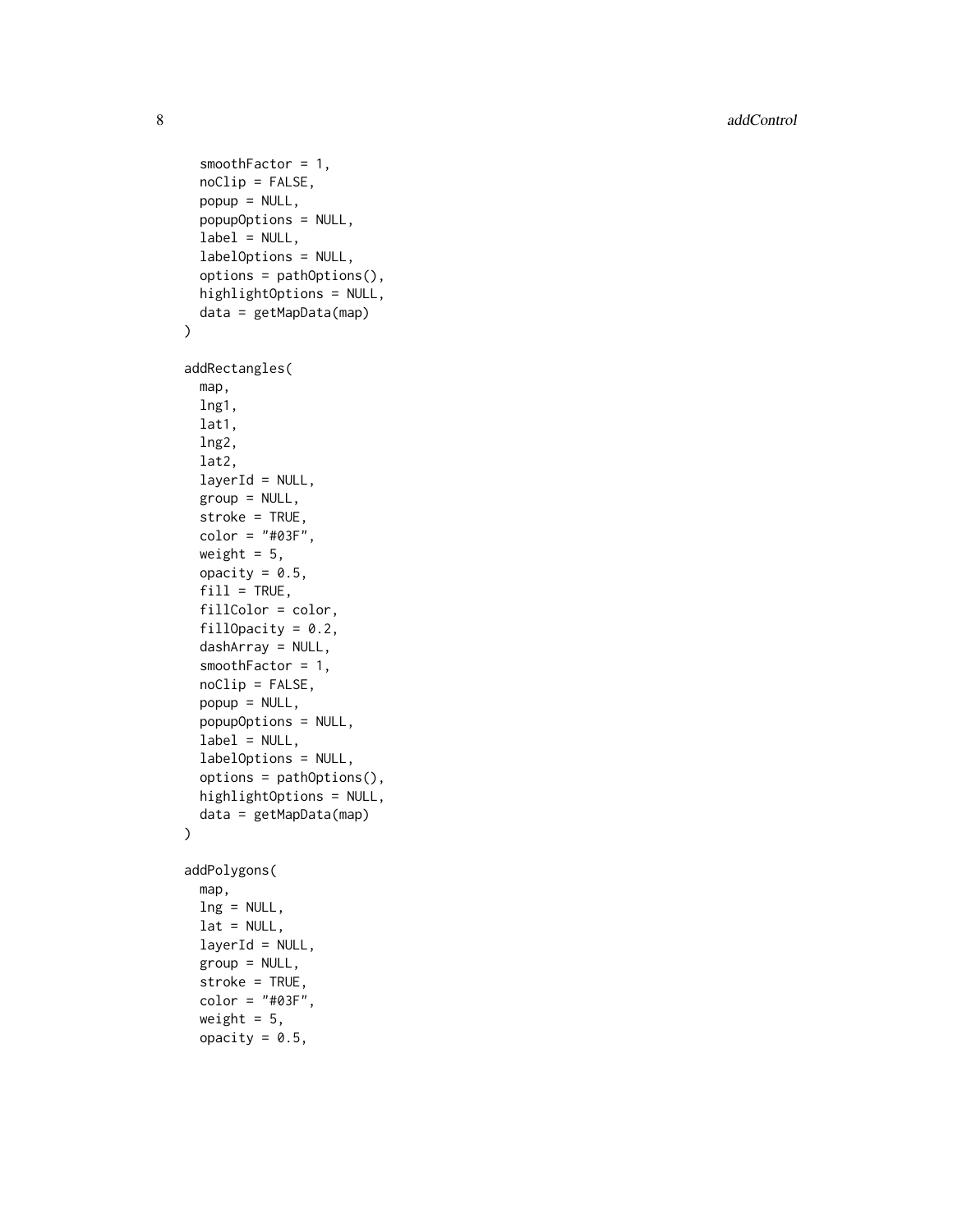## addControl

```
fill = TRUE,fillColor = color,
  fillOpacity = 0.2,
  dashArray = NULL,
  smoothFactor = 1,
  noClip = FALSE,
 popup = NULL,
 popupOptions = NULL,
  label = NULL,labelOptions = NULL,
  options = pathOptions(),
 highlightOptions = NULL,
 data = getMapData(map)
)
addGeoJSON(
 map,
  geojson,
 layerId = NULL,group = NULL,stroke = TRUE,
  color = "#03F",weight = 5,
  opacity = 0.5,
  fill = TRUE,fillColor = color,
  fillOpacity = 0.2,
  dashArray = NULL,
  smoothFactor = 1,
 noClip = FALSE,options = pathOptions(),
 data = getMapData(map)
\mathcal{L}addTopoJSON(
 map,
  topojson,
  layerId = NULL,group = NULL,stroke = TRUE,
  color = "#03F",weight = 5,
 opacity = 0.5,
  fill = TRUE,fillColor = color,
  fillOpacity = 0.2,
  dashArray = NULL,
  smoothFactor = 1,
```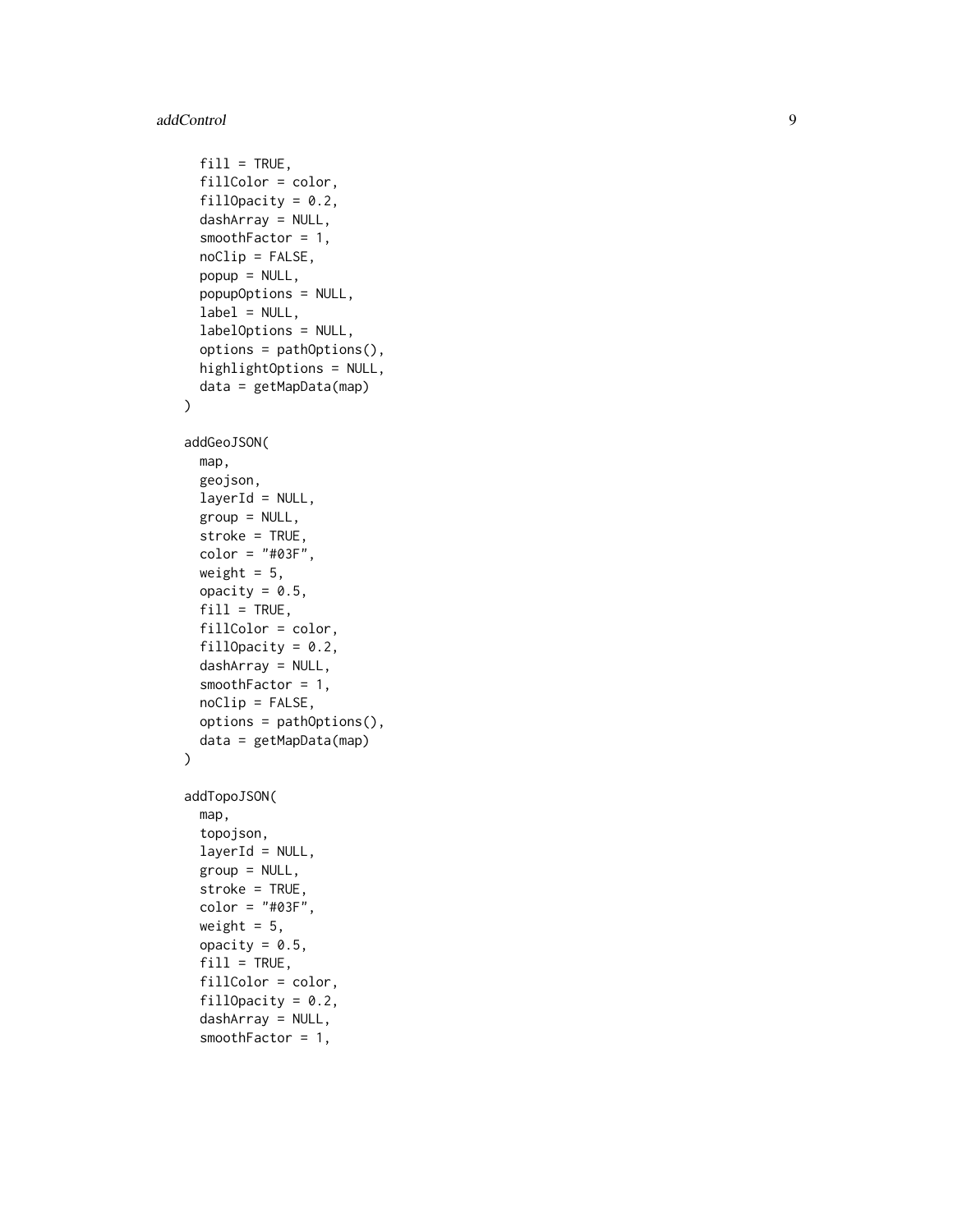```
noClip = FALSE,
  options = pathOptions()
\lambda
```

| map          | a map widget object created from leaflet()                                                                                                                                                                                                                                                                                                                                                               |
|--------------|----------------------------------------------------------------------------------------------------------------------------------------------------------------------------------------------------------------------------------------------------------------------------------------------------------------------------------------------------------------------------------------------------------|
| html         | the content of the control. May be provided as string or as HTML generated<br>with Shiny/htmltools tags                                                                                                                                                                                                                                                                                                  |
| position     | position of control: "topleft", "topright", "bottomleft", or "bottomright"                                                                                                                                                                                                                                                                                                                               |
| layerId      | the layer id                                                                                                                                                                                                                                                                                                                                                                                             |
| className    | extra CSS classes to append to the control, space separated                                                                                                                                                                                                                                                                                                                                              |
| data         | the data object from which the argument values are derived; by default, it is the<br>data object provided to leaflet() initially, but can be overridden                                                                                                                                                                                                                                                  |
| urlTemplate  | a character string as the URL template                                                                                                                                                                                                                                                                                                                                                                   |
| attribution  | the attribution text of the tile layer (HTML)                                                                                                                                                                                                                                                                                                                                                            |
| group        | the name of the group the newly created layers should belong to (for clearGroup<br>and addLayersControl purposes). Human-friendly group names are permitted-<br>they need not be short, identifier-style names. Any number of layers and even<br>different types of layers (e.g. markers and polygons) can share the same group<br>name.                                                                 |
| options      | a list of extra options for tile layers, popups, paths (circles, rectangles, polygons,<br>), or other map elements                                                                                                                                                                                                                                                                                       |
| baseUrl      | a base URL of the WMS service                                                                                                                                                                                                                                                                                                                                                                            |
| layers       | comma-separated list of WMS layers to show                                                                                                                                                                                                                                                                                                                                                               |
| lng          | a numeric vector of longitudes, or a one-sided formula of the form $\sim$ x where x is<br>a variable in data; by default (if not explicitly provided), it will be automatically<br>inferred from data by looking for a column named lng, long, or longitude<br>(case-insensitively)                                                                                                                      |
| lat          | a vector of latitudes or a formula (similar to the lng argument; the names lat<br>and latitude are used when guessing the latitude column from data)                                                                                                                                                                                                                                                     |
| popup        | a character vector of the HTML content for the popups (you are recommended<br>to escape the text using htmlEscape() for security reasons)                                                                                                                                                                                                                                                                |
| icon         | the icon(s) for markers; an icon is represented by an R list of the form list (iconUrl<br>$=$ "?", iconSize = c(x, y)), and you can use icons() to create multiple icons;<br>note when you use an R list that contains images as local files, these local image<br>files will be base64 encoded into the HTML page so the icon images will still<br>be available even when you publish the map elsewhere |
| popupOptions | A Vector of popup0ptions to provide popups                                                                                                                                                                                                                                                                                                                                                               |
| label        | a character vector of the HTML content for the labels                                                                                                                                                                                                                                                                                                                                                    |
| labelOptions | A Vector of labelOptions to provide label options for each label. Default NULL                                                                                                                                                                                                                                                                                                                           |
|              | cluster0ptions if not NULL, markers will be clustered using Leaflet.markercluster; you can use<br>markerClusterOptions() to specify marker cluster options                                                                                                                                                                                                                                               |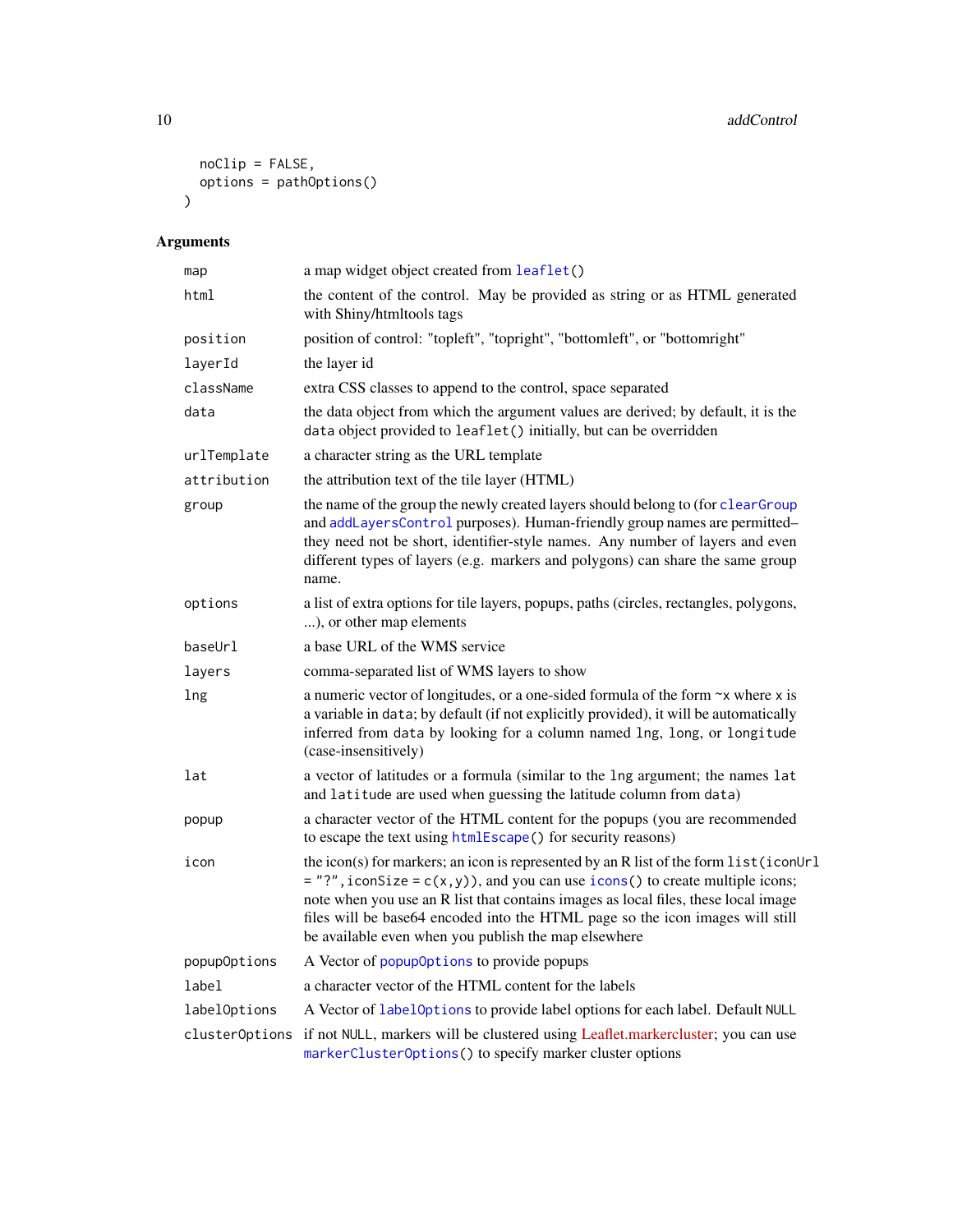#### addControl 11

| clusterId              | the id for the marker cluster layer                                                                                                                                                                         |
|------------------------|-------------------------------------------------------------------------------------------------------------------------------------------------------------------------------------------------------------|
| radius                 | a numeric vector of radii for the circles; it can also be a one-sided formula,<br>in which case the radius values are derived from the data (units in meters for<br>circles, and pixels for circle markers) |
| stroke                 | whether to draw stroke along the path (e.g. the borders of polygons or circles)                                                                                                                             |
| color                  | stroke color                                                                                                                                                                                                |
| weight                 | stroke width in pixels                                                                                                                                                                                      |
| opacity                | stroke opacity (or layer opacity for tile layers)                                                                                                                                                           |
| fill                   | whether to fill the path with color (e.g. filling on polygons or circles)                                                                                                                                   |
| fillColor              | fill color                                                                                                                                                                                                  |
| fillOpacity            | fill opacity                                                                                                                                                                                                |
| dashArray              | a string that defines the stroke dash pattern                                                                                                                                                               |
| bringToFront           | Whether the shape should be brought to front on hover.                                                                                                                                                      |
| sendToBack             | whether the shape should be sent to back on mouse out.                                                                                                                                                      |
| highlightOptions       |                                                                                                                                                                                                             |
|                        | Options for highlighting the shape on mouse over.                                                                                                                                                           |
| smoothFactor           | how much to simplify the polyline on each zoom level (more means better per-<br>formance and less accurate representation)                                                                                  |
| noClip                 | whether to disable polyline clipping                                                                                                                                                                        |
| lng1, lat1, lng2, lat2 |                                                                                                                                                                                                             |
|                        | latitudes and longitudes of the south-west and north-east corners of rectangles                                                                                                                             |
| geojson                | a GeoJSON list, or character vector of length 1                                                                                                                                                             |
| topojson               | a TopoJSON list, or character vector of length 1                                                                                                                                                            |
|                        |                                                                                                                                                                                                             |

## Value

the new map object

## Functions

- addControl: Add arbitrary HTML controls to the map
- addTiles: Add a tile layer to the map
- addWMSTiles: Add a WMS tile layer to the map
- addPopups: Add popups to the map
- addMarkers: Add markers to the map
- addLabelOnlyMarkers: Add Label only markers to the map
- addCircleMarkers: Add circle markers to the map
- highlightOptions: Options to highlight a shape on hover
- addCircles: Add circles to the map
- addPolylines: Add polylines to the map
- addRectangles: Add rectangles to the map
- addPolygons: Add polygons to the map
- addGeoJSON: Add GeoJSON layers to the map
- addTopoJSON: Add TopoJSON layers to the map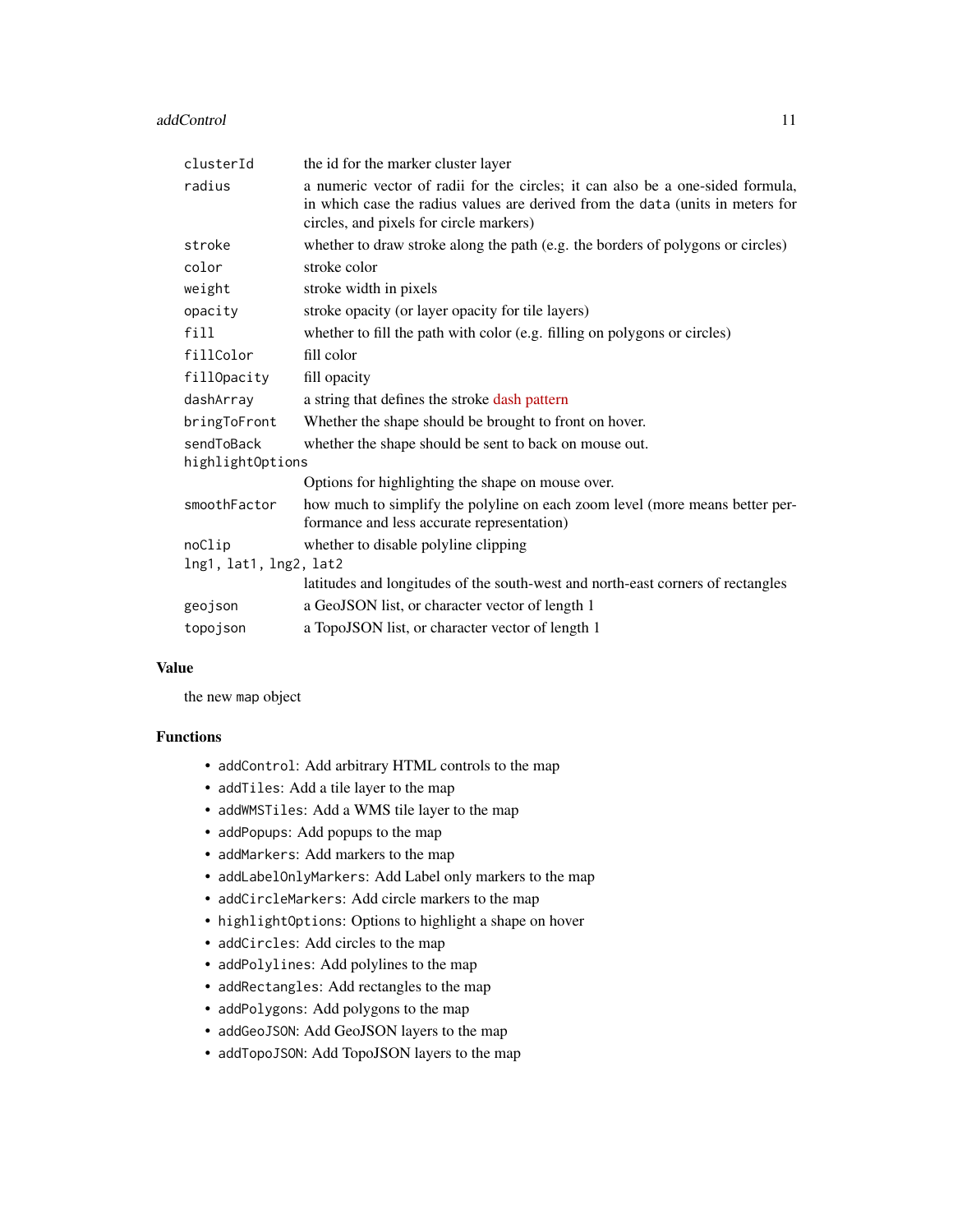## <span id="page-11-0"></span>References

The Leaflet API documentation: <https://leafletjs.com/reference-1.3.4.html>

## See Also

[tileOptions](#page-59-2), [WMSTileOptions](#page-59-1), [popupOptions](#page-59-1), [markerOptions](#page-59-1), [pathOptions](#page-59-1)

| addGraticule | Add a Graticule on the map see https://github.com/turban/ |
|--------------|-----------------------------------------------------------|
|              | Leaflet.Graticule                                         |

## Description

Add a Graticule on the map see <https://github.com/turban/Leaflet.Graticule>

## Usage

```
addGraticule(
 map,
  interval = 20,
  sphere = FALSE,
  style = list(color = "#333", weight = 1),layerId = NULL,group = NULL,
 options = pathOptions(pointerEvents = "none", clickable = FALSE)
\mathcal{L}
```
## Arguments

| map      | a map widget object                                                                                  |
|----------|------------------------------------------------------------------------------------------------------|
| interval | The spacing in map units between horizontal and vertical lines.                                      |
| sphere   | boolean. Default FALSE                                                                               |
| style    | path options for the generated lines. See https://leafletjs.com/reference-1.<br>3.4.html#path-option |
| layerId  | the layer id                                                                                         |
| group    | the name of the group this layer belongs to.                                                         |
| options  | the path options for the graticule layer                                                             |

## Examples

```
leaf <- leaflet() %>%
 addTiles() %>%
 addGraticule()
leaf
```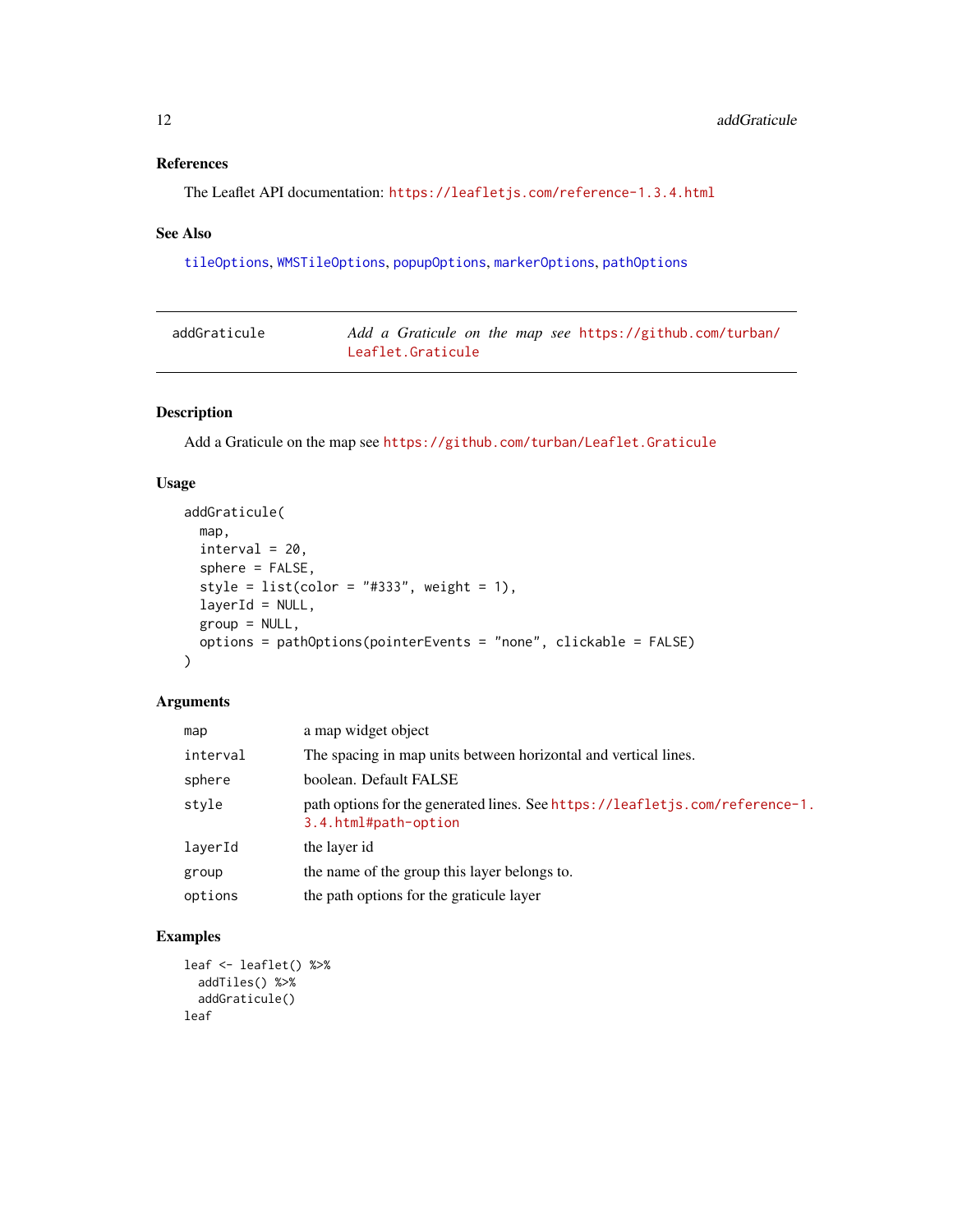<span id="page-12-1"></span><span id="page-12-0"></span>addLayersControl *Add UI controls to switch layers on and off*

## Description

Uses Leaflet's built-in [layers control](https://leafletjs.com/reference-1.3.4.html#control-layers) feature to allow users to choose one of several base layers, and to choose any number of overlay layers to view.

## Usage

```
addLayersControl(
 map,
 baseGroups = character(0),
 overlayGroups = character(0),
 position = c("topright", "bottomright", "bottomleft", "topleft"),
 options = layersControlOptions(),
 data = getMapData(map)
)
layersControlOptions(collapsed = TRUE, autoZIndex = TRUE, ...)
removeLayersControl(map)
```

| map           | the map to add the layers control to                                                                                                                                                         |
|---------------|----------------------------------------------------------------------------------------------------------------------------------------------------------------------------------------------|
| baseGroups    | character vector where each element is the name of a group. The user will be<br>able to choose one base group (only) at a time. This is most commonly used for<br>mostly-opaque tile layers. |
| overlayGroups | character vector where each element is the name of a group. The user can turn<br>each overlay group on or off independently.                                                                 |
| position      | position of control: "topleft", "topright", "bottomleft", or "bottomright"                                                                                                                   |
| options       | a list of additional options, intended to be provided by a call to layers Control Options                                                                                                    |
| data          | the data object from which the argument values are derived; by default, it is the<br>data object provided to leaflet () initially, but can be overridden                                     |
| collapsed     | if TRUE (the default), the layers control will be rendered as an icon that expands<br>when hovered over. Set to FALSE to have the layers control always appear in its<br>expanded state.     |
| autoZIndex    | if TRUE, the control will automatically maintain the z-order of its various groups<br>as overlays are switched on and off.                                                                   |
| $\ddotsc$     | other options for layersControlOptions()                                                                                                                                                     |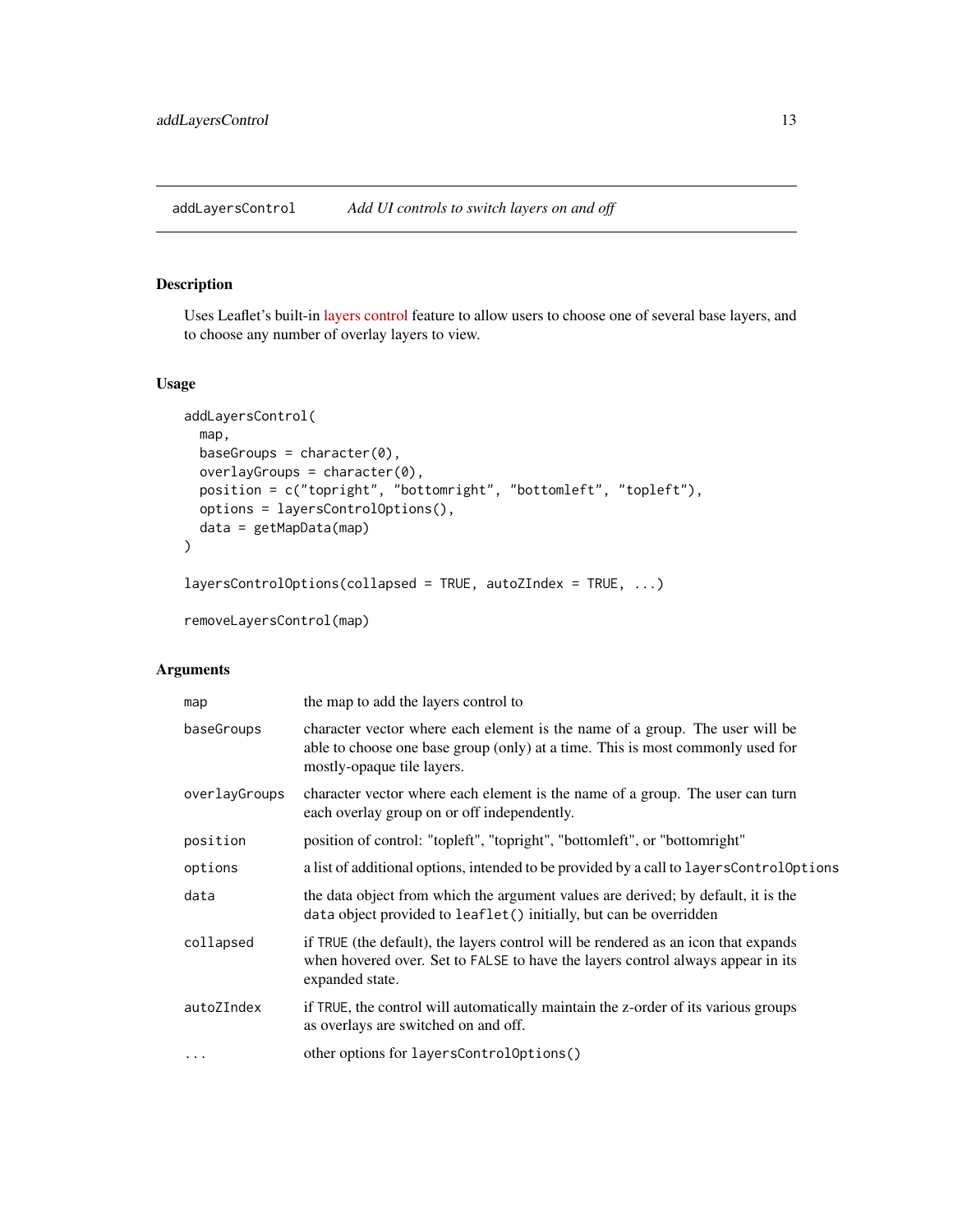## Examples

```
leaflet() %>%
 addTiles(group = "OpenStreetMap") %>%
 addProviderTiles("Stamen.Toner", group = "Toner by Stamen") %>%
 addMarkers(runif(20, -75, -74), runif(20, 41, 42), group = "Markers") %>%
 addLayersControl(
   baseGroups = c("OpenStreetMap", "Toner by Stamen"),
   overlayGroups = c("Markers")
 \lambda
```
#### addLegend *Add a color legend to a map*

## Description

When a color palette function is used in a map (e.g. [colorNumeric](#page-29-1)), a color legend can be automatically derived from the palette function. You can also manually specify the colors and labels for the legend.

#### Usage

```
addLegend(
  map,
  position = c("topright", "bottomright", "bottomleft", "topleft"),
 pal,
  values,
  na.label = "NA",bins = 7,
  colors,
  opacity = 0.5,
  labels = NULL,
  labFormat = labelFormat(),
  title = NULL,
  className = "info legend",
  layerId = NULL,group = NULL,data = getMapData(map)
\mathcal{L}labelFormat(
 prefix = ",
  suffix = ".
  between = " – ",
  digits = 3,
```
<span id="page-13-0"></span>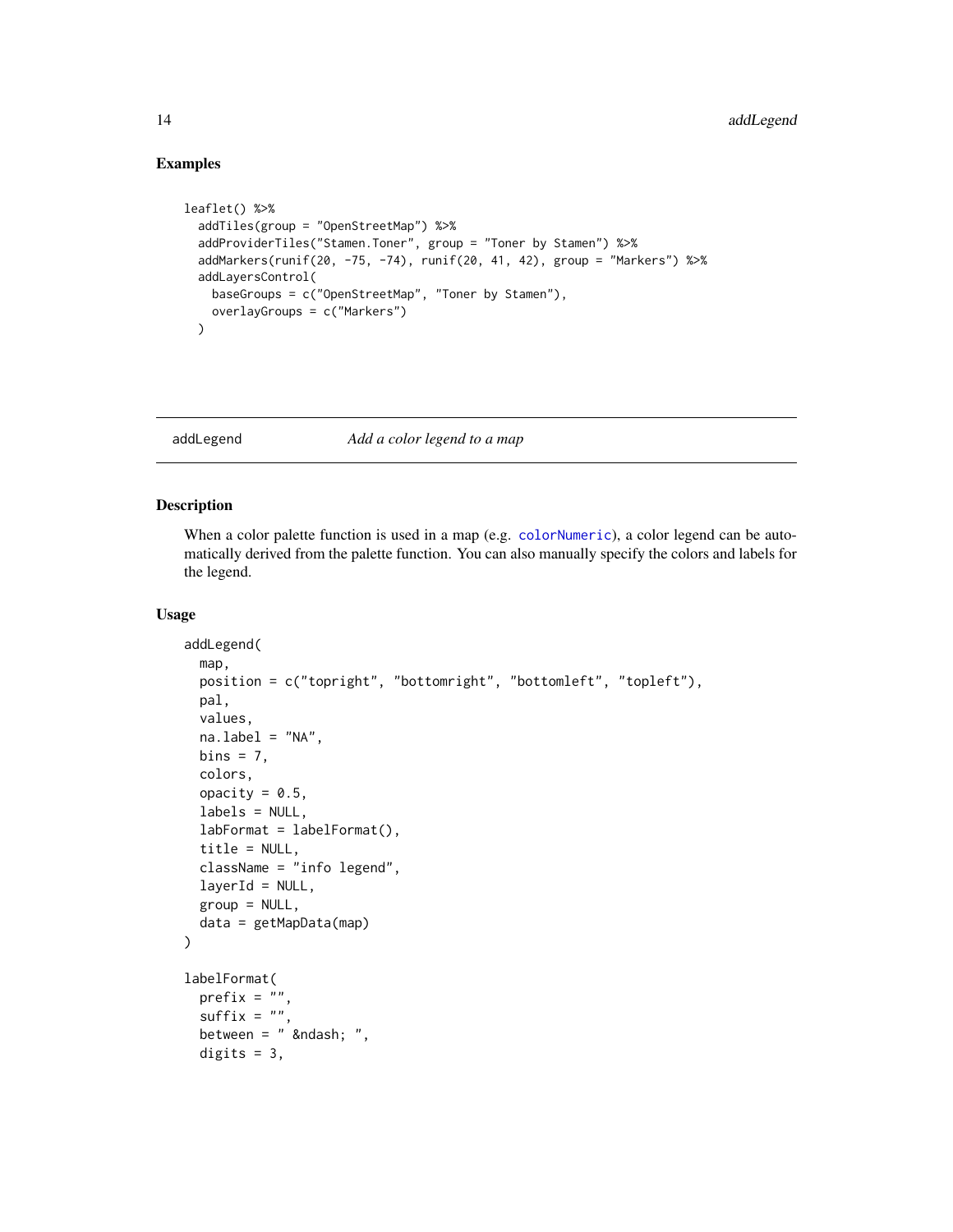# <span id="page-14-0"></span>addLegend 15

```
big.mark = ",",transform = identity
\overline{)}
```

| map       | a map widget object created from leaflet()                                                                                                                                                                                                                                                                                                 |
|-----------|--------------------------------------------------------------------------------------------------------------------------------------------------------------------------------------------------------------------------------------------------------------------------------------------------------------------------------------------|
| position  | the position of the legend                                                                                                                                                                                                                                                                                                                 |
| pal       | the color palette function, generated from colorNumeric(), colorBin(), colorQuantile(),<br>or colorFactor()                                                                                                                                                                                                                                |
| values    | the values used to generate colors from the palette function                                                                                                                                                                                                                                                                               |
| na.label  | the legend label for NAs in values                                                                                                                                                                                                                                                                                                         |
| bins      | an approximate number of tick-marks on the color gradient for the color Numeric<br>palette if it is of length one; you can also provide a numeric vector as the pre-<br>defined breaks (equally spaced)                                                                                                                                    |
| colors    | a vector of (HTML) colors to be used in the legend if pal is not provided                                                                                                                                                                                                                                                                  |
| opacity   | the opacity of colors                                                                                                                                                                                                                                                                                                                      |
| labels    | a vector of text labels in the legend corresponding to colors                                                                                                                                                                                                                                                                              |
| labFormat | a function to format the labels derived from pal and values (see Details below<br>to know what labelFormat() returns by default; you can either use the helper<br>function labelFormat(), or write your own function)                                                                                                                      |
| title     | the legend title                                                                                                                                                                                                                                                                                                                           |
| className | extra CSS classes to append to the control, space separated                                                                                                                                                                                                                                                                                |
| layerId   | the ID of the legend; subsequent calls to addLegend or addControl with the<br>same layer Id will replace this legend. The ID can also be used with removeControl.                                                                                                                                                                          |
| group     | group name of a leaflet layer group. Supplying this value will tie the legend to<br>the leaflet layer group with this name and will auto add/remove the legend as<br>the group is added/removed, for example via layerControl. You will need to set<br>the group when you add a layer (e.g. addPolygons) and supply the same name<br>here. |
| data      | the data object from which the argument values are derived; by default, it is the<br>data object provided to leaflet() initially, but can be overridden                                                                                                                                                                                    |
| prefix    | a prefix of legend labels                                                                                                                                                                                                                                                                                                                  |
| suffix    | a suffix of legend labels                                                                                                                                                                                                                                                                                                                  |
| between   | a separator between $x[i]$ and $x[i + 1]$ in legend labels (by default, it is a dash)                                                                                                                                                                                                                                                      |
| digits    | the number of digits of numeric values in labels                                                                                                                                                                                                                                                                                           |
| big.mark  | the thousand separator                                                                                                                                                                                                                                                                                                                     |
| transform | a function to transform the label value                                                                                                                                                                                                                                                                                                    |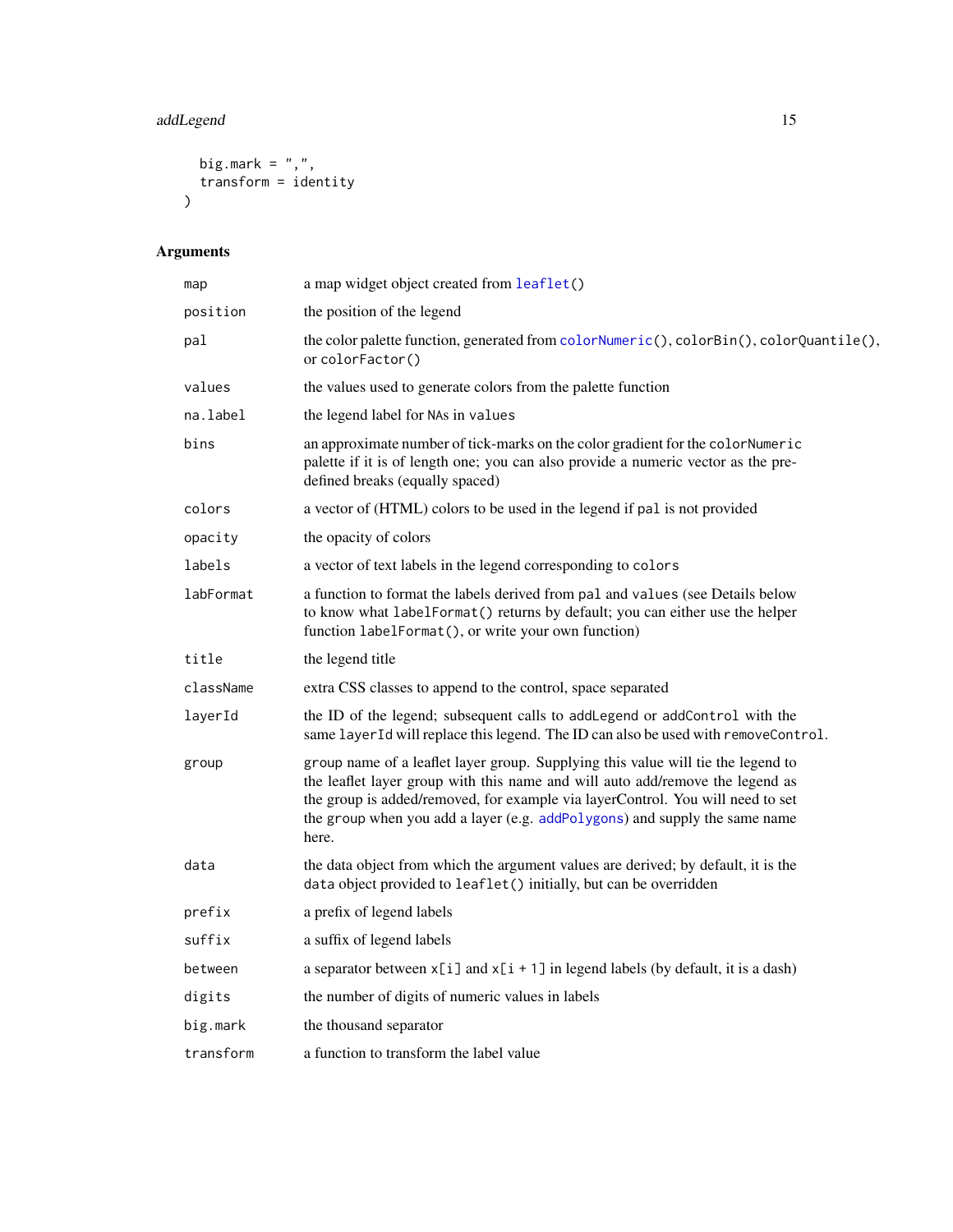Details

The labFormat argument is a function that takes the argument type = c("numeric","bin","quantile","factor"), plus, arguments for different types of color palettes. For the colorNumeric() palette, labFormat takes a single argument, which is the breaks of the numeric vector, and returns a character vector of the same length. For colorBin(), labFormat also takes a vector of breaks of length n but should return a character vector of length  $n - 1$ , with the i-th element representing the interval  $c(x[i], x[i + 1])$ . For colorQuantile, labFormat takes two arguments, the quantiles and the associated probabilities (each of length n), and should return a character vector of length  $n - 1$  (similar to the colorBin() palette). For colorFactor(), labFormat takes one argument, the unique values of the factor, and should return a character vector of the same length.

By default, labFormat is basically format(scientific = FALSE,big.mark = ",") for the numeric palette, as.character() for the factor palette, and a function to return labels of the form  $x[i] -x[i + 1]$  for bin and quantile palettes (in the case of quantile palettes, x is the probabilities instead of the values of breaks).

#### Examples

```
# !formatR
library(leaflet)
# a manual legend
leaflet() %>% addTiles() %>% addLegend(
  position = "bottomright",
  colors = rgb(t(col2rgb(palette))) / 255),labels = palette(), opacity = 1,
  title = "An Obvious Legend"
)
# an automatic legend derived from the color palette
df \le local({
  n \le -300; x \le -rnorm(n); y \le -rnorm(n)z \leq -sqrt(x \land 2 + y \land 2); z[sample(n, 10)] \leq NA
  data.frame(x, y, z)
})
pal <- colorNumeric("OrRd", df$z)
leaflet(df) %>%
  addTiles() %>%
  addCircleMarkers(\sim x, \sim y, color = \simpal(z), group = "circles") %>%
  addLegend(pal = pal, values = \simz, group = "circles", position = "bottomleft") %>%
  addLayersControl(overlayGroups = c("circles"))
# format legend labels
df <- data.frame(x = rnorm(100), y = rexp(100, 2), z = runif(100))
pal \leq colorBin("Pu0r", df $z, bins = c(0, .1, .4, .9, 1))leaflet(df) %>%
  addTiles() %>%
  addCircleMarkers(~x, ~y, color = ~pal(z), group = "circles") %>%
  addLegend(pal = pal, values = -z, group = "circles", position = "bottomleft") %>%
  addLayersControl(overlayGroups = c("circles"))
```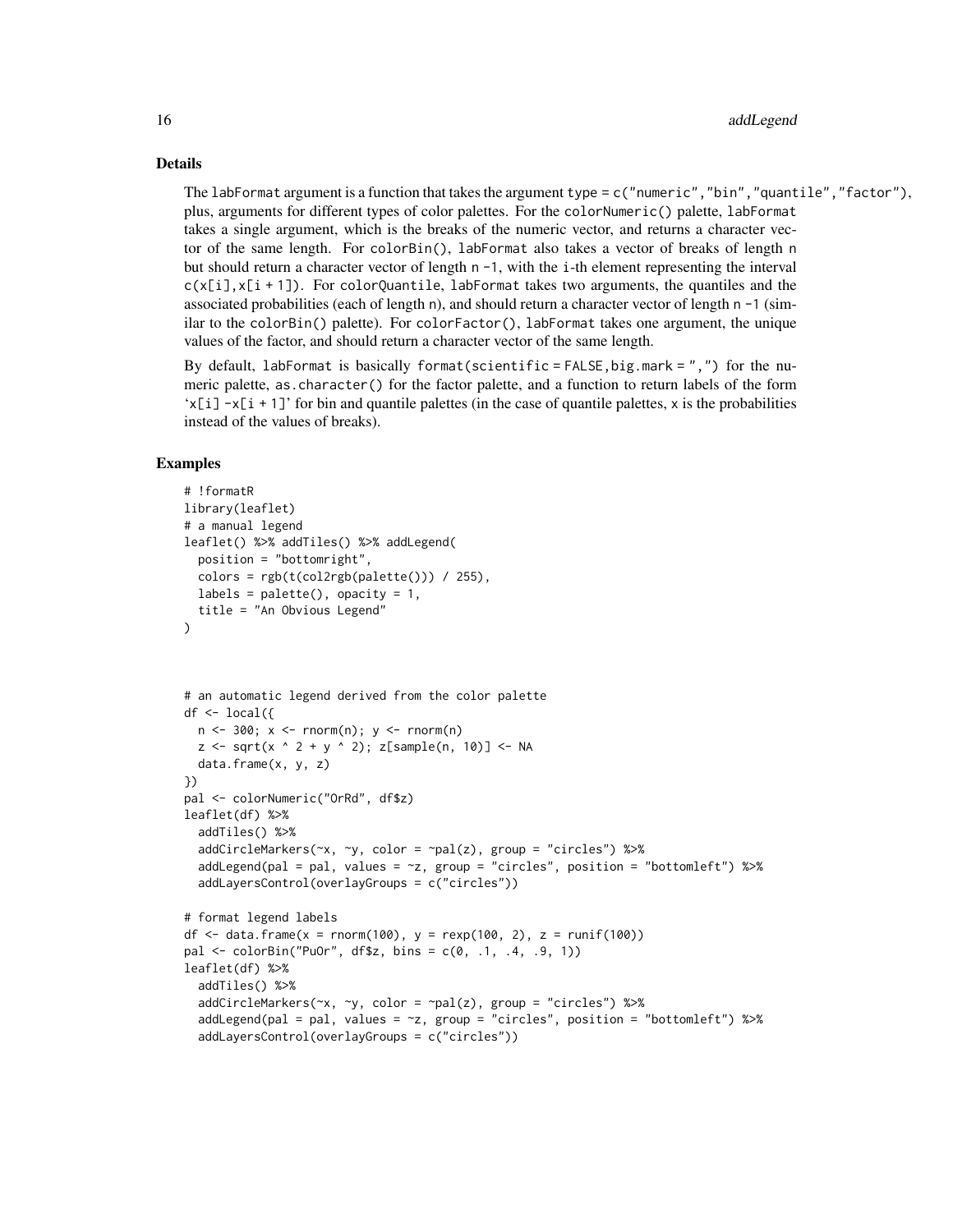## <span id="page-16-0"></span>addMapPane 17

```
leaflet(df) %>%
 addTiles() %>%
 addCircleMarkers(~x, ~y, color = ~pal(z), group = "circles") %>%
 addLegend(pal = pal, values = z, labFormat = labelFormat(prefix = "(", suffix = ")\", between = ", "transform = function(x) 100 \times x), group = "circles", position = "bottomleft" ) %>%
 addLayersControl(overlayGroups = c("circles"))
```
addMapPane *Add additional panes to leaflet map to control layer order*

#### **Description**

map panes can be created by supplying a name and a zIndex to control layer ordering. We recommend a zIndex value between 400 (the default overlay pane) and 500 (the default shadow pane). You can then use this pane to render overlays (points, lines, polygons) by setting the pane argument in leafletOptions. This will give you control over the order of the layers, e.g. points always on top of polygons. If two layers are provided to the same pane, overlay will be determined by order of adding. See examples below. See <https://leafletjs.com/reference-1.3.4.html#map-pane> for details.

If the error "Cannot read property 'appendChild' of undefined" occurs, make sure the pane being used for used for display has already been added to the map.

#### Usage

```
addMapPane(map, name, zIndex)
```
#### Arguments

| map    | A leaflet or mapview object.                                                                    |
|--------|-------------------------------------------------------------------------------------------------|
| name   | The name of the new pane (refer to this in leaflet Options.                                     |
| zIndex | The zIndex of the pane. Panes with higher index are rendered above panes with<br>lower indices. |

## Examples

```
rand_lng <- function(n = 10) rnorm(n, -93.65, .01)
rand_lat <- function(n = 10) rnorm(n, 42.0285, .01)random_data <- data.frame(
 ln g = rand_{log(50)},
 lat = rand\_lat(50),
 radius = runif(50, 50, 150),
 circleId = paste0("circle #", 1:50),
 lineId = paste0("circle #", 1:50))
```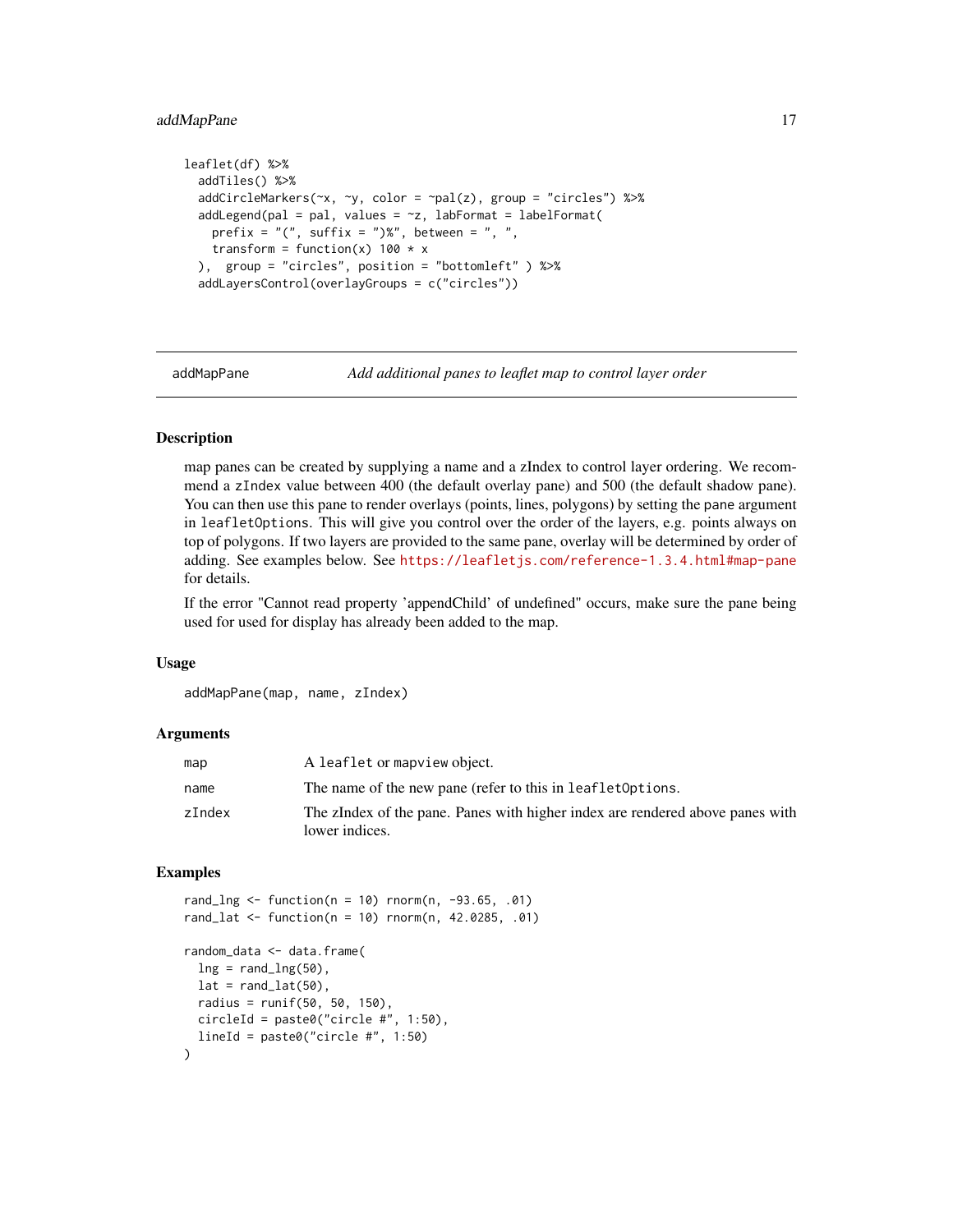```
# display circles (zIndex: 420) above the lines (zIndex: 410), even when added first
leaflet() %>%
  addTiles() %>%
  # move the center to Snedecor Hall
  setView(-93.65, 42.0285, zoom = 14) %>%
  addMapPane("ames_lines", zIndex = 410) %>% # shown below ames_circles
  addMapPane("ames_circles", zIndex = 420) %>% # shown above ames_lines
  # points above polygons
  addCircles(
    data = random_data, ~lng, ~lat, radius = ~radius, popup = ~circleId,
    options = pathOptions(pane = "ames_circles")
  ) %>%
  # lines in 'ames_lines' pane
  addPolylines(
    data = random_data, ~lng, ~lat, color = "#F00", weight = 20,
   options = pathOptions(pane = "ames_lines")
  )
# same example but circles (zIndex: 420) are below the lines (zIndex: 430)
leaflet() %>%
  addTiles() %>%
  # move the center to Snedecor Hall
  setView(-93.65, 42.0285, zoom = 14) %>%
  addMapPane("ames_lines", zIndex = 430) %>% # shown below ames_circles
  addMapPane("ames_circles", zIndex = 420) %>% # shown above ames_lines
  # points above polygons
  addCircles(
   data = random_data, ~lng, ~lat, radius = ~radius, popup = ~circleId,
   options = pathOptions(pane = "ames_circles")
  ) %>%
  # lines in 'ames_lines' pane
  addPolylines(
   data = random_data, \simlng, \simlat, color = "#F00", weight = 20,
   options = pathOptions(pane = "ames_lines")
  \lambda
```
addMeasure *Add a measure control to the map.*

## **Description**

Add a measure control to the map.

#### Usage

addMeasure( map,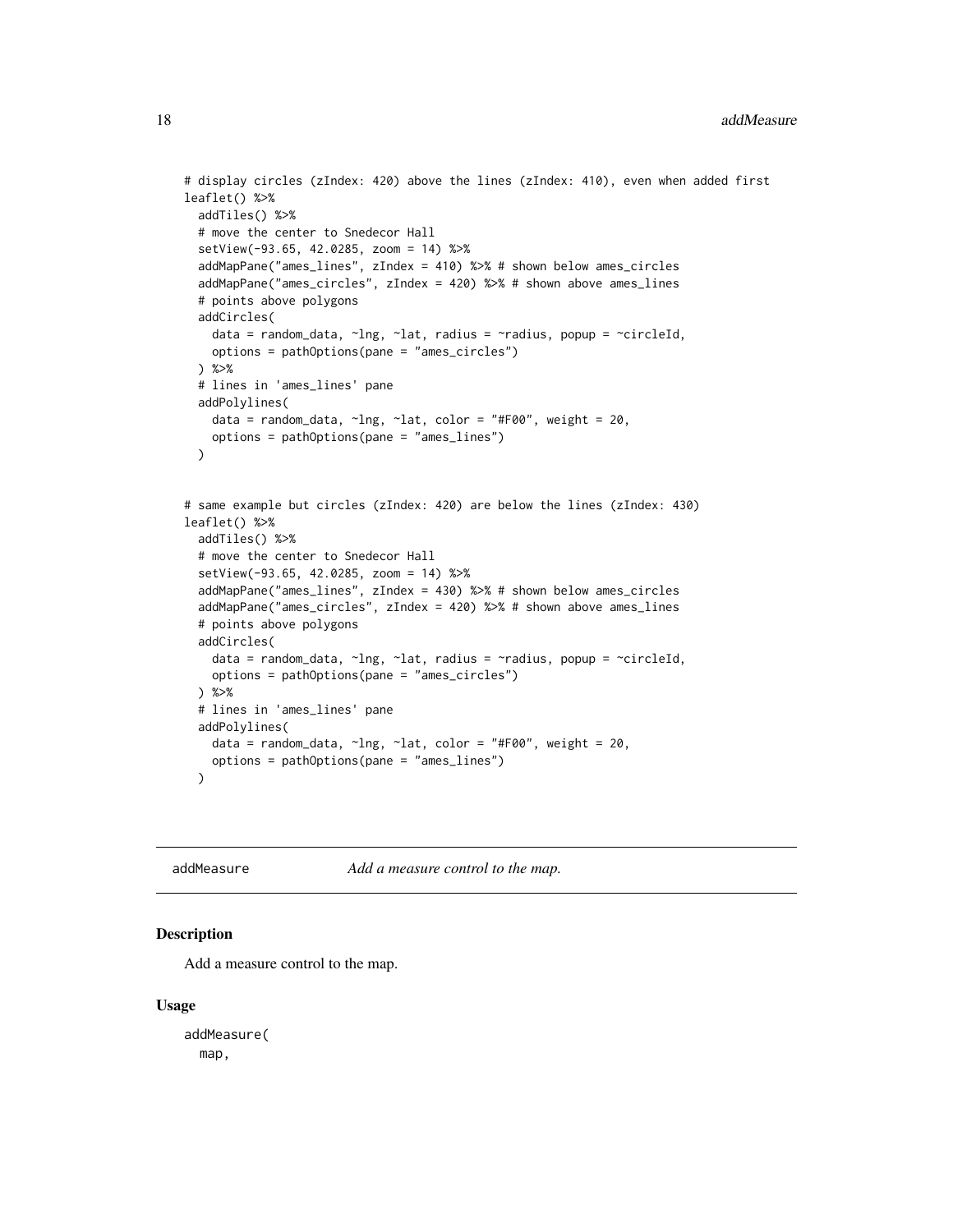## addMeasure 19

```
position = "topright",
 primaryLengthUnit = "feet",
 secondaryLengthUnit = NULL,
 primaryAreaUnit = "acres",
 secondaryAreaUnit = NULL,
 activeColor = "#ABE67E",
 completedColor = "#C8F2BE",
 popupOptions = list(className = "leaflet-measure-resultpopup", autoPanPadding = c(10,
   10)),
 captureZIndex = 10000,
 localization = "en",
 decPoint = "."thousandsSep = ","
)
```
## Arguments

| map           | a map widget object                                                                                                                                                                               |
|---------------|---------------------------------------------------------------------------------------------------------------------------------------------------------------------------------------------------|
| position      | standard Leaflet control position options.                                                                                                                                                        |
|               | primaryLengthUnit, secondaryLengthUnit<br>units used to display length results. secondaryLengthUnit is optional. Valid<br>values are "feet", "meters", "miles", and "kilometers".                 |
|               | primaryAreaUnit, secondaryAreaUnit                                                                                                                                                                |
|               | units used to display area results. secondaryAreaUnit is optional. Valid values<br>are "acres", "hectares", "sqmeters", and "sqmiles".                                                            |
| activeColor   | base color to use for map features rendered while actively performing a mea-<br>surement. Value should be a color represented as a hexadecimal string.                                            |
|               | completedColor base color to use for features generated from a completed measurement. Value<br>should be a color represented as a hexadecimal string.                                             |
| popupOptions  | list of options applied to the popup of the resulting measure feature. Properties<br>may be any standard Leaflet popup options.                                                                   |
| captureZIndex | Z-index of the marker used to capture measure clicks. Set this value higher than<br>the z-index of all other map layers to disable click events on other layers while<br>a measurement is active. |
| localization  | Locale to translate displayed text. Available locales include en (default), cn, de,<br>es, fr, it, nl, pt, pt_BR, pt_PT, ru, and tr                                                               |
| decPoint      | Decimal point used when displaying measurements. If not specified, values are<br>defined by the localization.                                                                                     |
| thousandsSep  | Thousands separator used when displaying measurements. If not specified, val-<br>ues are defined by the localization.                                                                             |

#### Value

modified map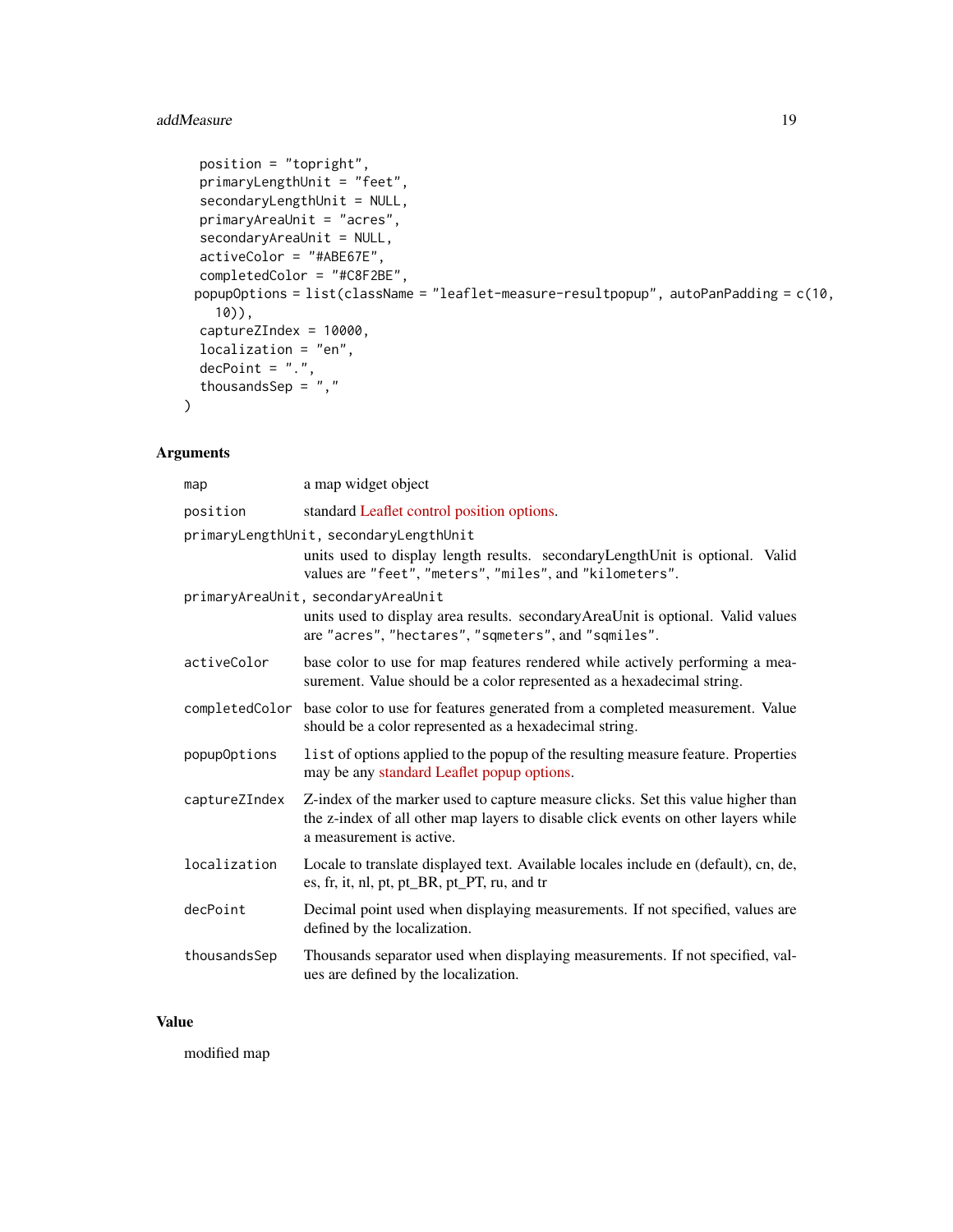## Examples

```
leaf <- leaflet() %>%
  addTiles() %>%
  # central park
  fitBounds( -73.9, 40.75, -73.95, 40.8 ) %>%
  addMeasure()
leaf
# customizing
leaf %>% addMeasure(
  position = "bottomleft",
  primaryLengthUnit = "meters",
  primaryAreaUnit = "sqmeters",
  activeColor = "#3D535D",
  completedColor = "#7D4479",
  localization = "de"
\mathcal{L}
```
addMiniMap *Add a minimap to the Map* [https://github.com/Norkart/](https://github.com/Norkart/Leaflet-MiniMap) [Leaflet-MiniMap](https://github.com/Norkart/Leaflet-MiniMap)

#### Description

Add a minimap to the Map <https://github.com/Norkart/Leaflet-MiniMap>

#### Usage

```
addMiniMap(
 map,
 position = "bottomright",
 width = 150,
  height = 150,
  collapsedWidth = 19,
  collapsedHeight = 19,
  zoomLevelOffset = -5,
  zoomLevelFixed = FALSE,
  centerFixed = FALSE,
  zoomAnimation = FALSE,
  toggleDisplay = FALSE,
  autoToggleDisplay = FALSE,
 minimized = FALSE,
  aimingRectOptions = list(color = "#ff7800", weight = 1, clickable = FALSE),
 shadowRectOptions = list(color = "#000000", weight = 1, clickable = FALSE, opacity =
    0, fillOpacity = 0),
  strings = list(hideText = "Hide MiniMap", showText = "Show MiniMap"),
```
<span id="page-19-0"></span>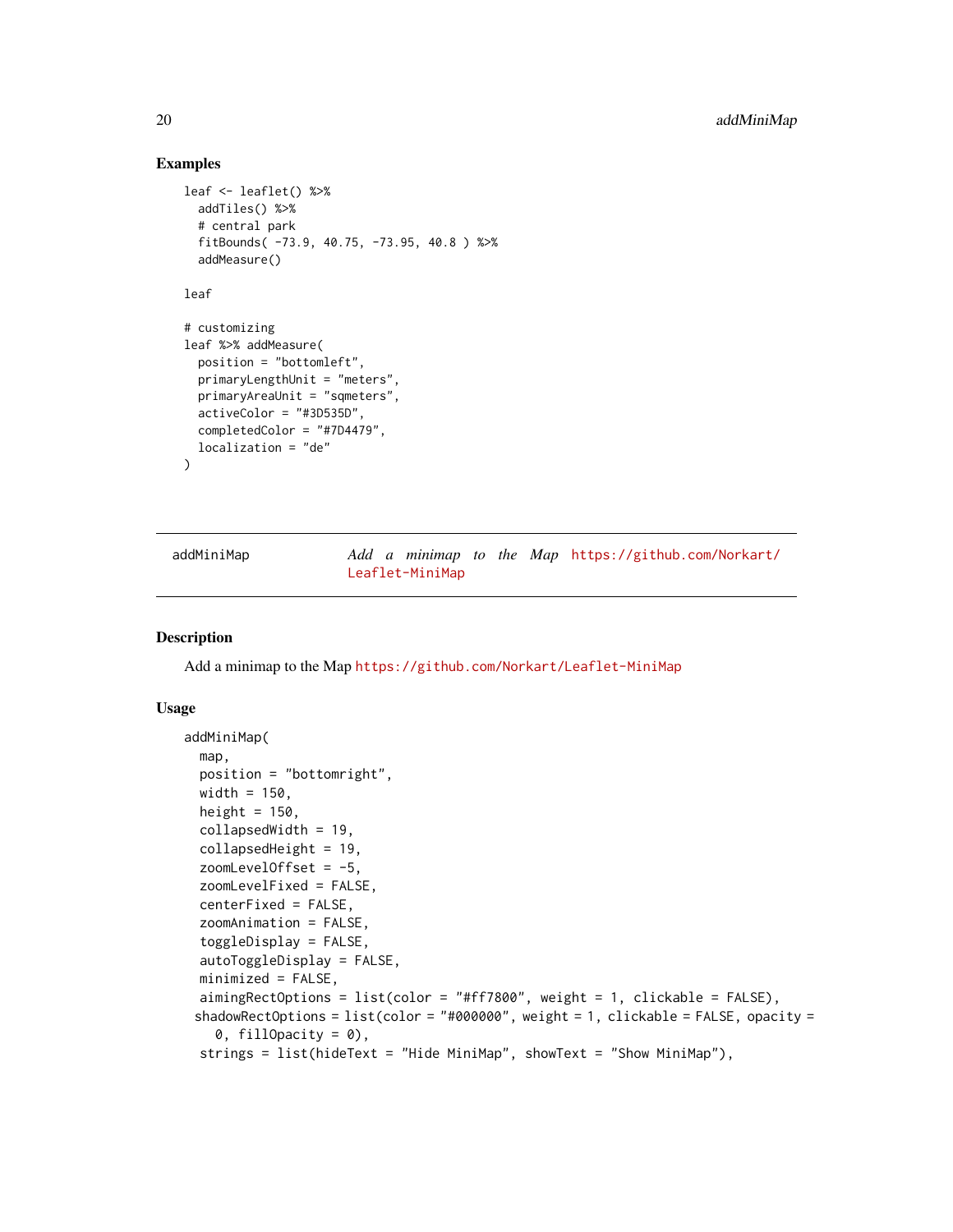## addMiniMap 21

```
tiles = NULL,
  mapOptions = list()
\mathcal{L}
```

| map                                | a map widget object                                                                                                                                                                                                                                                                                                                         |
|------------------------------------|---------------------------------------------------------------------------------------------------------------------------------------------------------------------------------------------------------------------------------------------------------------------------------------------------------------------------------------------|
| position                           | The standard Leaflet. Control position parameter, used like all the other controls.<br>Defaults to "bottomright".                                                                                                                                                                                                                           |
| width                              | The width of the minimap in pixels. Defaults to 150.                                                                                                                                                                                                                                                                                        |
| height                             | The height of the minimap in pixels. Defaults to 150.                                                                                                                                                                                                                                                                                       |
| collapsedWidth                     | The width of the toggle marker and the minimap when collapsed, in pixels.<br>Defaults to 19.                                                                                                                                                                                                                                                |
| collapsedHeight                    |                                                                                                                                                                                                                                                                                                                                             |
|                                    | The height of the toggle marker and the minimap when collapsed, in pixels.<br>Defaults to 19.                                                                                                                                                                                                                                               |
| zoomLevelOffset                    |                                                                                                                                                                                                                                                                                                                                             |
|                                    | The offset applied to the zoom in the minimap compared to the zoom of the<br>main map. Can be positive or negative, defaults to -5.                                                                                                                                                                                                         |
|                                    | zoomLevelFixed Overrides the offset to apply a fixed zoom level to the minimap regardless of<br>the main map zoom. Set it to any valid zoom level, if unset zoomLevelOffset is<br>used instead.                                                                                                                                             |
| centerFixed                        | Applies a fixed position to the minimap regardless of the main map's view /<br>position. Prevents panning the minimap, but does allow zooming (both in the<br>minimap and the main map). If the minimap is zoomed, it will always zoom<br>around the centerFixed point. You can pass in a LatLng-equivalent object. De-<br>faults to false. |
| zoomAnimation                      | Sets whether the minimap should have an animated zoom. (Will cause it to lag<br>a bit after the movement of the main map.) Defaults to false.                                                                                                                                                                                               |
| toggleDisplay<br>autoToggleDisplay | Sets whether the minimap should have a button to minimise it. Defaults to false.                                                                                                                                                                                                                                                            |
|                                    | Sets whether the minimap should hide automatically, if the parent map bounds<br>does not fit within the minimap bounds. Especially useful when 'zoomLevelFixed'<br>is set.                                                                                                                                                                  |
| minimized                          | Sets whether the minimap should start in a minimized position.                                                                                                                                                                                                                                                                              |
| aimingRectOptions                  |                                                                                                                                                                                                                                                                                                                                             |
|                                    | Sets the style of the aiming rectangle by passing in a Path. Options (https://<br>leafletjs.com/reference-1.3.4.html#path-options) object. (Clickable<br>will always be overridden and set to false.)                                                                                                                                       |
| shadowRectOptions                  |                                                                                                                                                                                                                                                                                                                                             |
|                                    | Sets the style of the aiming shadow rectangle by passing in a Path. Options<br>(https://leafletjs.com/reference-1.3.4.html#path-option) object. (Click-<br>able will always be overridden and set to false.)                                                                                                                                |
| strings                            | Overrides the default strings allowing for translation.                                                                                                                                                                                                                                                                                     |
| tiles                              | URL for tiles or one of the pre-defined providers.                                                                                                                                                                                                                                                                                          |
| mapOptions                         | Sets Leaflet options for the MiniMap map. It does not override the MiniMap<br>default map options but extends them.                                                                                                                                                                                                                         |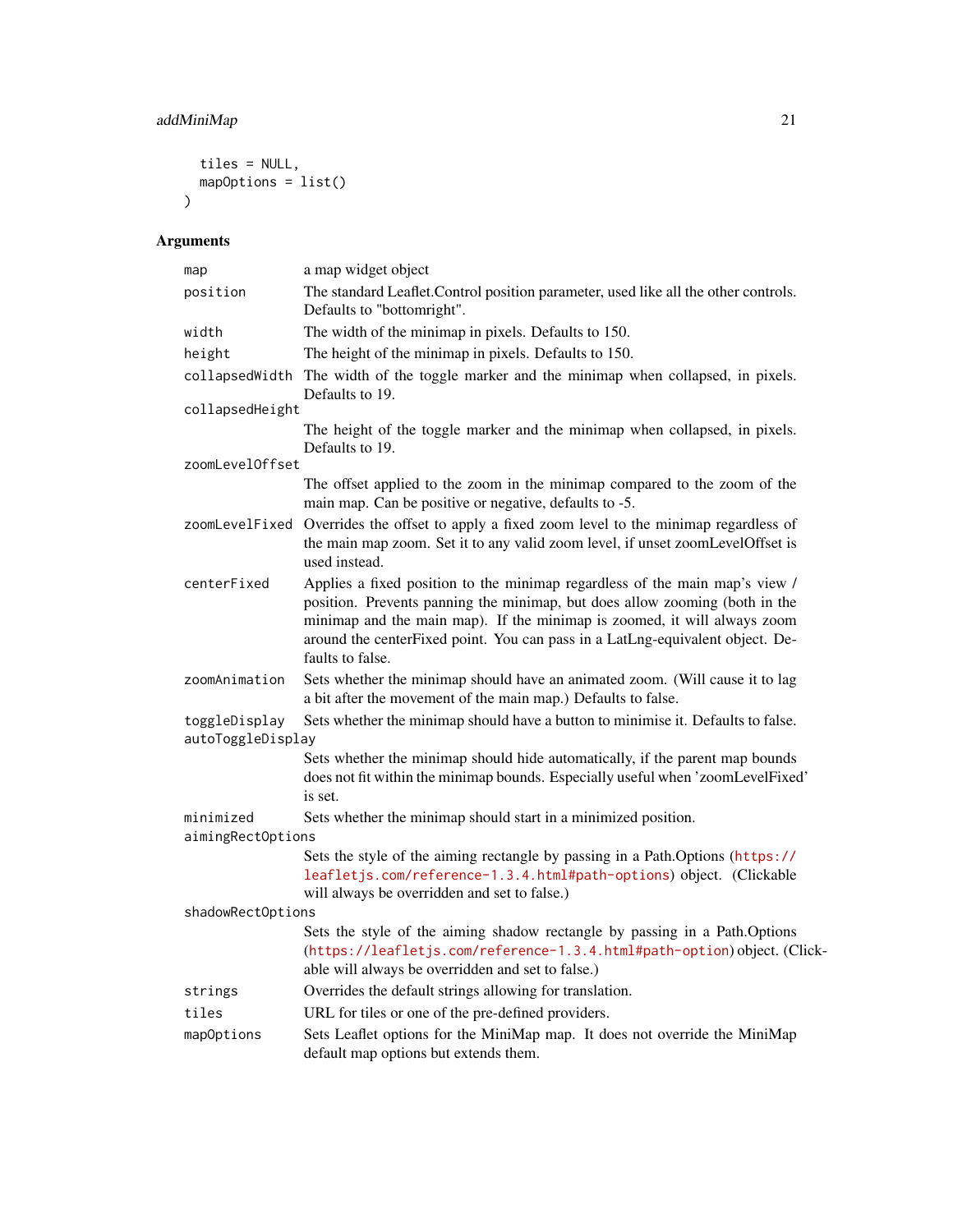## See Also

[providers](#page-55-1)

## Examples

```
leaf <- leaflet() %>%
  addTiles() %>%
  addMiniMap()
leaf
```
addProviderTiles *Add a tile layer from a known map provider*

#### Description

Add a tile layer from a known map provider

## Usage

```
addProviderTiles(
 map,
 provider,
 layerId = NULL,group = NULL,options = providerTileOptions()
\lambdaproviderTileOptions(
 errorTileUrl = "",
 nowrap = FALSE,opacity = NULL,
 zIndex = NULL,
  updateWhenIdle = NULL,
  detectRetina = FALSE,
  ...
\mathcal{L}
```

| map      | the map to add the tile layer to                                                                                                                                                                                 |
|----------|------------------------------------------------------------------------------------------------------------------------------------------------------------------------------------------------------------------|
| provider | the name of the provider (see https://leaflet-extras.github.io/leaflet-providers/<br>preview/andhttps://github.com/leaflet-extras/leaflet-providers)                                                             |
| layerId  | the layer id to assign                                                                                                                                                                                           |
| group    | the name of the group the newly created layers should belong to (for clear Group<br>and addLayersControl purposes). Human-friendly group names are permitted-<br>they need not be short, identifier-style names. |

<span id="page-21-0"></span>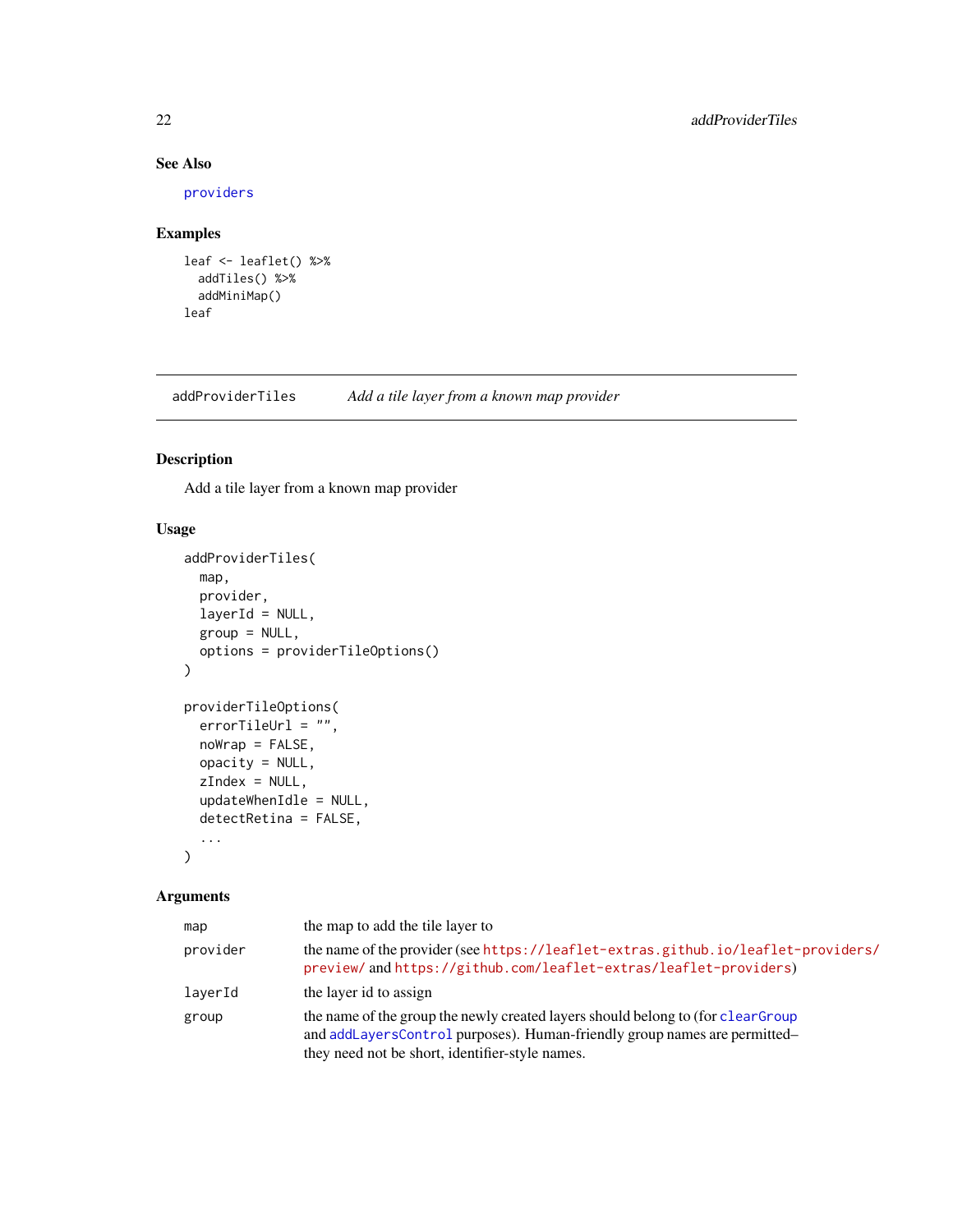## <span id="page-22-0"></span>addRasterImage 23

| options   | tile options                                                                         |
|-----------|--------------------------------------------------------------------------------------|
|           | errorTileUrl, noWrap, opacity, zIndex, updateWhenIdle, detectRetina                  |
|           | the tile layer options; see https://leafletjs.com/reference-1.3.4.html#<br>tilelayer |
| $\ddotsc$ | named parameters to add to the options                                               |

#### Value

modified map object

## Examples

```
leaflet() %>%
  addProviderTiles("Stamen.Watercolor") %>%
  addProviderTiles("Stamen.TonerHybrid")
```
#### addRasterImage *Add a raster image as a layer*

## Description

Create an image overlay from a RasterLayer object. *This is only suitable for small to medium sized rasters*, as the entire image will be embedded into the HTML page (or passed over the websocket in a Shiny context).

## Usage

```
addRasterImage(
  map,
 x,
 colors = if (raster::is.factor(x)) "Set1" else "Spectral",
 opacity = 1,
  attribution = NULL,
  layerId = NULL,
  group = NULL,project = TRUE,
 method = c("auto", "bilinear", "ngb"),
 maxBytes = 4 * 1024 * 1024,
 data = getMapData(map)
)
```
projectRasterForLeaflet(x, method)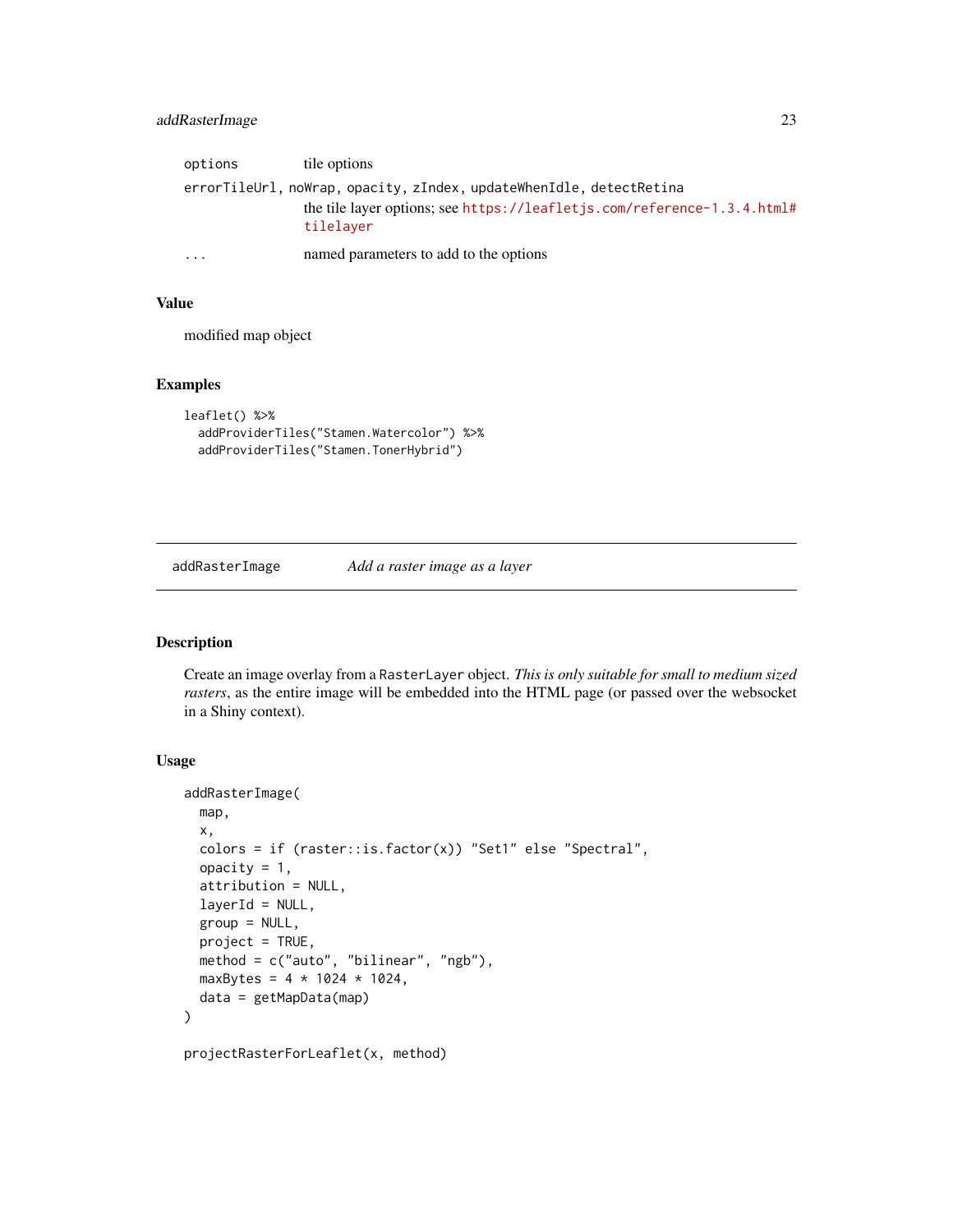#### <span id="page-23-0"></span>**Arguments**

| map         | a map widget object                                                                                                                                                                                                                                                         |
|-------------|-----------------------------------------------------------------------------------------------------------------------------------------------------------------------------------------------------------------------------------------------------------------------------|
| X           | a RasterLayer object-see raster                                                                                                                                                                                                                                             |
| colors      | the color palette (see color Numeric) or function to use to color the raster values<br>(hint: if providing a function, set na. color to "#00000000" to make NA areas<br>transparent)                                                                                        |
| opacity     | the base opacity of the raster, expressed from 0 to 1                                                                                                                                                                                                                       |
| attribution | the HTML string to show as the attribution for this layer                                                                                                                                                                                                                   |
| layerId     | the layer id                                                                                                                                                                                                                                                                |
| group       | the name of the group this raster image should belong to (see the same parameter<br>under addTiles)                                                                                                                                                                         |
| project     | if TRUE, automatically project x to the map projection expected by Leaflet (EPSG: 3857);<br>if FALSE, it's the caller's responsibility to ensure that x is already projected, and<br>that $ext{ent}(x)$ is expressed in WGS84 latitude/longitude coordinates                |
| method      | the method used for computing values of the new, projected raster image. "bilinear"<br>(the default) is appropriate for continuous data, "ngb" - nearest neighbor - is ap-<br>propriate for categorical data. Ignored if project = FALSE. See projectRaster<br>for details. |
| maxBytes    | the maximum number of bytes to allow for the projected image (before base64<br>encoding); defaults to 4MB.                                                                                                                                                                  |
| data        | the data object from which the argument values are derived; by default, it is the<br>data object provided to leaflet() initially, but can be overridden                                                                                                                     |

## Details

The maxBytes parameter serves to prevent you from accidentally embedding an excessively large amount of data into your htmlwidget. This value is compared to the size of the final compressed image (after the raster has been projected, colored, and PNG encoded, but before base64 encoding is applied). Set maxBytes to Inf to disable this check, but be aware that very large rasters may not only make your map a large download but also may cause the browser to become slow or unresponsive.

By default, the addRasterImage function will project the RasterLayer x to EPSG:3857 using the raster package's [projectRaster](#page-0-0) function. This can be a time-consuming operation for even moderately sized rasters. Upgrading the raster package to 2.4 or later will provide a large speedup versus previous versions. If you are repeatedly adding a particular raster to your Leaflet maps, you can perform the projection ahead of time using projectRasterForLeaflet(), and call addRasterImage with project = FALSE.

## Examples

```
library(raster)
```

```
r <- raster(xmn = -2.8, xmx = -2.79, ymn = 54.04, ymx = 54.05, nrows = 30, ncols = 30)
values(r) \leq matrix(1:900, nrow(r), ncol(r), byrow = TRUE)
crs(r) <- CRS("+init=epsg:4326")
```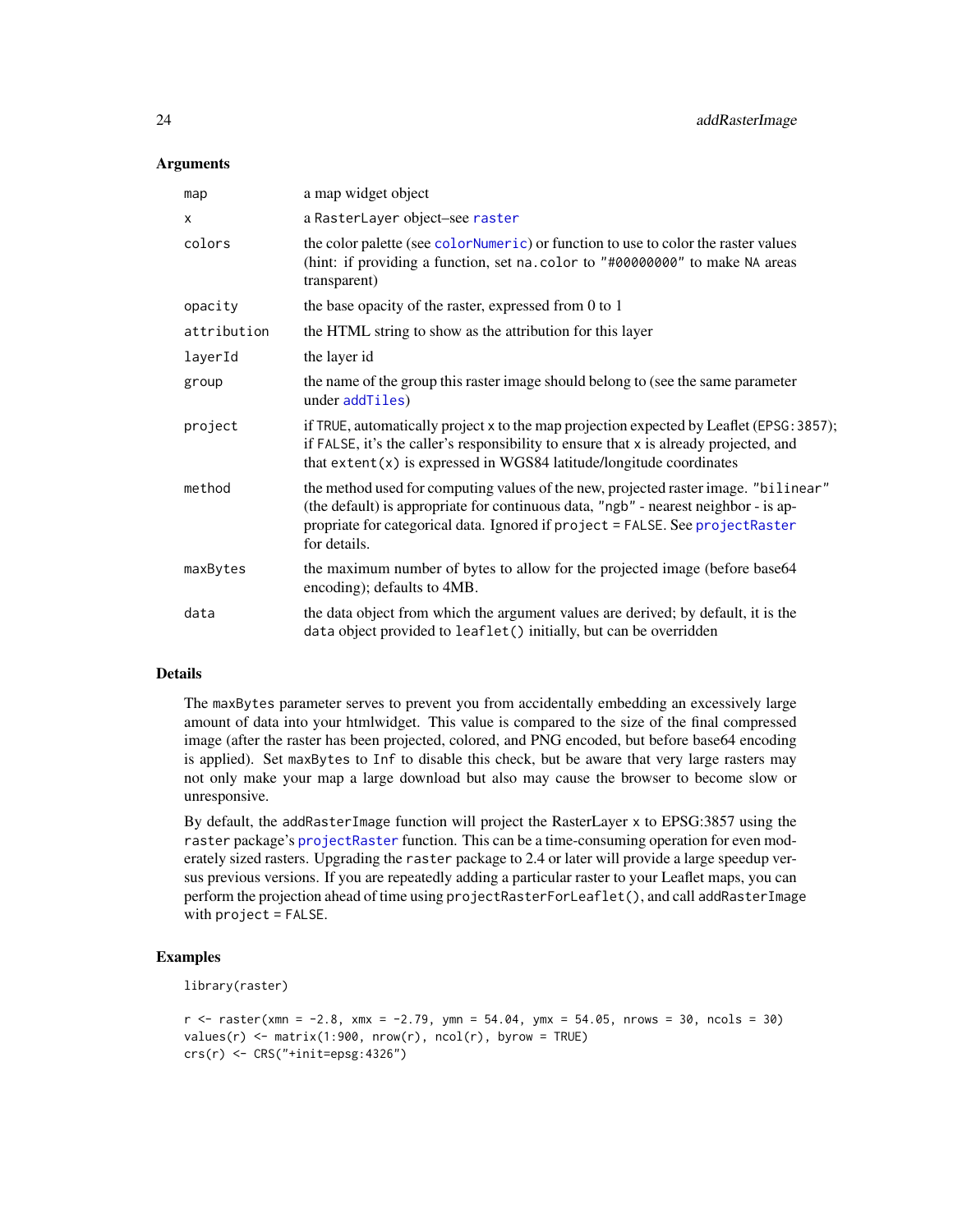```
if (requireNamespace("rgdal")) {
 leaflet() %>% addTiles() %>%
   addRasterImage(r, colors = "Spectral", opacity = 0.8)}
```
addScaleBar *Add or remove a scale bar*

## Description

Uses Leaflet's built-in [scale bar](https://leafletjs.com/reference-1.3.4.html#control-scale) feature to add a scale bar.

## Usage

```
addScaleBar(
 map,
 position = c("topright", "bottomright", "bottomleft", "topleft"),
 options = scaleBarOptions()
)
scaleBarOptions(
 maxWidth = 100,metric = TRUE,
 imperial = TRUE,
 updateWhenIdle = TRUE
)
```
removeScaleBar(map)

| map      | the map to add the scale bar to                                                                                                             |
|----------|---------------------------------------------------------------------------------------------------------------------------------------------|
| position | position of control: "topleft", "topright", "bottomleft", or "bottomright"                                                                  |
| options  | a list of additional options, intended to be provided by a call to scaleBarOptions                                                          |
| maxWidth | maximum width of the control in pixels (default 100)                                                                                        |
| metric   | if TRUE (the default), show a scale bar in metric units (m/km)                                                                              |
| imperial | if TRUE (the default), show a scale bar in imperial units (ft/mi)                                                                           |
|          | updateWhenIdle if FALSE (the default), the scale bar is always up-to-date (updated on move). If<br>TRUE, the control is updated on moveend. |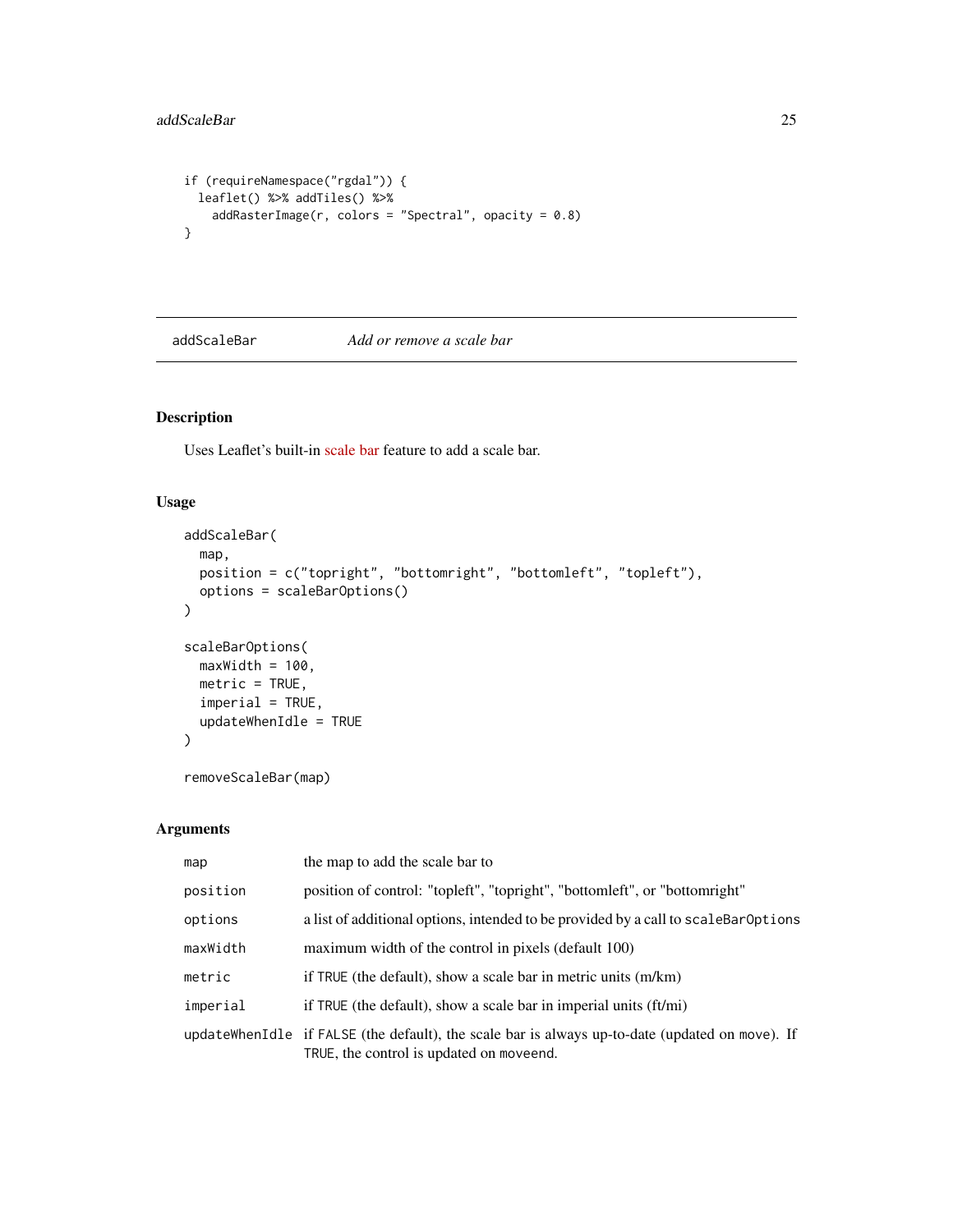## Examples

```
leaflet() %>%
  addTiles() %>%
  addScaleBar()
```
addSimpleGraticule *Add a simple Graticule on the map see* [https://github.com/](https://github.com/ablakey/Leaflet.SimpleGraticule) [ablakey/Leaflet.SimpleGraticule](https://github.com/ablakey/Leaflet.SimpleGraticule)

## Description

Add a simple Graticule on the map see <https://github.com/ablakey/Leaflet.SimpleGraticule>

## Usage

```
addSimpleGraticule(
 map,
  interval = 20,
  showOriginLabel = TRUE,
  redraw = "move",
 hidden = FALSE,
  zoomIntervals = list(),
  layerId = NULL,group = NULL
)
```

| map             | a map widget object                                                                                                  |
|-----------------|----------------------------------------------------------------------------------------------------------------------|
| interval        | The spacing in map units between horizontal and vertical lines.                                                      |
| showOriginLabel |                                                                                                                      |
|                 | true Whether or not to show $'(0,0)$ at the origin.                                                                  |
| redraw          | on which map event to redraw the graticule. On move is default but moveend<br>can be smoother.                       |
| hidden          | hide on start                                                                                                        |
| zoomIntervals   | use different intervals in different zoom levels. If not specified, all zoom levels<br>use value in interval option. |
| layerId         | the layer id                                                                                                         |
| group           | the name of the group this layer belongs to.                                                                         |

<span id="page-25-0"></span>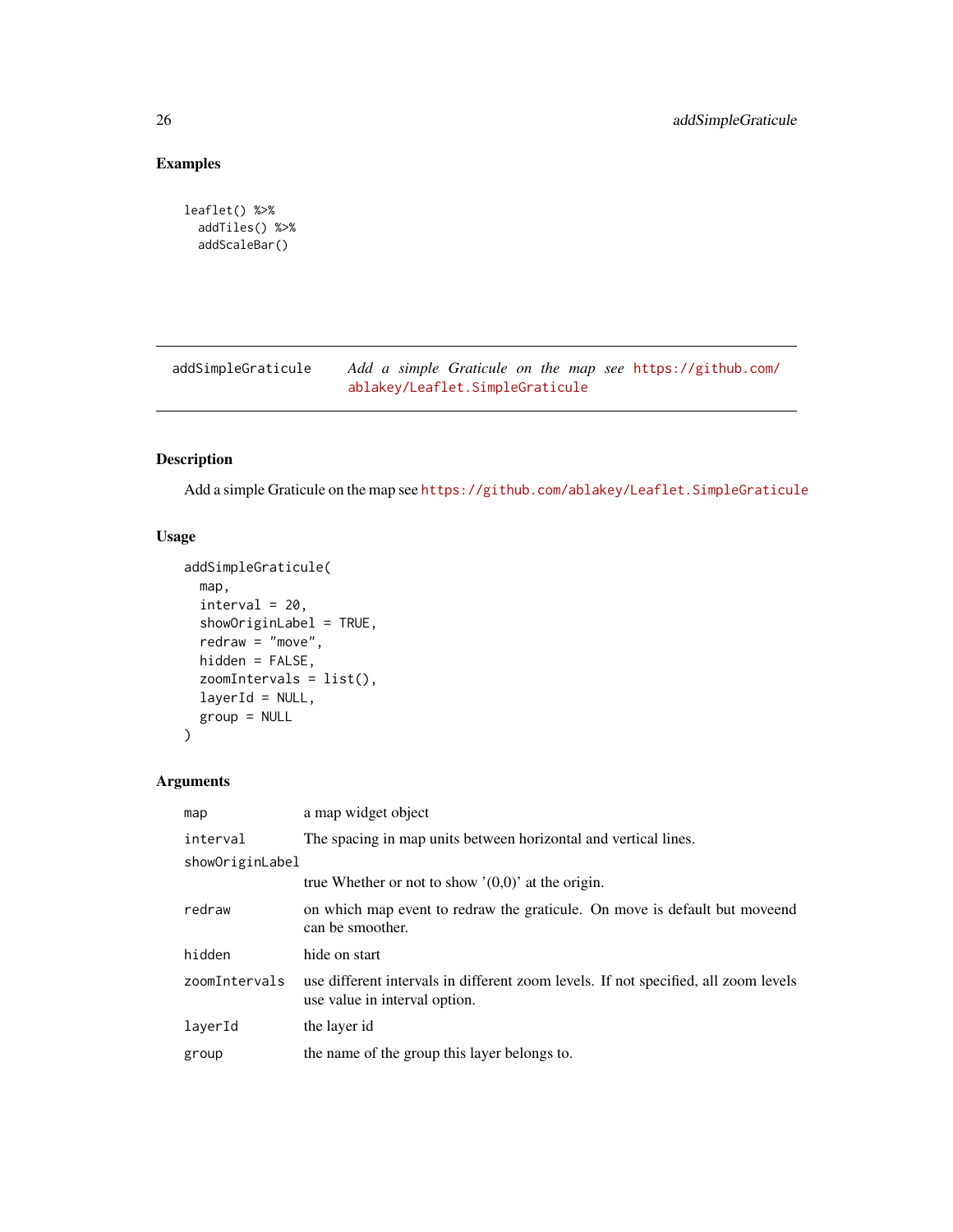## <span id="page-26-0"></span>addTerminator 27

## Examples

```
leaflet() %>%
  addTiles() %>%
  addSimpleGraticule()
```
addTerminator *Add a daylight layer on top of the map*

## Description

See <https://github.com/joergdietrich/Leaflet.Terminator>

## Usage

```
addTerminator(
 map,
 resolution = 2,
 time = NULL,
 layerId = NULL,group = NULL,
 options = pathOptions(pointerEvents = "none", clickable = FALSE)
)
```
## Arguments

| map        | a map widget object                                                                                                                                                                                                         |
|------------|-----------------------------------------------------------------------------------------------------------------------------------------------------------------------------------------------------------------------------|
| resolution | the step size at which the terminator points are computed. The step size is 1<br>degree/resolution, <i>i.e.</i> higher resolution values have smaller step sizes and more<br>points in the polygon. The default value is 2. |
| time       | Time                                                                                                                                                                                                                        |
| laverId    | the layer id                                                                                                                                                                                                                |
| group      | the name of the group this layer belongs to.                                                                                                                                                                                |
| options    | the path options for the day night layer                                                                                                                                                                                    |

## Examples

```
leaf <- leaflet() %>%
 addTiles() %>%
  addTerminator()
leaf
```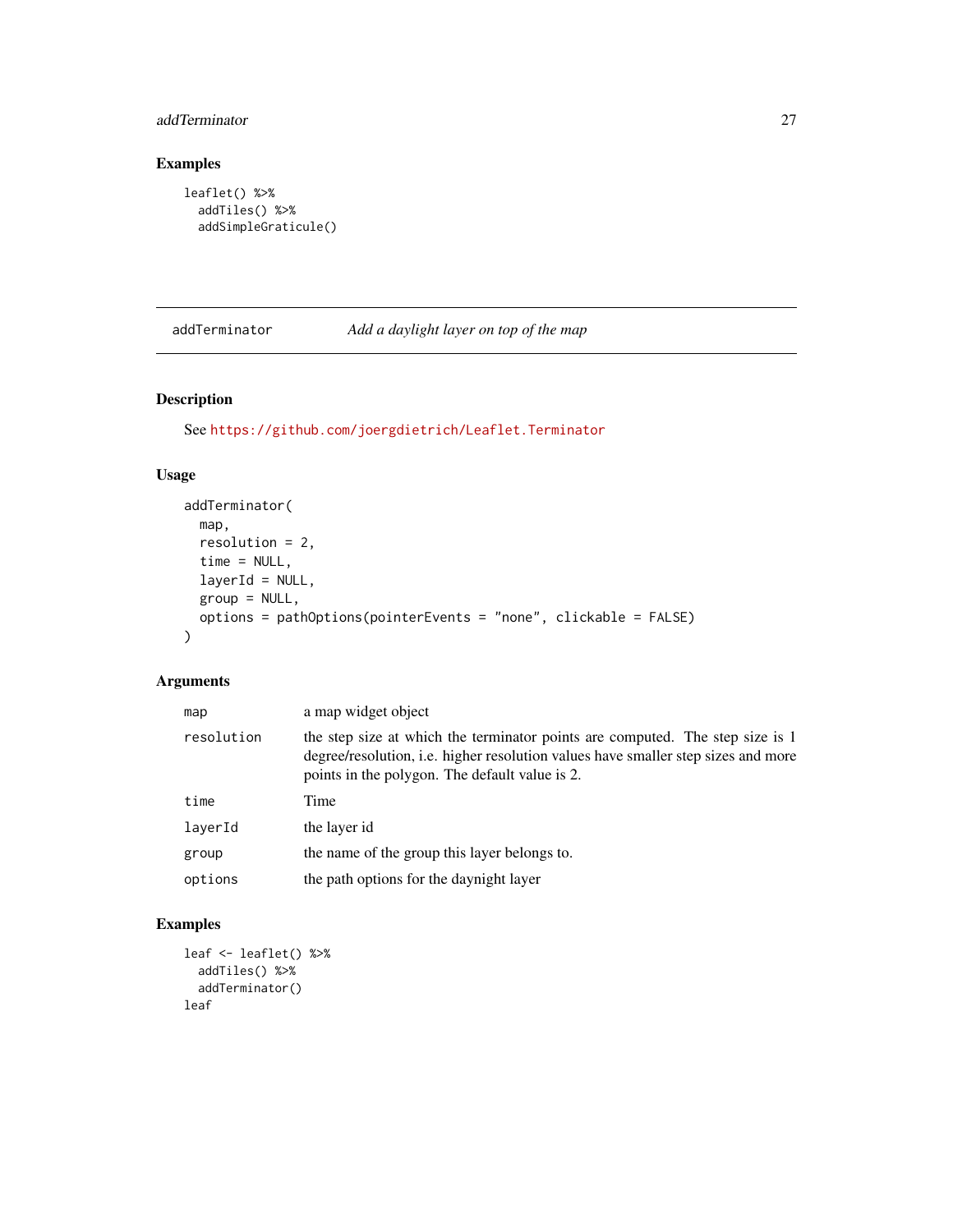<span id="page-27-0"></span>

Atlantic Ocean storms 2005

## Format

sp::SpatialLinesDataFrame

#### Details

This dataset contains storm tracks for selected storms in the Atlantic Ocean basin for the year 2005

awesomeIconList *Make awesome-icon set*

## Description

Make awesome-icon set

## Usage

```
awesomeIconList(...)
```
## Arguments

... icons created from [makeAwesomeIcon\(](#page-52-1))

#### Examples

```
iconSet <- awesomeIconList(
  home = makeAwesomeIcon(icon = "Home", library = "fa"),
  flag = makeAwesomeIcon(icon = "Flag", library = "fa")
\mathcal{L}iconSet[c("home", "flag")]
```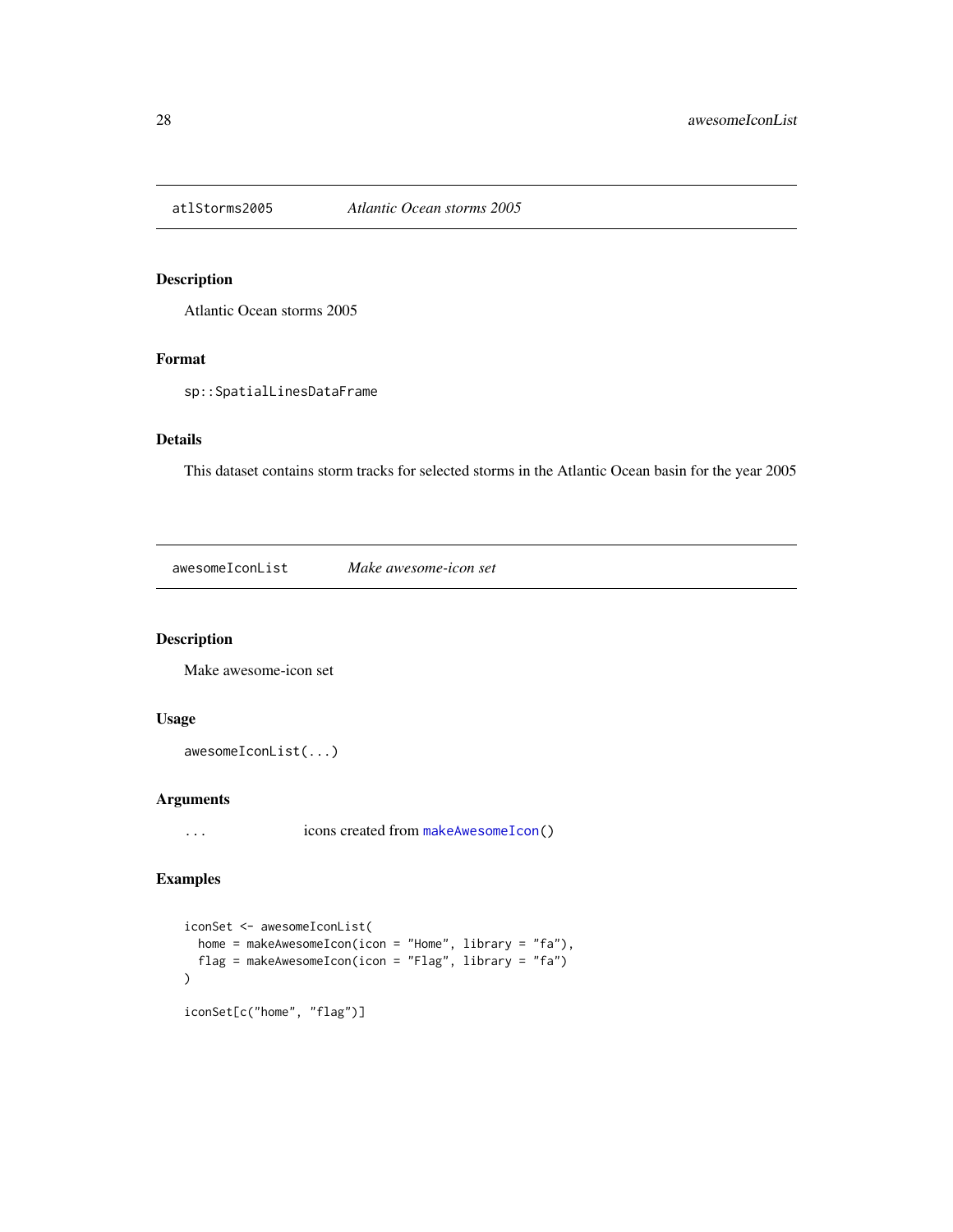<span id="page-28-0"></span>

An icon can be represented as a list of the form list(icon,library,...). This function is vectorized over its arguments to create a list of icon data. Shorter argument values will be re-cycled. NULL values for these arguments will be ignored.

## Usage

```
awesomeIcons(
  icon = "home",
  library = "glyphicon",
  markerColor = "blue",
  iconColor = "white",
  spin = FALSE,extraClasses = NULL,
  squareMarker = FALSE,
  iconRotate = 0,
  fontFamily = "monospace",
  text = NULL)
```
## Arguments

| icon         | Name of the icon                                                                                                                                                                                                                   |
|--------------|------------------------------------------------------------------------------------------------------------------------------------------------------------------------------------------------------------------------------------|
| library      | Which icon library. Default "glyphicon", other possible values are "fa" (fontawe-<br>some) or "ion" (ionicons).                                                                                                                    |
| markerColor  | Possible values are "red", "darkred", "lightred", "orange", "beige", "green",<br>"darkgreen", "lightgreen", "blue", "darkblue", "lightblue", "purple",<br>"darkpurple", "pink", "cadetblue", "white", "gray", "lightgray", "black" |
| iconColor    | The color to use for the icon itself. Use any CSS-valid color (hex, rgba, etc.) or<br>a named web color.                                                                                                                           |
| spin         | If TRUE, make the icon spin (only works when library $=$ "fa")                                                                                                                                                                     |
| extraClasses | Additional css classes to include on the icon.                                                                                                                                                                                     |
| squareMarker | Whether to use a square marker.                                                                                                                                                                                                    |
| iconRotate   | Rotate the icon by a given angle.                                                                                                                                                                                                  |
| fontFamily   | Used when text option is specified.                                                                                                                                                                                                |
| text         | Use this text string instead of an icon. argument of $addAwesomeMarker s()$ .                                                                                                                                                      |

## Value

A list of awesome-icon data that can be passed to the icon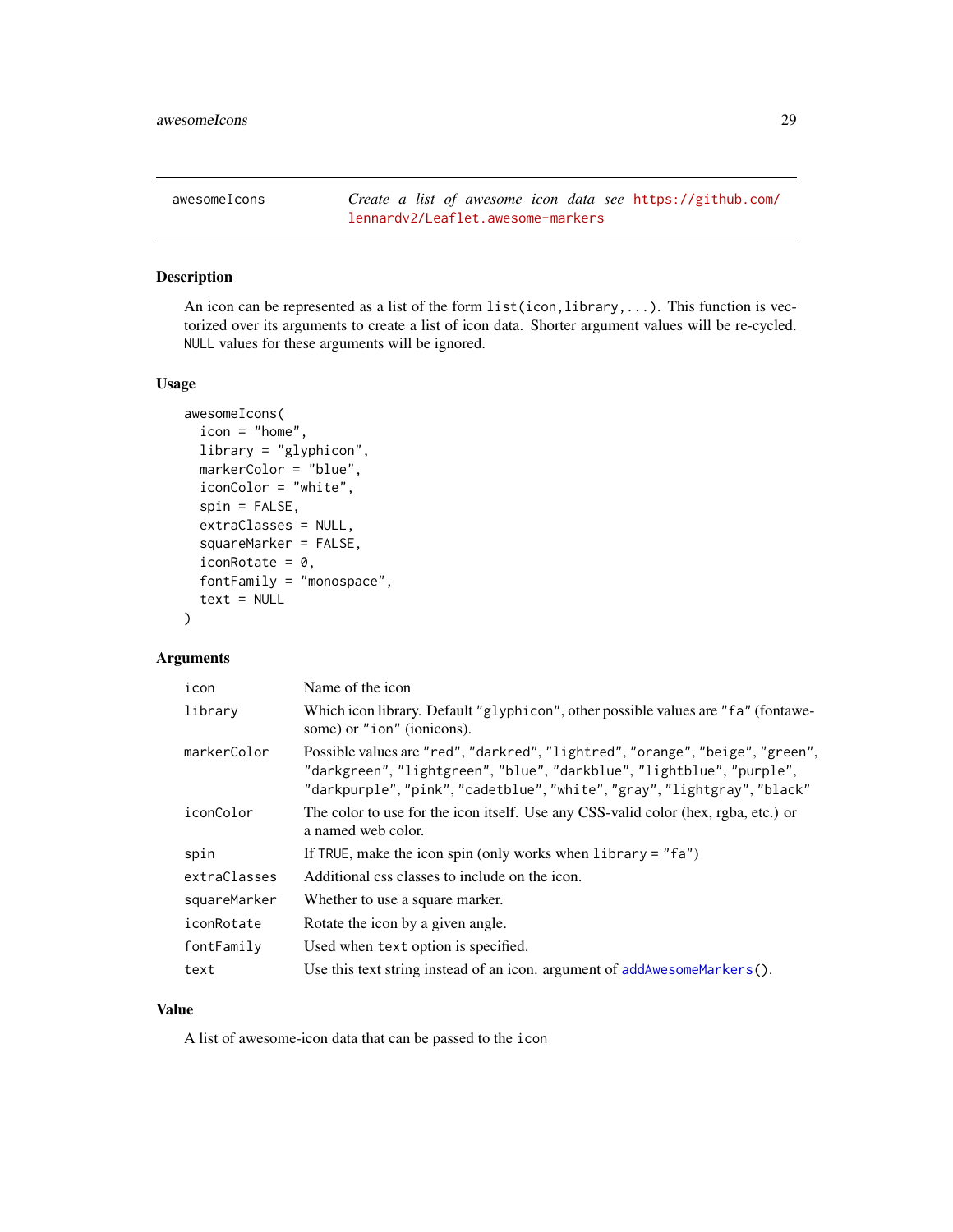<span id="page-29-0"></span>

Selected breweries in Franconia (zip code starting with 91...)

## Format

sp::SpatialPointsDataFrame

## Details

This dataset contains selected breweries in Franconia. It is a subset of a larger database that was compiled by students at the University of Marburg for a seminar called "The Geography of Beer, sustainability in the food industry"

<span id="page-29-1"></span>colorNumeric *Color mapping*

#### Description

Conveniently maps data values (numeric or factor/character) to colors according to a given palette, which can be provided in a variety of formats.

#### Usage

```
colorNumeric(
  palette,
  domain,
  na.color = "#808080",
  alpha = FALSE,
  reverse = FALSE
\lambdacolorBin(
  palette,
  domain,
  bins = 7,pretty = TRUE,
  na.color = "#808080",
  alpha = FALSE,
  reverse = FALSE,
  right = FALSE
)
```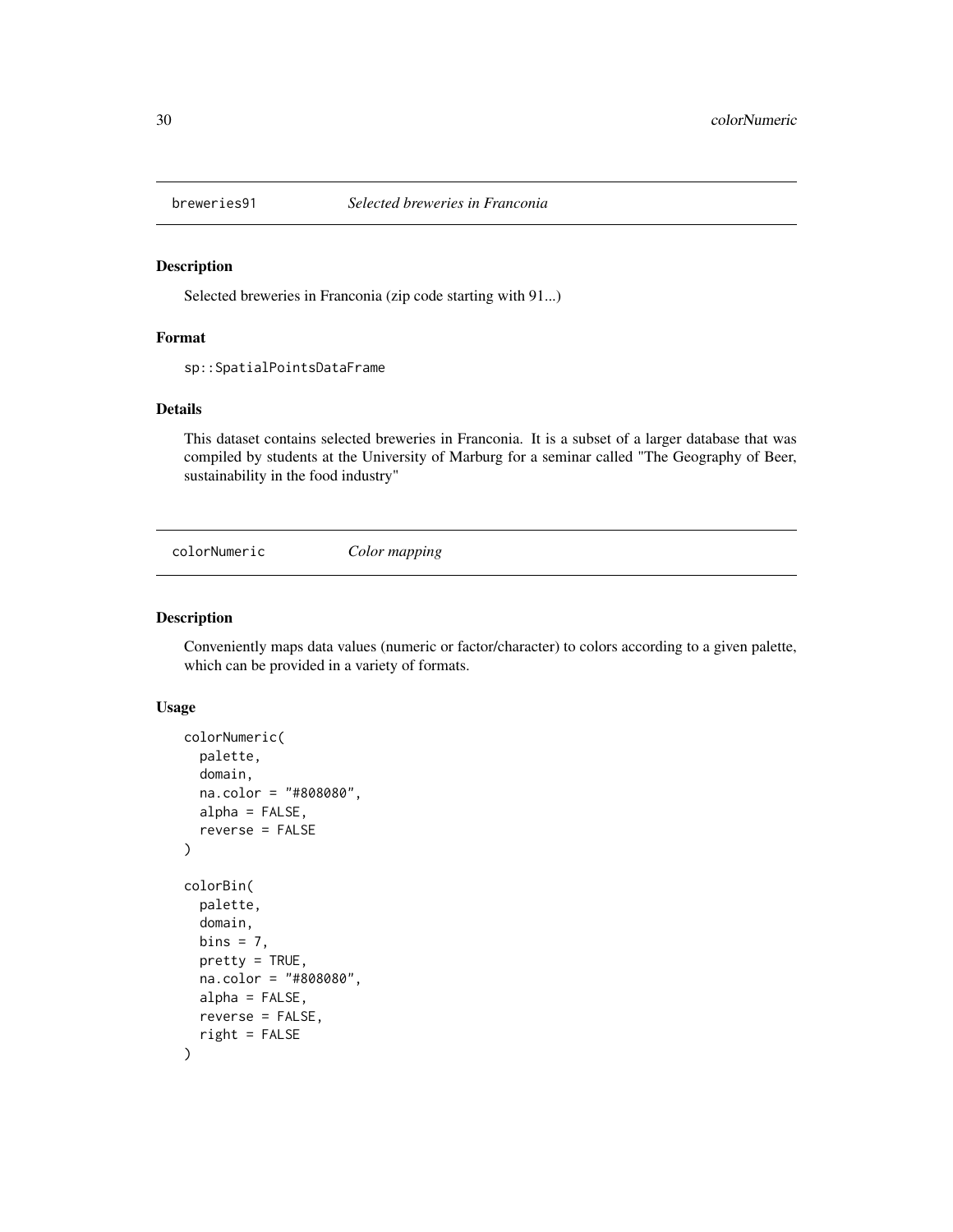## <span id="page-30-0"></span>colorNumeric 31

```
colorQuantile(
  palette,
  domain,
  n = 4,
  probs = seq(0, 1, length.out = n + 1),
  na.color = "#808080",
  alpha = FALSE,
  reverse = FALSE,
  right = FALSE
\mathcal{L}colorFactor(
  palette,
  domain,
  levels = NULL,
  ordered = FALSE,
  na.color = "#808080",
  alpha = FALSE,
  reverse = FALSE
)
```

| palette  | The colors or color function that values will be mapped to                                                                                                                                                                                                                                                   |
|----------|--------------------------------------------------------------------------------------------------------------------------------------------------------------------------------------------------------------------------------------------------------------------------------------------------------------|
| domain   | The possible values that can be mapped.                                                                                                                                                                                                                                                                      |
|          | For colorNumeric and colorBin, this can be a simple numeric range (e.g.<br>c(0,100)); colorQuantile needs representative numeric data; and colorFactor<br>needs categorical data.                                                                                                                            |
|          | If NULL, then whenever the resulting color function is called, the x value will<br>represent the domain. This implies that if the function is invoked multiple times,<br>the encoding between values and colors may not be consistent; if consistency is<br>needed, you must provide a non-NULL domain.      |
| na.color | The color to return for NA values. Note that $na$ . color = NA is valid.                                                                                                                                                                                                                                     |
| alpha    | Whether alpha channels should be respected or ignored. If TRUE then colors<br>without explicit alpha information will be treated as fully opaque.                                                                                                                                                            |
| reverse  | Whether the colors (or color function) in palette should be used in reverse<br>order. For example, if the default order of a palette goes from blue to green,<br>then reverse = TRUE will result in the colors going from green to blue.                                                                     |
| bins     | Either a numeric vector of two or more unique cut points or a single number<br>(greater than or equal to 2) giving the number of intervals into which the domain<br>values are to be cut.                                                                                                                    |
| pretty   | Whether to use the function $\text{prety}()$ to generate the bins when the argument<br>bins is a single number. When pretty = TRUE, the actual number of bins may<br>not be the number of bins you specified. When pretty = FALSE, seq() is used<br>to generate the bins and the breaks may not be "pretty". |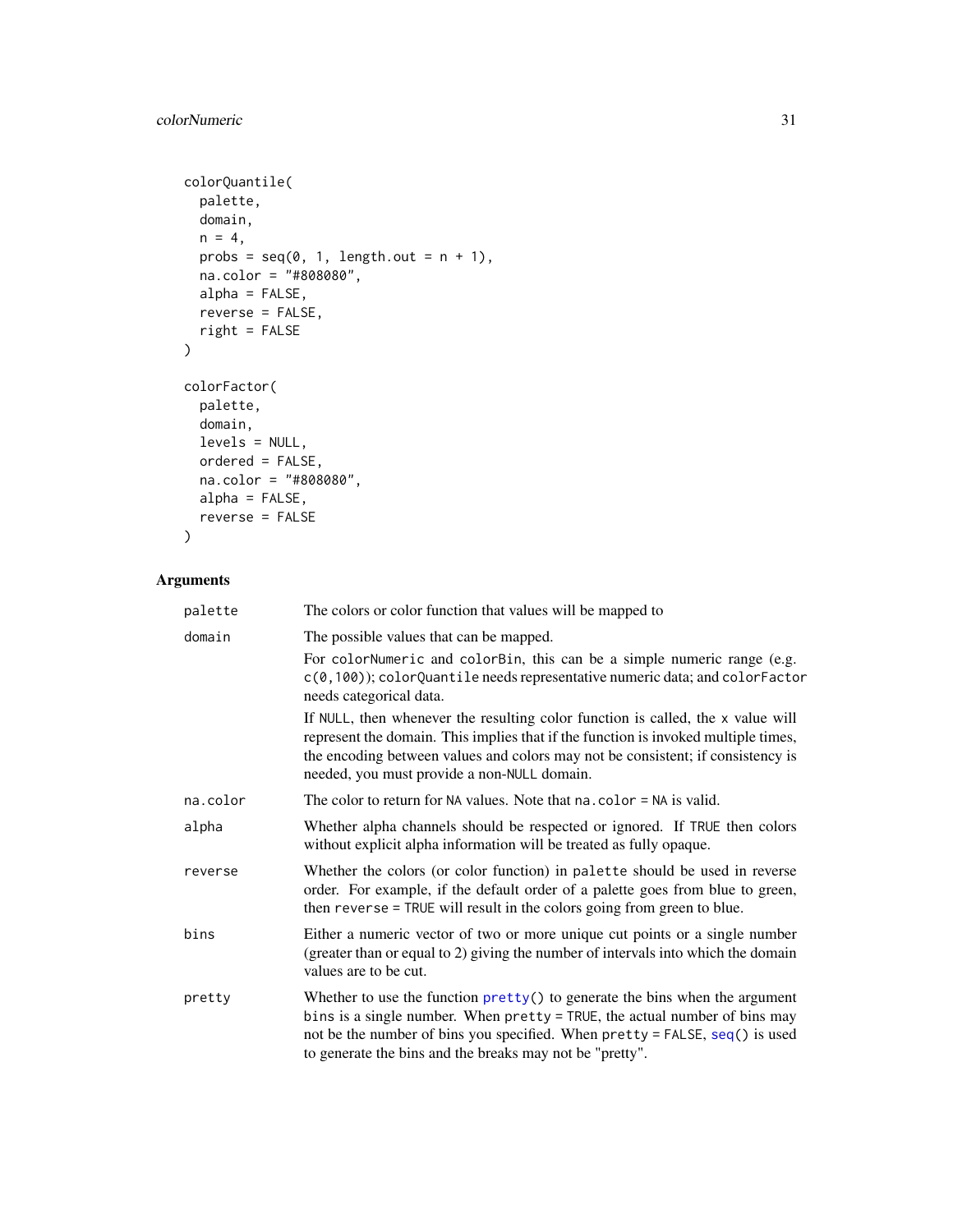<span id="page-31-0"></span>

| right   | parameter supplied to cut. See Details                                                               |
|---------|------------------------------------------------------------------------------------------------------|
| n       | Number of equal-size quantiles desired. For more precise control, use the probs<br>argument instead. |
| probs   | See quantile. If provided, the n argument is ignored.                                                |
| levels  | An alternate way of specifying levels; if specified, domain is ignored                               |
| ordered | If TRUE and domain needs to be coerced to a factor, treat it as already in the<br>correct order      |

## **Details**

colorNumeric is a simple linear mapping from continuous numeric data to an interpolated palette.

colorBin also maps continuous numeric data, but performs binning based on value (see the [cut](#page-0-0) function). colorBin defaults for the [cut](#page-0-0) function are include.lowest = TRUE and right = FALSE.

colorQuantile similarly bins numeric data, but via the [quantile](#page-0-0) function.

colorFactor maps factors to colors. If the palette is discrete and has a different number of colors than the number of factors, interpolation is used.

The palette argument can be any of the following:

- 1. A character vector of RGB or named colors. Examples: palette(), c("#000000","#0000FF","#FFFFFF"), topo.colors(10)
- 2. The name of an RColorBrewer palette, e.g. "BuPu" or "Greens".
- 3. The full name of a viridis palette: "viridis", "magma", "inferno", or "plasma".
- 4. A function that receives a single value between 0 and 1 and returns a color. Examples: colorRamp(c("#000000","#FFFFFF"),interpolate = "spline").

#### Value

A function that takes a single parameter x; when called with a vector of numbers (except for colorFactor, which expects factors/characters), #RRGGBB color strings are returned (unless alpha = TRUE in which case #RRGGBBAA may also be possible).

#### Examples

```
pal <- colorBin("Greens", domain = 0:100)
pal(runif(10, 60, 100))
```

```
if (interactive()) {
```

```
# Exponential distribution, mapped continuously
previewColors(colorNumeric("Blues", domain = NULL), sort(rexp(16)))
# Exponential distribution, mapped by interval
previewColors(colorBin("Blues", domain = NULL, bins = 4), sort(rexp(16)))
# Exponential distribution, mapped by quantile
previewColors(colorQuantile("Blues", domain = NULL), sort(rexp(16)))
```

```
# Categorical data; by default, the values being colored span the gamut...
previewColors(colorFactor("RdYlBu", domain = NULL), LETTERS[1:5])
# ...unless the data is a factor, without droplevels...
```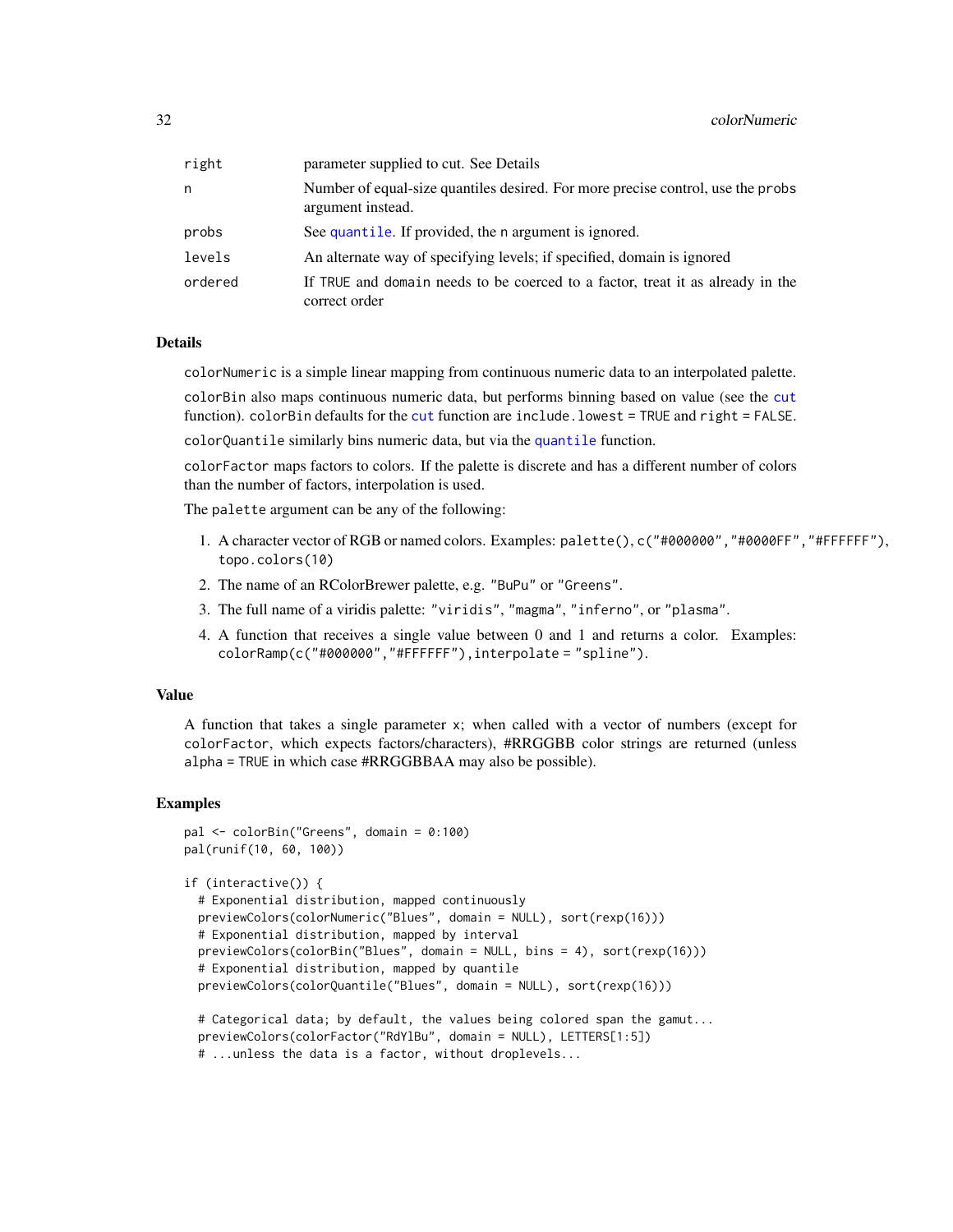```
previewColors(colorFactor("RdYlBu", domain = NULL), factor(LETTERS[1:5], levels = LETTERS))
 # ...or the domain is stated explicitly.
 previewColors(colorFactor("RdYlBu", levels = LETTERS), LETTERS[1:5])
}
```
createLeafletMap *Legacy functions*

#### Description

These functions are provided for backwards compatibility with the first iteration of the leaflet bindings (<https://github.com/jcheng5/leaflet-shiny>).

## Usage

```
createLeafletMap(session, outputId)
```

```
leafletMap(
 outputId,
 width,
 height,
  initialTileLayer = "https://{s}.tile.openstreetmap.org/{z}/{x}/{y}.png",
  initialTileLayerAttribution = NULL,
  options = NULL
)
```
#### Arguments

```
session, outputId
                Deprecated
width, height, initialTileLayer, initialTileLayerAttribution, options
                Deprecated
```

| derivePoints | Given a data object and lng/lat arguments (which may be NULL               |
|--------------|----------------------------------------------------------------------------|
|              | <i>Imeaning infer from data), formula I which should be evaluated with</i> |
|              | respect to the data), or vector data [which should be used as-is]) re-     |
|              | turn a lng/lat data frame.                                                 |

## Description

Given a data object and lng/lat arguments (which may be NULL [meaning infer from data], formula [which should be evaluated with respect to the data], or vector data [which should be used as-is]) return a lng/lat data frame.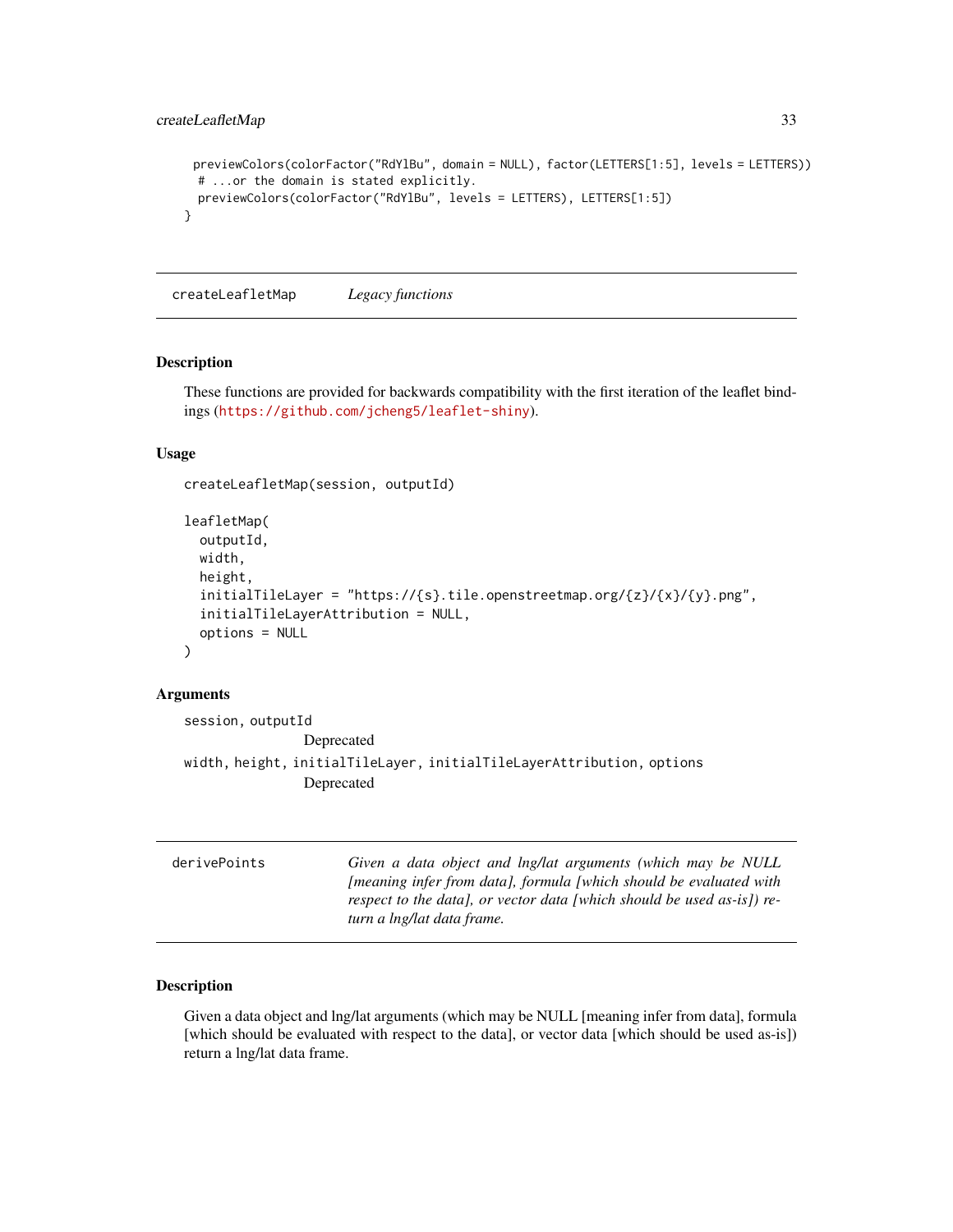## Usage

```
derivePoints(
  data,
  ln g = NULL,lat = NULL,missingLng = missing(lng),
 missingLat = missing(lat),
  funcName = "f")
```
#### Arguments

| data       | map data                               |
|------------|----------------------------------------|
| lng        | longitude                              |
| lat        | latitude                               |
| missingLng | whether lng is missing                 |
| missingLat | whether lat is missing                 |
| funcName   | Name of calling function (for logging) |

| derivePolygons | Given a data object and lng/lat arguments (which may be NULL<br><i>Imeaning infer from data), formula [which should be evaluated with</i><br>respect to the data], or vector data [which should be used as-is]) re-<br>turn a spatial object |
|----------------|----------------------------------------------------------------------------------------------------------------------------------------------------------------------------------------------------------------------------------------------|
|                |                                                                                                                                                                                                                                              |

## Description

Given a data object and lng/lat arguments (which may be NULL [meaning infer from data], formula [which should be evaluated with respect to the data], or vector data [which should be used as-is]) return a spatial object

## Usage

```
derivePolygons(
 data,
 lng = NULL,
 lat = NULL,missingLng = missing(lng),
 missingLat = missing(lat),
  funcName = "f"\mathcal{L}
```
<span id="page-33-0"></span>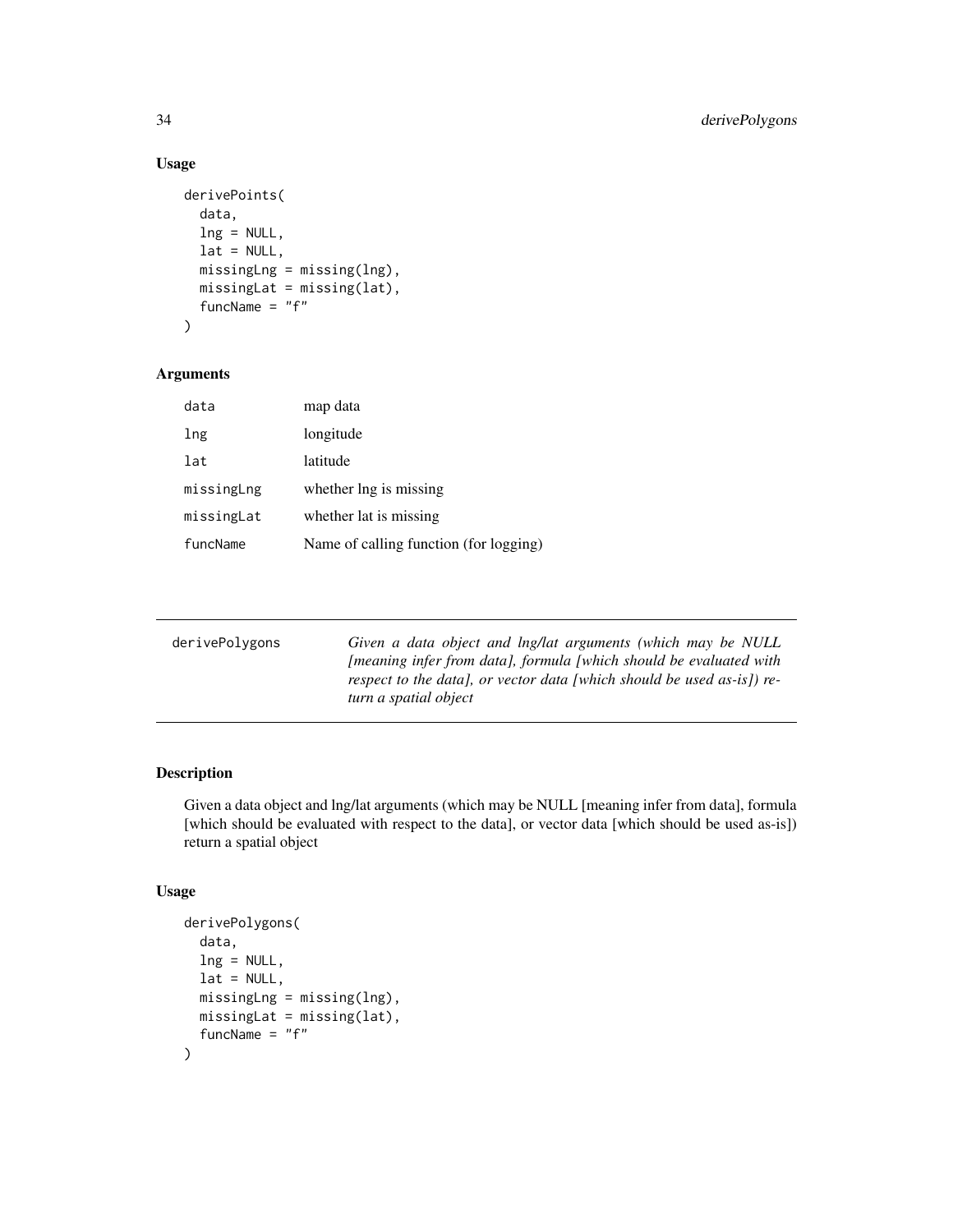#### <span id="page-34-0"></span>dispatch 35 and 35 and 35 and 35 and 35 and 35 and 36 and 36 and 36 and 35 and 35 and 35 and 35 and 35 and 35

## Arguments

| data       | map data                               |
|------------|----------------------------------------|
| lng        | longitude                              |
| lat        | latitude                               |
| missingLng | whether lng is missing                 |
| missingLat | whether lat is missing                 |
| funcName   | Name of calling function (for logging) |

|  |  |  | dispatch |  |
|--|--|--|----------|--|
|  |  |  |          |  |

spatch *Extension points for plugins* 

## Description

Extension points for plugins

## Usage

```
dispatch(
 map,
 funcName,
 leaflet = stop(paste(funcName, "requires a map proxy object")),
 leaflet_proxy = stop(paste(funcName, "does not support map proxy objects"))
)
```
invokeMethod(map, data, method, ...)

## Arguments

| map           | a map object, as returned from leaflet or leafletProxy                                                      |
|---------------|-------------------------------------------------------------------------------------------------------------|
| funcName      | the name of the function that the user called that caused this dispatch call; for<br>error message purposes |
| leaflet       | an action to be performed if the map is from leaflet                                                        |
| leaflet_proxy | an action to be performed if the map is from leafletProxy                                                   |
| data          | a data object that will be used when evaluating formulas in $\dots$                                         |
| method        | the name of the JavaScript method to invoke                                                                 |
| $\ddots$      | unnamed arguments to be passed to the JavaScript method                                                     |

## Value

dispatch returns the value of leaflet or leaflet\_proxy, or an error. invokeMethod returns the map object that was passed in, possibly modified.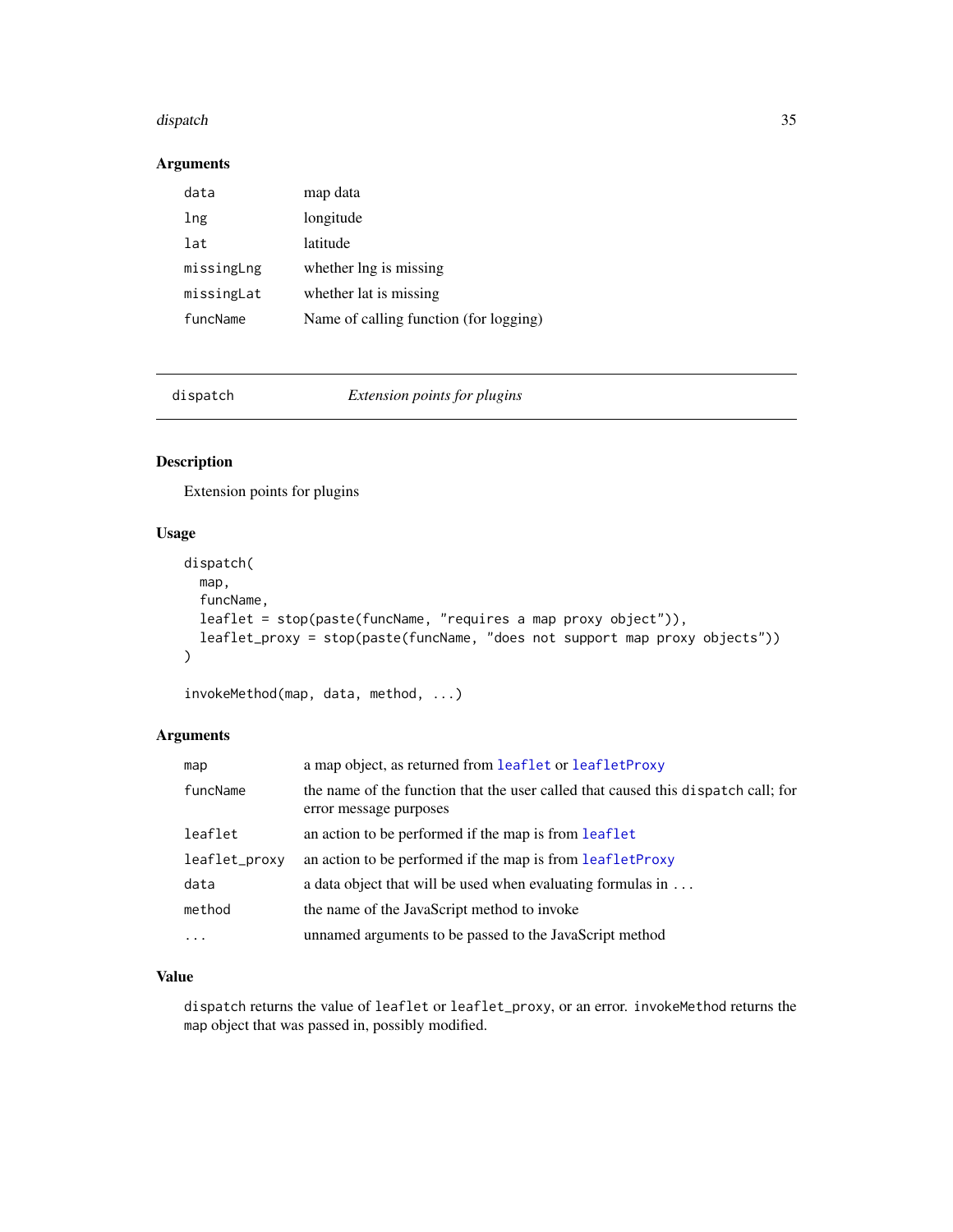<span id="page-35-1"></span><span id="page-35-0"></span>

Create an easyButton statestate

Creates an easy button.

Add a EasyButton on the map see <https://github.com/CliffCloud/Leaflet.EasyButton> Add a easyButton bar on the map see <https://github.com/CliffCloud/Leaflet.EasyButton>

#### Usage

```
easyButtonState(stateName, icon, title, onClick)
```

```
easyButton(
  icon = NULL,
  title = NULL,
 onClick = NULL,
 position = "topleft",
  id = NULL,states = NULL
)
addEasyButton(map, button)
```
addEasyButtonBar(map, ..., position = "topleft", id = NULL)

#### Arguments

| stateName | a unique name for the state               |
|-----------|-------------------------------------------|
| icon      | the button icon                           |
| title     | text to show on hover                     |
| onClick   | the action to take                        |
| position  | topleftltoprightlbottomleftlbottomright   |
| id        | id for the button                         |
| states    | the states                                |
| map       | a map widget object                       |
| button    | the button object created with easyButton |
|           | a list of buttons created with easyButton |

## Functions

- easyButtonState: state of an easyButton.
- addEasyButton: add an EasyButton to the map
- addEasyButtonBar: add an EasyButton to the map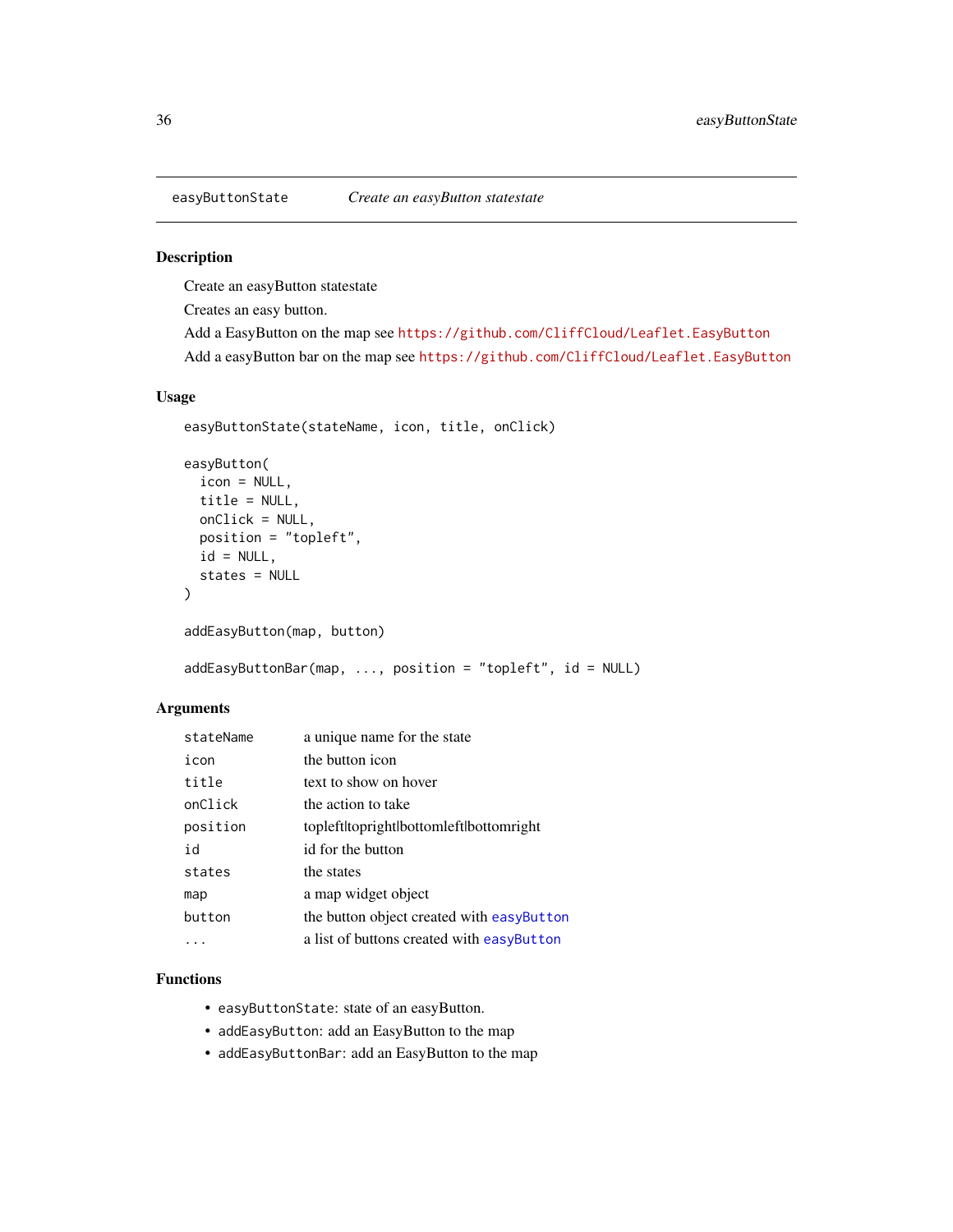#### <span id="page-36-0"></span>evalFormula 37

## See Also

[easyButton](#page-35-1) <https://github.com/CliffCloud/Leaflet.EasyButton>

[addEasyButton](#page-35-1)

## Examples

```
leaf <- leaflet() %>%
  addTiles() %>%
  addEasyButton(easyButton(
     icon = htmltools::span(class = "star", htmltools::HTML("★")),
     onClick = JS("function(btn, map){ map.setZoom(1);}")))
leaf
leaf <- leaflet() %>%
  addTiles() %>%
  addEasyButtonBar(
  easyButton(
     icon = htmltools::span(class = "star", htmltools::HTML("★")),
     onClick = JS("function(btn, map){ alert(\"Button 1\");}")),
   easyButton(
     icon = htmltools::span(class = "star", htmltools::HTML("⌖")),
     onClick = JS("function(btn, map){ alert(\Upsilon'Button 2\Upsilon');}")))
leaf
```

| evalFormula | Evaluate list members that are formulae, using the map data as the |
|-------------|--------------------------------------------------------------------|
|             | environment (if provided, otherwise the formula environment)       |

## Description

Evaluate list members that are formulae, using the map data as the environment (if provided, otherwise the formula environment)

#### Usage

evalFormula(list, data)

| list | with members as formulae. |
|------|---------------------------|
| data | map data                  |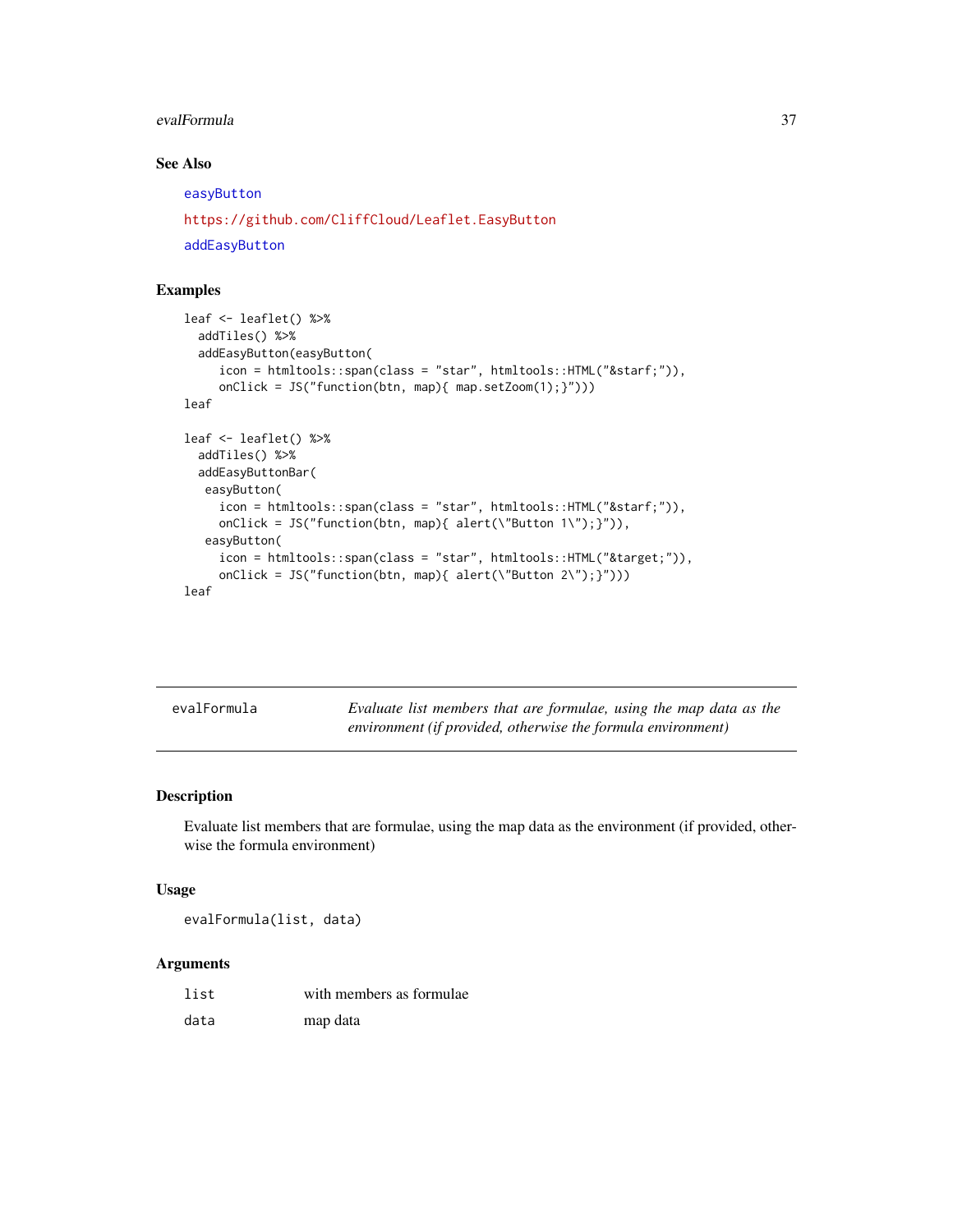<span id="page-37-0"></span>

Notifies the map of new latitude/longitude of items of interest on the map

## Usage

expandLimits(map, lat, lng)

## Arguments

| map | map object           |
|-----|----------------------|
| lat | vector of latitudes  |
| lng | vector of longitudes |

| expandLimitsBbox | Same as expandLimits, but takes a polygon (that presumably has a |
|------------------|------------------------------------------------------------------|
|                  |                                                                  |
|                  | bbox attr) rather than lat/lng.                                  |

## Description

Same as expandLimits, but takes a polygon (that presumably has a bbox attr) rather than lat/lng.

## Usage

```
expandLimitsBbox(map, poly)
```

| map  | map object                               |
|------|------------------------------------------|
| poly | A spatial object representing a polygon. |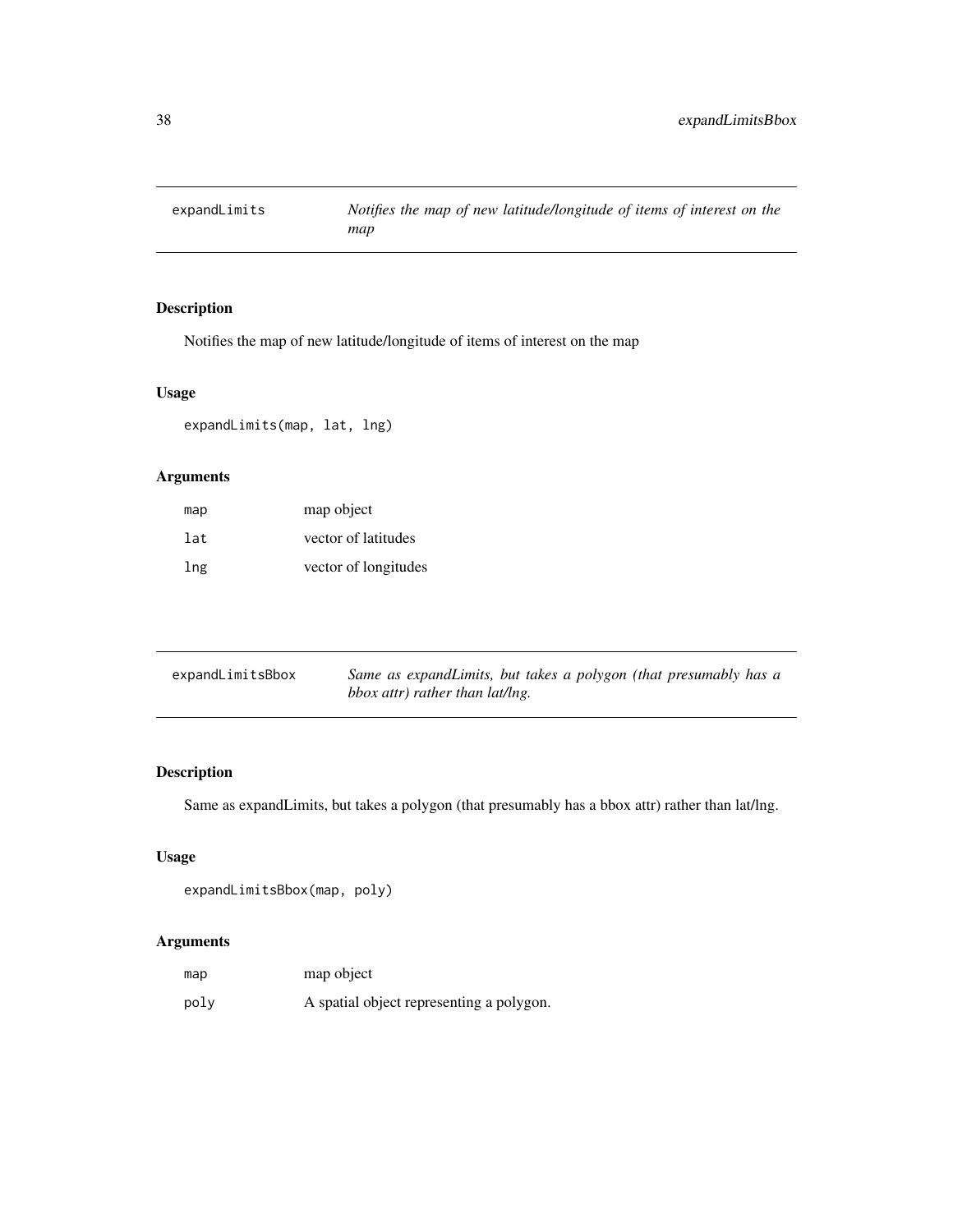<span id="page-38-0"></span>

remove NULL elements from a list

#### Usage

filterNULL(x)

## Arguments

x A list whose NULL elements will be filtered

gadmCHE *Administrative borders of Switzerland (level 1)*

## Description

Administrative borders of Switzerland (level 1)

## Format

sp::SpatialPolygonsDataFrame

## Details

This dataset comes from <https://gadm.org>. It was downloaded using [getData](#page-0-0).

## Source

<https://gadm.org>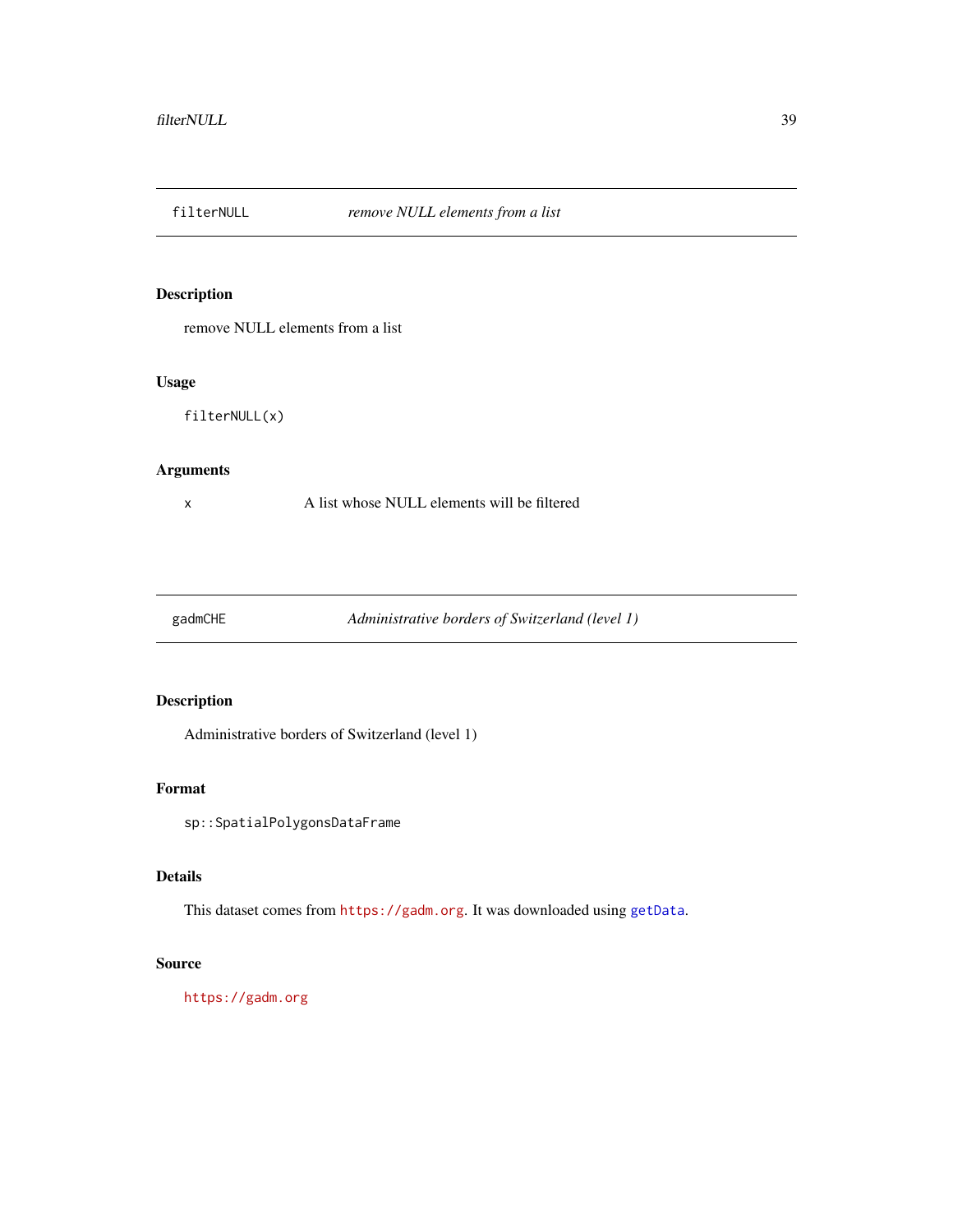<span id="page-39-0"></span>

returns the map's data

#### Usage

getMapData(map)

#### Arguments

map the map

groupOptions *Set options on layer groups*

## Description

Change options on layer groups. Currently the only option is to control what zoom levels a layer group will be displayed at. The zoomLevels option is not compatible with [layers control;](#page-12-1) do not both assign a group to zoom levels and use it with addLayersControl.

## Usage

groupOptions(map, group, zoomLevels = NULL)

#### Arguments

| map        | the map to modify                                                                                           |
|------------|-------------------------------------------------------------------------------------------------------------|
| group      | character vector of one or more group names to set options on                                               |
| zoomLevels | numeric vector of zoom levels at which group(s) should be visible, or TRUE to<br>display at all zoom levels |

## Examples

pal <- colorQuantile("YlOrRd", quakes\$mag)

```
leaflet() %>%
  # Basic markers
  addTiles(group = "basic") %>%
  addMarkers(data = quakes, group = "basic") %>%
  # When zoomed in, we'll show circles at the base of each marker whose
  # radius and color reflect the magnitude
  addProviderTiles(providers$Stamen.TonerLite, group = "detail") %>%
```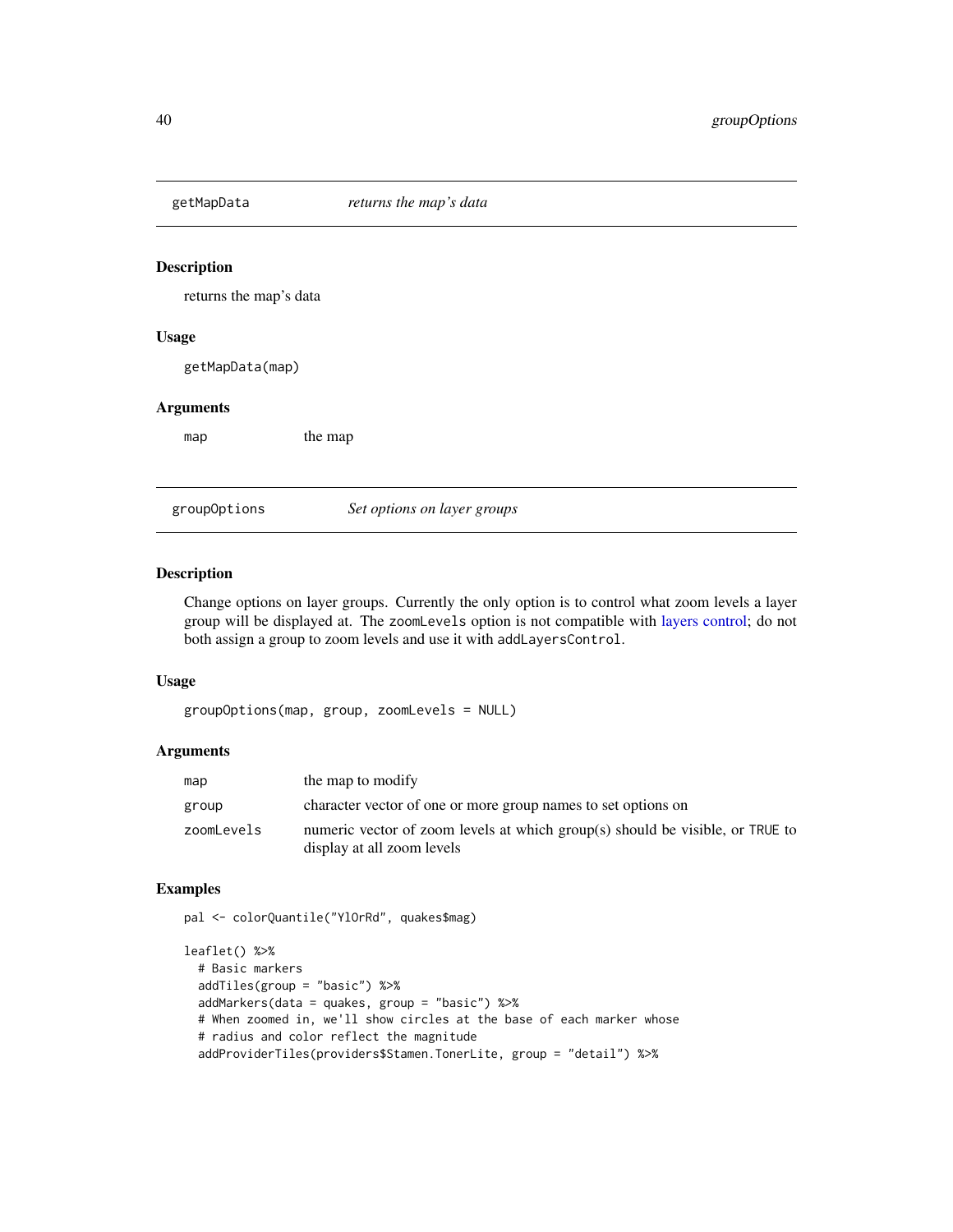#### <span id="page-40-0"></span>iconList 41

```
addCircleMarkers(data = quakes, group = "detail", fillOpacity = 0.5,
 radius = \negmag * 5, color = \negpal(mag), stroke = FALSE) %>%
# Set the detail group to only appear when zoomed in
groupOptions("detail", zoomLevels = 7:18)
```
iconList *Make icon set*

## Description

Make icon set

#### Usage

iconList(...)

#### Arguments

... icons created from [makeIcon\(](#page-53-1))

## Examples

```
iconSet <- iconList(
 red = makeIcon("leaf-red.png", iconWidth = 32, iconHeight = 32),
 green = makeIcon("leaf-green.png", iconWidth = 32, iconHeight = 32)
)
iconSet[c("red", "green", "red")]
```
<span id="page-40-1"></span>icons *Create a list of icon data*

## Description

An icon can be represented as a list of the form  $list(iconUn], iconSize,...)$ . This function is vectorized over its arguments to create a list of icon data. Shorter argument values will be re-cycled. NULL values for these arguments will be ignored.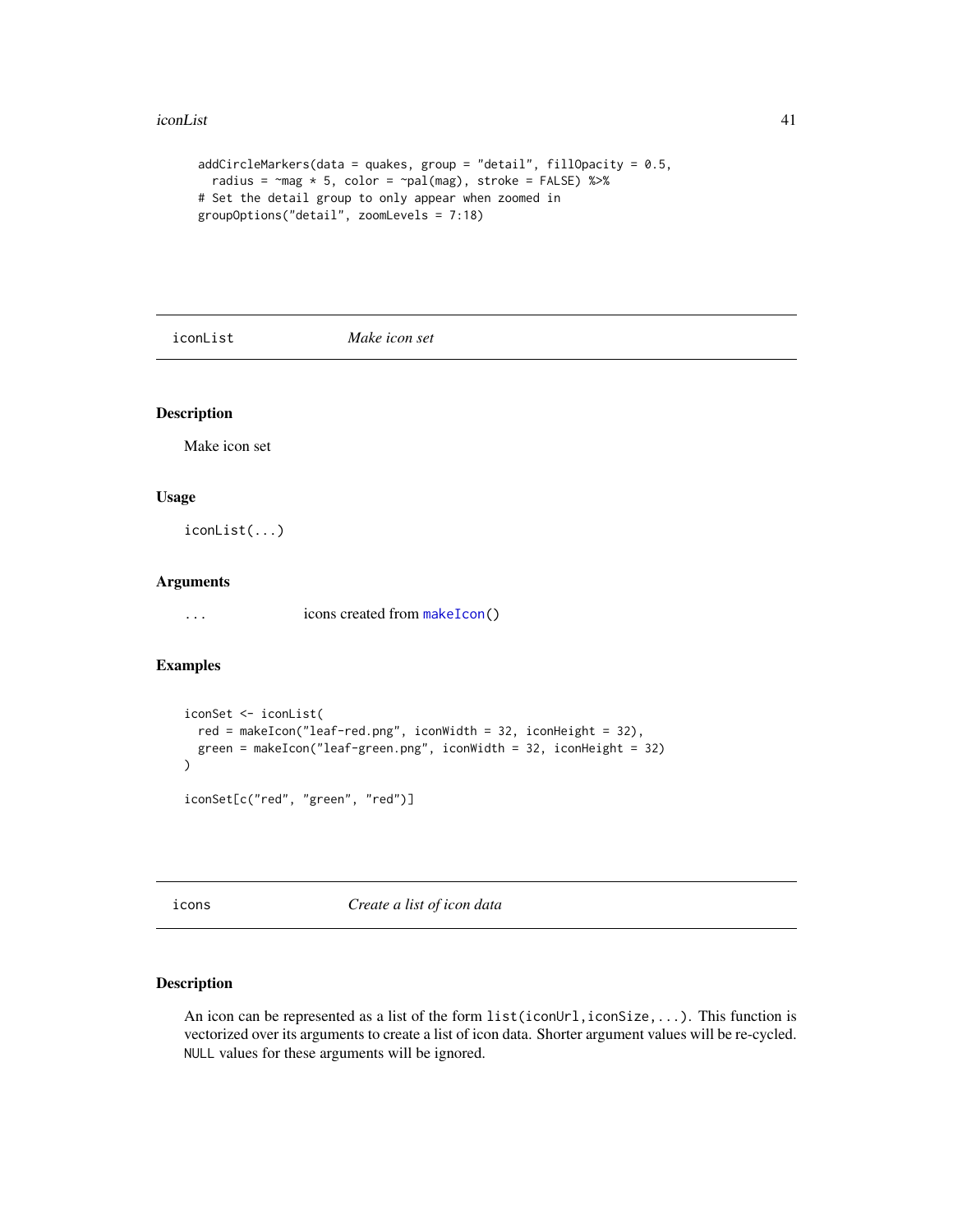42 constants and the constant of the constant of the constant of the constant of the constant of the constant of the constant of the constant of the constant of the constant of the constant of the constant of the constant

## Usage

```
icons(
  iconUrl = NULL,
  iconRetinaUrl = NULL,
  iconWidth = NULL,
  iconHeight = NULL,
  iconAnchorX = NULL,
  iconAnchorY = NULL,
  shadowUr1 = NULL,shadowRetinaUrl = NULL,
  shadowWidth = NULL,
  shadowHeight = NULL,
  shadowAnchorX = NULL,
  shadowAnchorY = NULL,
  popupAnchorX = NULL,
 popupAnchorY = NULL,
 className = NULL
)
```
## Arguments

| iconUrl                      | the URL or file path to the icon image                                                                                                                                                                                                                                |
|------------------------------|-----------------------------------------------------------------------------------------------------------------------------------------------------------------------------------------------------------------------------------------------------------------------|
|                              | iconRetinaUrl the URL or file path to a retina sized version of the icon image                                                                                                                                                                                        |
| iconWidth, iconHeight        |                                                                                                                                                                                                                                                                       |
|                              | size of the icon image in pixels                                                                                                                                                                                                                                      |
| iconAnchorX, iconAnchorY     |                                                                                                                                                                                                                                                                       |
|                              | the coordinates of the "tip" of the icon (relative to its top left corner, i.e. the top<br>left corner means iconAnchor $X = \emptyset$ and iconAnchor $Y = \emptyset$ ), and the icon will be<br>aligned so that this point is at the marker's geographical location |
| shadowUrl                    | the URL or file path to the icon shadow image                                                                                                                                                                                                                         |
| shadowRetinaUrl              |                                                                                                                                                                                                                                                                       |
|                              | the URL or file path to the retina sized version of the icon shadow image                                                                                                                                                                                             |
| shadowWidth, shadowHeight    |                                                                                                                                                                                                                                                                       |
|                              | size of the shadow image in pixels                                                                                                                                                                                                                                    |
| shadowAnchorX, shadowAnchorY |                                                                                                                                                                                                                                                                       |
|                              | the coordinates of the "tip" of the shadow                                                                                                                                                                                                                            |
| popupAnchorX, popupAnchorY   |                                                                                                                                                                                                                                                                       |
|                              | the coordinates of the point from which popups will "open", relative to the icon<br>anchor                                                                                                                                                                            |
| className                    | a custom class name to assign to both icon and shadow images                                                                                                                                                                                                          |

## Value

A list of icon data that can be passed to the icon argument of [addMarkers\(](#page-3-1)).

<span id="page-41-0"></span>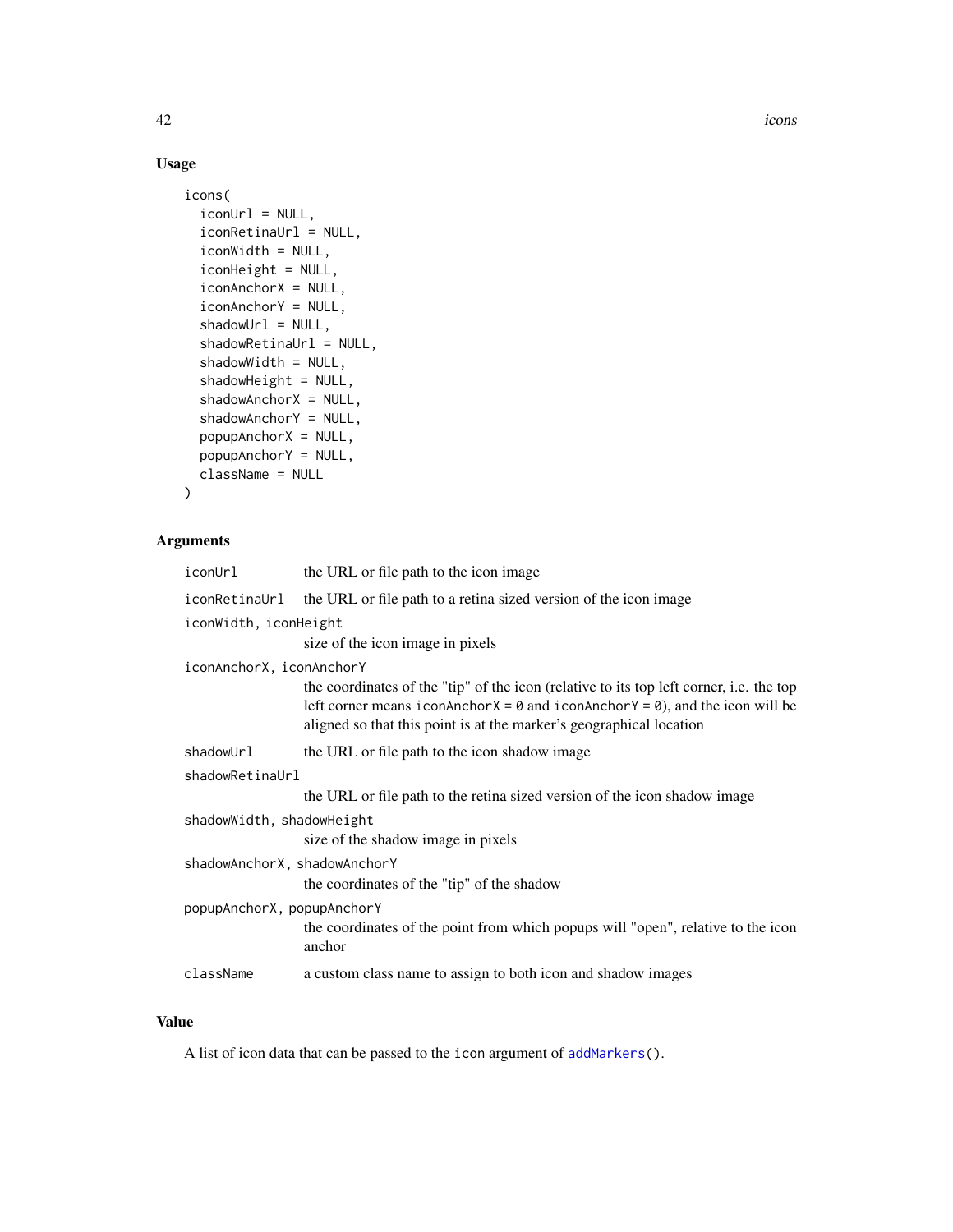#### icons 43

## Examples

```
library(leaflet)
# adapted from https://leafletjs.com/examples/custom-icons.html
iconData <- data.frame(
  lat = c(rnorm(10, 0), rnorm(10, 1), rnorm(10, 2)),lng = c(rnorm(10, 0), rnorm(10, 3), rnorm(10, 6)),
  group = rep(sort(c("green", "red", "orange")), each = 10),
  stringsAsFactors = FALSE
)
leaflet() %>% addMarkers(
  data = iconData,
  icon = \sim icons(
   iconUrl = sprintf("https://leafletjs.com/examples/custom-icons/leaf-%s.png", group),
    shadowUrl = "https://leafletjs.com/examples/custom-icons/leaf-shadow.png",
    iconWidth = 38, iconHeight = 95, shadowWidth = 50, shadowHeight = 64,
    iconAnchorX = 22, iconAnchorY = 94, shadowAnchorX = 4, shadowAnchorY = 62,
    popupAnchorX = -3, popupAnchorY = -76)
)
# use point symbols from base R graphics as icons
pchIcons \leq function(pch = 0:14, width = 30, height = 30, ...) {
  n <- length(pch)
  files <- character(n)
  # create a sequence of png images
  for (i in seq_len(n)) {
    f \leftarrow \text{template}(\text{fileext} = " . \text{png}'')ppg(f, width = width, height = height, bg = "transport")par(max = c(0, 0, 0, 0))plot.new()
   points(.5, .5, pch = pch[i], cex = min(width, height) / 8, ...)
   dev.off()
    files[i] <- f
  }
  files
}
iconData \leq matrix(rnorm(500), ncol = 2)
res <- kmeans(iconData, 10)
iconData <- cbind(iconData, res$cluster)
colnames(iconData) <- c("lat", "lng", "group")
iconData <- as.data.frame(iconData)
# 10 random point shapes for the 10 clusters in iconData
shapes \leq sample(0:14, 10)
iconFiles <- pchIcons(shapes, 40, 40, col = "steelblue", lwd = 2)
```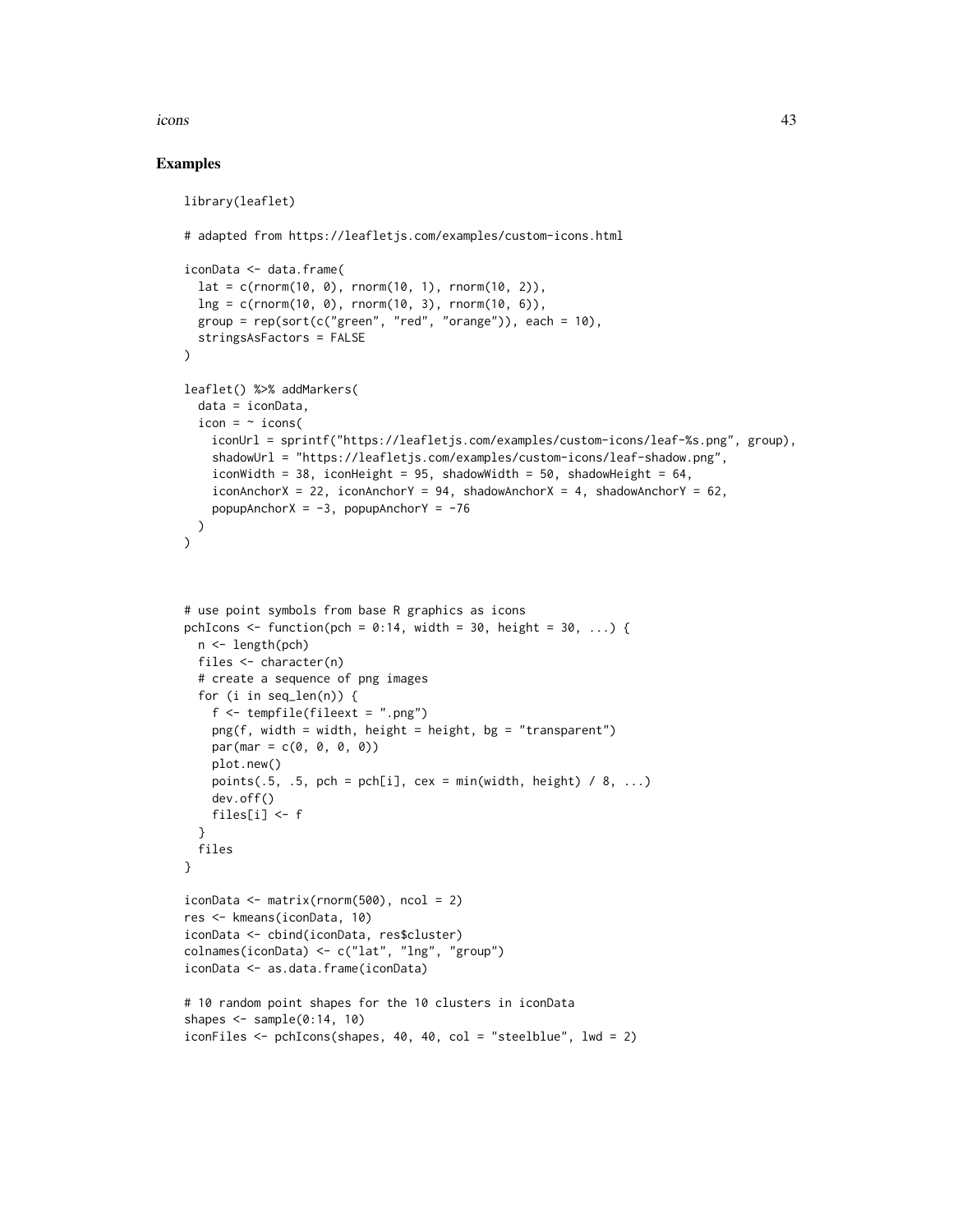```
44 leaflet
```

```
# note the data has 250 rows, and there are 10 icons in iconFiles; they are
# connected by the `group` variable: the i-th row of iconData uses the
# group[i]-th icon in the icon list
leaflet() %>% addMarkers(
 data = iconData,
 icon = \sim icons(
    iconUrl = iconFiles[group],
    popupAnchorX = 20, popupAnchorY = 0),
  popup = ~ sprintf(
    "lat = %.4f, long = %.4f, group = %s, pch = %s", lat, lng, group, shapes[group]
  \mathcal{L}\mathcal{L}unlink(iconFiles) # clean up the tmp png files that have been embedded
```
<span id="page-43-1"></span>

leaflet *Create a Leaflet map widget*

#### <span id="page-43-2"></span>Description

This function creates a Leaflet map widget using htmlwidgets. The widget can be rendered on HTML pages generated from R Markdown, Shiny, or other applications.

## Usage

```
leaflet(
  data = NULL,
  width = NULL,
  height = NULL,padding = 0,
  options = leafletOptions(),
  elementId = NULL,sizingPolicy = leafletSizingPolicy(padding = padding)
)
leafletOptions(
 minZoom = NULL,
 maxZoom = NULL,crs = leafletCRS(),
  worldCopyJump = NULL,
  preferCanvas = NULL,
  ...
)
leafletCRS(
```
<span id="page-43-0"></span>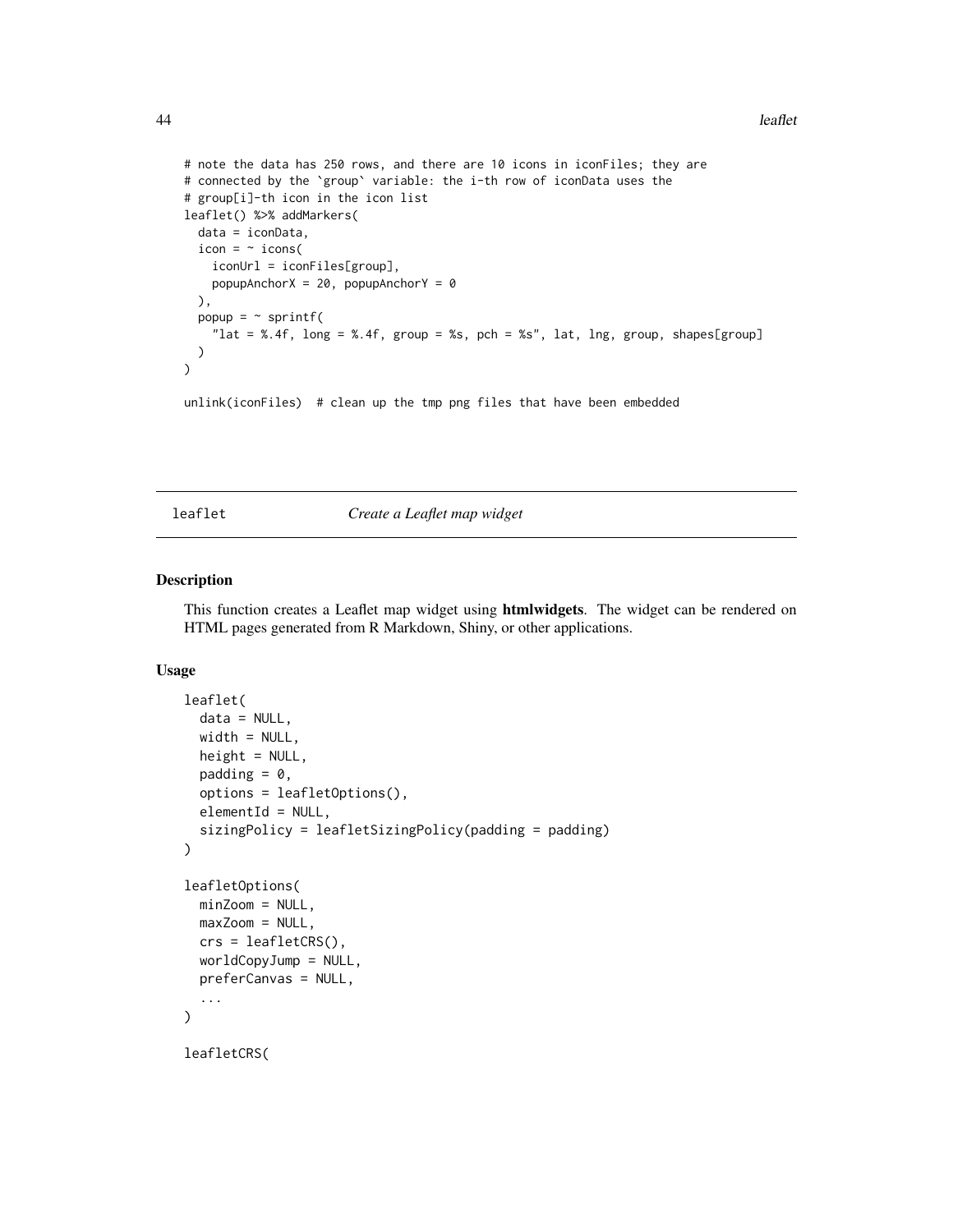#### <span id="page-44-0"></span>leaflet the contract of the contract of the contract of the contract of the contract of the contract of the contract of the contract of the contract of the contract of the contract of the contract of the contract of the co

```
crsClass = "L.CRS.EPSG3857",
 code = NULL,
 proj4def = NULL,projectedBounds = NULL,
 origin = NULL,
 transformation = NULL,
 scales = NULL,
 resolutions = NULL,
 bounds = NULL,tileSize = NULL
\mathcal{L}
```

| data            | a data object. Currently supported objects are matrices, data frames, spatial ob-<br>jects from the sp package (SpatialPoints, SpatialPointsDataFrame, Polygon,<br>Polygons, SpatialPolygons, SpatialPolygonsDataFrame, Line, Lines, SpatialLines,<br>and SpatialLinesDataFrame), and spatial data frames from the sf package. |
|-----------------|--------------------------------------------------------------------------------------------------------------------------------------------------------------------------------------------------------------------------------------------------------------------------------------------------------------------------------|
| width           | the width of the map                                                                                                                                                                                                                                                                                                           |
| height          | the height of the map                                                                                                                                                                                                                                                                                                          |
| padding         | the padding of the map                                                                                                                                                                                                                                                                                                         |
| options         | the map options                                                                                                                                                                                                                                                                                                                |
| elementId       | Use an explicit element ID for the widget (rather than an automatically generated<br>one).                                                                                                                                                                                                                                     |
| sizingPolicy    | htmlwidgets sizing policy object. Defaults to leafletSizingPolicy()                                                                                                                                                                                                                                                            |
| minZoom         | Minimum zoom level of the map. Overrides any minZoom set on map layers.                                                                                                                                                                                                                                                        |
| maxZoom         | Maximum zoom level of the map. This overrides any maxZoom set on map<br>layers.                                                                                                                                                                                                                                                |
| crs             | Coordinate Reference System to use. Don't change this if you're not sure what<br>it means.                                                                                                                                                                                                                                     |
| worldCopyJump   | With this option enabled, the map tracks when you pan to another "copy" of the<br>world and seamlessly jumps to the original one so that all overlays like markers<br>and vector layers are still visible.                                                                                                                     |
| preferCanvas    | Whether leaflet is Paths should be rendered on a Canvas renderer.                                                                                                                                                                                                                                                              |
|                 | other options used for leaflet is map creation.                                                                                                                                                                                                                                                                                |
| crsClass        | One of L.CRS.EPSG3857, L.CRS.EPSG4326, L.CRS.EPSG3395, L.CRS.Simple,<br>L.Proj.CRS                                                                                                                                                                                                                                             |
| code            | CRS identifier                                                                                                                                                                                                                                                                                                                 |
| proj4def        | Proj4 string                                                                                                                                                                                                                                                                                                                   |
| projectedBounds |                                                                                                                                                                                                                                                                                                                                |
|                 | DEPRECATED! Use the bounds argument.                                                                                                                                                                                                                                                                                           |
| origin          | Origin in projected coordinates, if set overrides transformation option.                                                                                                                                                                                                                                                       |
|                 | transformation to use when transforming projected coordinates into pixel coordinates                                                                                                                                                                                                                                           |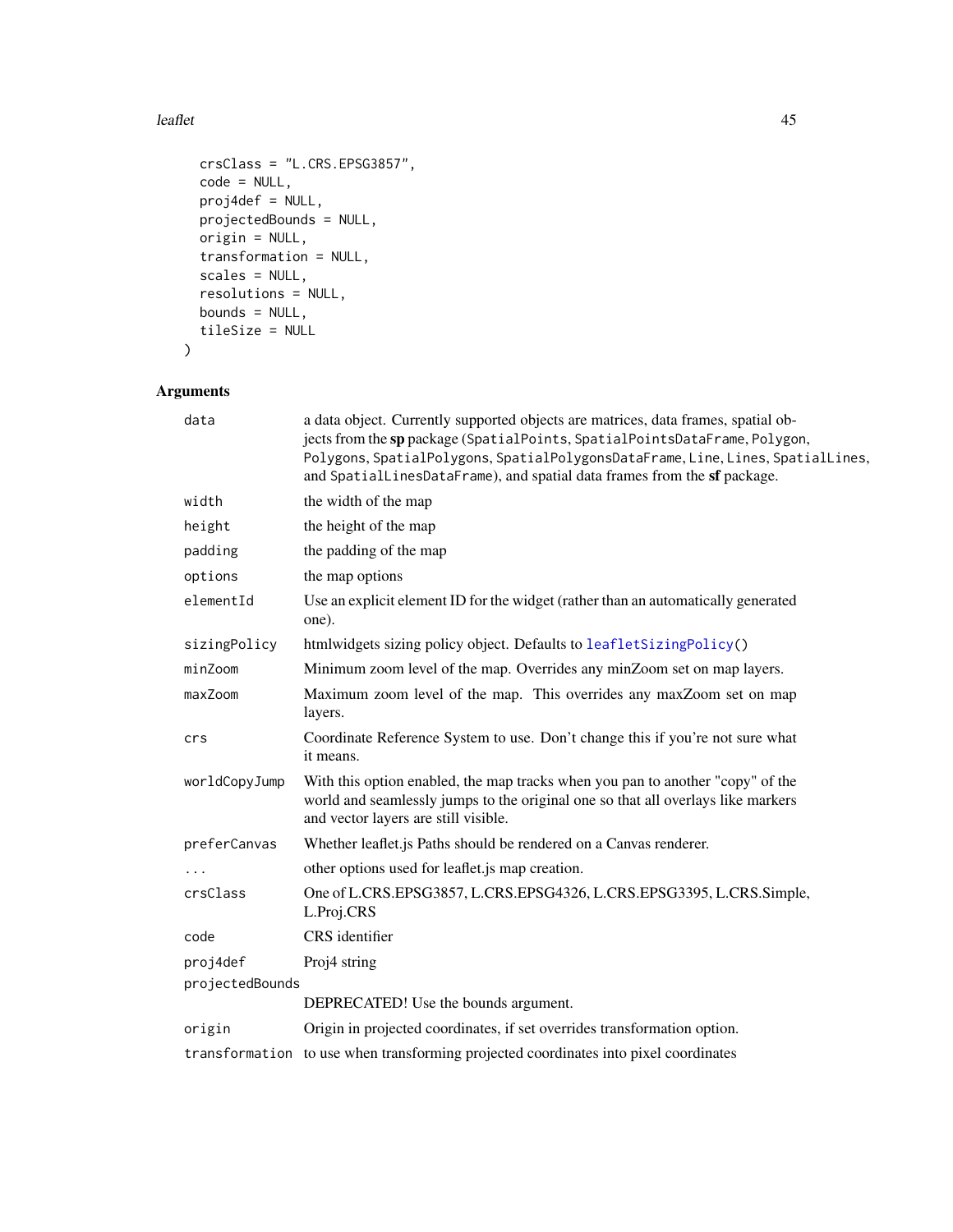<span id="page-45-0"></span>

| scales      | Scale factors (pixels per projection unit, for example pixels/meter) for zoom<br>levels; specify either scales or resolutions, not both                           |
|-------------|-------------------------------------------------------------------------------------------------------------------------------------------------------------------|
| resolutions | factors (projection units per pixel, for example meters/pixel) for zoom levels;<br>specify either scales or resolutions, not both                                 |
| bounds      | Bounds of the CRS, in projected coordinates; if defined, Proj4Leaflet will use<br>this in the get Size method, otherwise defaulting to Leaflet's default CRS size |
| tileSize    | DEPRECATED! Specify the tilesize in the tileOptions() argument.                                                                                                   |

#### Details

The data argument is only needed if you are going to reference variables in this object later in map layers. For example, data can be a data frame containing columns latitude and longtitude, then we may add a circle layer to the map by leaflet(data) %>% addCircles(lat = ~latitude, lng = ~longtitude), where the variables in the formulae will be evaluated in the data.

#### Value

A HTML widget object, on which we can add graphics layers using %>% (see examples).

## Functions

- leafletOptions: Options for map creation
- leafletCRS: class to create a custom CRS

## See Also

[leafletCRS](#page-43-2) for creating a custom CRS.

See <https://leafletjs.com/reference-1.3.4.html#map-option> for details and more options.

## Examples

```
# !formatR
library(leaflet)
m <- leaflet() %>% addTiles()
m # a map with the default OSM tile layer
# set bounds
m %>% fitBounds(0, 40, 10, 50)
# move the center to Snedecor Hall
m <- m %>% setView(-93.65, 42.0285, zoom = 17)
m
# popup
m %>% addPopups(-93.65, 42.0285, "Here is the <b>Department of Statistics</b>, ISU")
rand_lng <- function(n = 10) rnorm(n, -93.65, .01)rand_lat <- function(n = 10) rnorm(n, 42.0285, .01)
# use automatic bounds derived from lng/lat data
```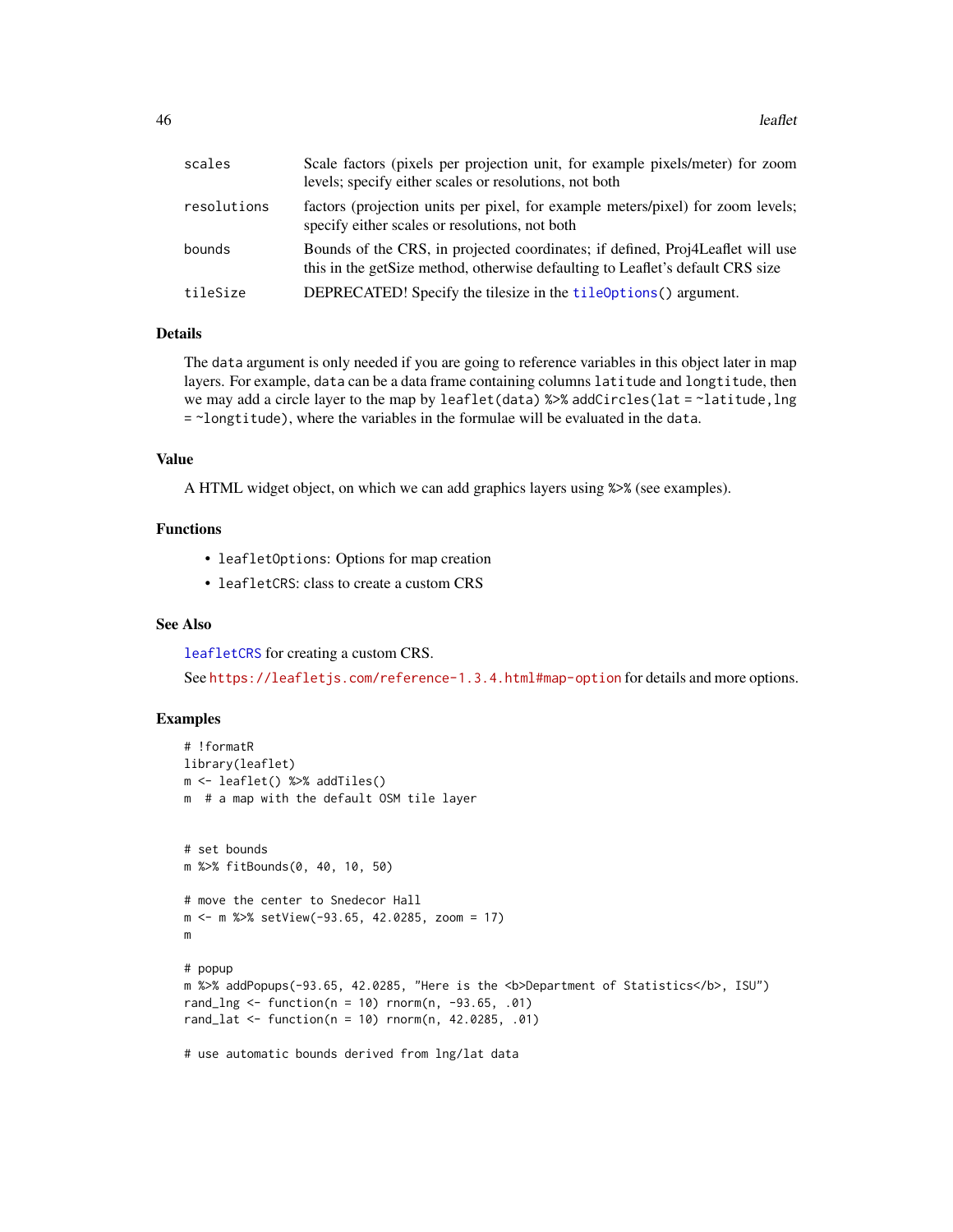#### leaflet the contract of the contract of the contract of the contract of the contract of the contract of the contract of the contract of the contract of the contract of the contract of the contract of the contract of the co

```
m <- m %>% clearBounds()
# popup
m %>% addPopups(rand_lng(), rand_lat(), "Random popups")
# marker
m %>% addMarkers(rand_lng(), rand_lat())
m %>% addMarkers(
  rand_lng(), rand_lat(), popup = paste("A random letter", sample(LETTERS, 10))
\lambdaRlogo <- file.path(R.home("doc"), "html", "logo.jpg")
m %>% addMarkers(
  174.7690922, -36.8523071, icon = list(
    iconUrl = Rlogo, iconSize = c(100, 76)), popup = "R was born here!"
\lambdam %>% addMarkers(rnorm(30, 175), rnorm(30, -37), icon = list(
  iconUr1 = Rlogo, iconSize = c(25, 19)))
# circle (units in metres)
m %>% addCircles(rand_lng(50), rand_lat(50), radius = runif(50, 50, 150))
# circle marker (units in pixels)
m %>% addCircleMarkers(rand_lng(50), rand_lat(50), color = "#ff0000")
m %>% addCircleMarkers(rand_lng(100), rand_lat(100), radius = runif(100, 5, 15))
# rectangle
m %>% addRectangles(
 rand_lng(), rand_lat(), rand_lng(), rand_lat(),
  color = "red", fill = FALSE, dashArray = "5,5", weight = 3\lambda# polyline
m %>% addPolylines(rand_lng(50), rand_lat(50))
# polygon
m %>% addPolygons(rand_lng(), rand_lat(), layerId = "foo")
# geoJSON
seattle_geojson <- list(
  type = "Feature",
  geometry = list(
    type = "MultiPolygon",
    coordinates = list(list(list(
      c(-122.36075812146, 47.6759920119894),
      c(-122.360781646764, 47.6668890126755),
      c(-122.360782108665, 47.6614990696722),
      c(-122.366199035722, 47.6614990696722),
      c(-122.366199035722, 47.6592874248973),
      c(-122.364582509469, 47.6576254522105),
```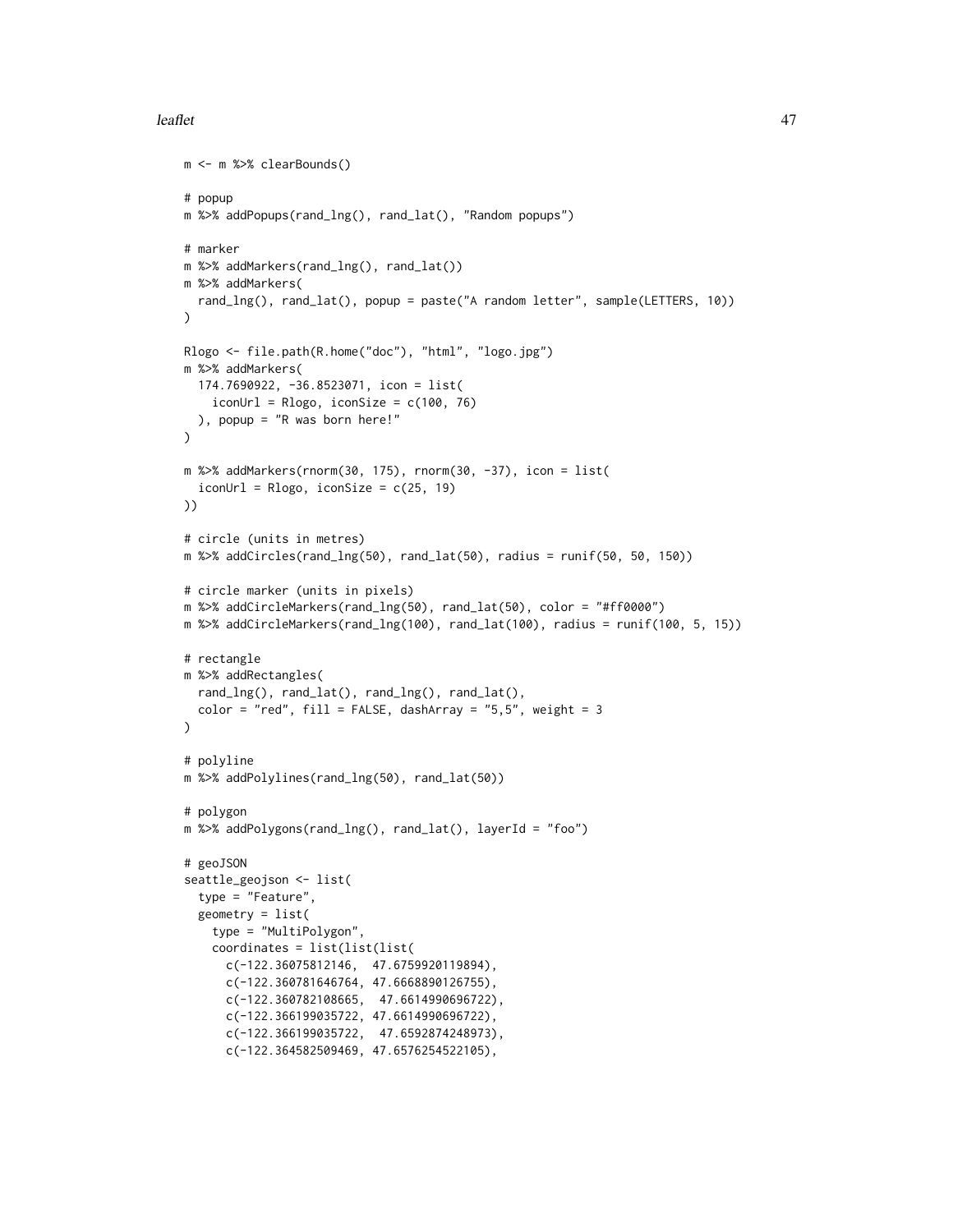**48** leaflet

```
c(-122.363887331445, 47.6569107302038),
     c(-122.360865528129, 47.6538418253251),
     c(-122.360866157644, 47.6535254473167),
     c(-122.360866581103, 47.6533126275176),
      c(-122.362526540691, 47.6541872926348),
      c(-122.364442114483, 47.6551892850798),
      c(-122.366077719797, 47.6560733960606),
     c(-122.368818463838, 47.6579742346694),
     c(-122.370115159943, 47.6588730808334),
     c(-122.372295967029, 47.6604350102328),
      c(-122.37381369088, 47.660582362063),
      c(-122.375522972109, 47.6606413027949),
     c(-122.376079703095, 47.6608793094619),
     c(-122.376206315662, 47.6609242364243),
     c(-122.377610811371, 47.6606160735197),
     c(-122.379857378879, 47.6610306942278),
     c(-122.382454873022, 47.6627496239169),
      c(-122.385357955057, 47.6638573778241),
      c(-122.386007328104, 47.6640865692306),
      c(-122.387186331506, 47.6654326177161),
     c(-122.387802656231, 47.6661492860294),
     c(-122.388108244121, 47.6664548739202),
     c(-122.389177800763, 47.6663784774359),
      c(-122.390582858689, 47.6665072251861),
     c(-122.390793942299, 47.6659699214511),
     c(-122.391507906234, 47.6659200946229),
     c(-122.392883050767, 47.6664166747017),
     c(-122.392847210144, 47.6678696739431),
     c(-122.392904778401, 47.6709016021624),
     c(-122.39296705153, 47.6732047491624),
     c(-122.393000803496, 47.6759322346303),
     c(-122.37666945305, 47.6759896300663),
     c(-122.376486363943, 47.6759891899754),
     c(-122.366078869215, 47.6759641734893),
     c(-122.36075812146, 47.6759920119894)
   )))
 ),
 properties = list(
   name = "Ballard",
   population = 48000,
    # You can inline styles if you want
   style = list(
     fillColor = "yellow",
     weight = 2,
     color = "#000000"
   \lambda),
 id = "ballard"
\lambdam %>% setView(-122.36075812146, 47.6759920119894, zoom = 13) %>% addGeoJSON(seattle_geojson)
```
# use the Dark Matter layer from CartoDB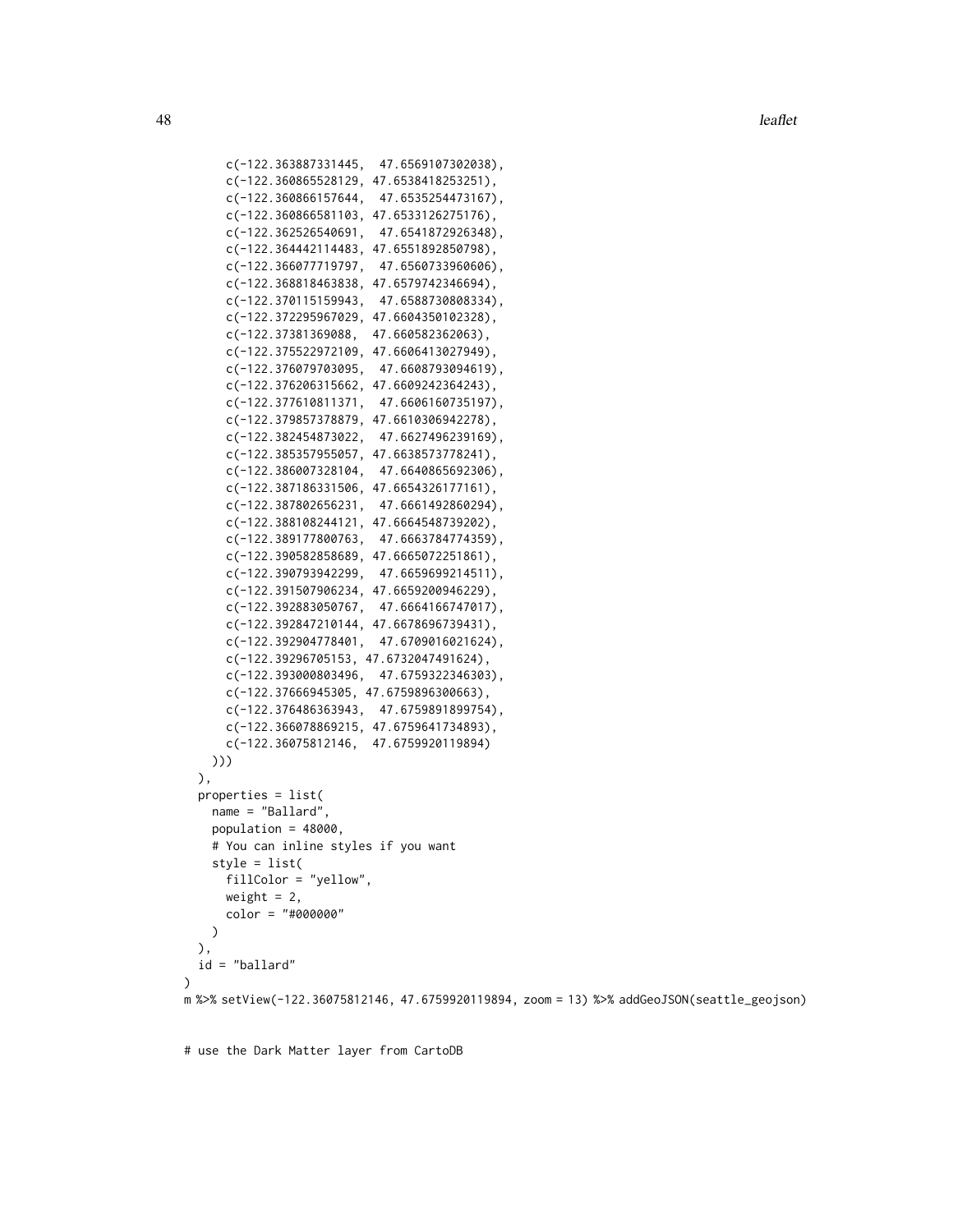## <span id="page-48-0"></span>leaflet-imports 49

```
leaflet() %>% addTiles("https://{s}.basemaps.cartocdn.com/dark_all/{z}/{x}/{y}.png",
  attribution = paste(
    "&copy; <a href=\"https://openstreetmap.org\">OpenStreetMap</a> contributors",
    "© <a href=\"https://cartodb.com/attributions\">CartoDB</a>"
  )
) %>% setView(-122.36, 47.67, zoom = 10)
# provide a data frame to leaflet()
categories <- LETTERS[1:10]
df <- data.frame(
  lat = rand\_lat(100), Ing = rand\_Ing(100), size = runif(100, 5, 20),
  category = factor(sample(categories, 100, replace = TRUE), levels = categories),
  value = rnorm(100)
)
m <- leaflet(df) %>% addTiles()
m %>% addCircleMarkers(~lng, ~lat, radius = ~size)
m %>% addCircleMarkers(~lng, ~lat, radius = runif(100, 4, 10), color = c("red"))
# Discrete colors using the "RdYlBu" colorbrewer palette, mapped to categories
RdYlBu <- colorFactor("RdYlBu", domain = categories)
m %>% addCircleMarkers(~lng, ~lat, radius = ~size,
  color = ~\simRdYlBu(category), fillOpacity = 0.5)
# Continuous colors using the "Greens" colorbrewer palette, mapped to value
greens <- colorNumeric("Greens", domain = NULL)
m %>% addCircleMarkers(~lng, ~lat, radius = ~size,
  color = \gammagreens(value), fillOpacity = 0.5)
```
leaflet-imports *Objects imported from other packages*

#### <span id="page-48-1"></span>**Description**

These objects are imported from other packages. Follow the links to their documentation.

htmlwidgets [JS](#page-48-1)

magrittr [%>%](#page-48-1)

leafletDependencies *Various leaflet dependency functions for use in downstream packages*

## **Description**

Various leaflet dependency functions for use in downstream packages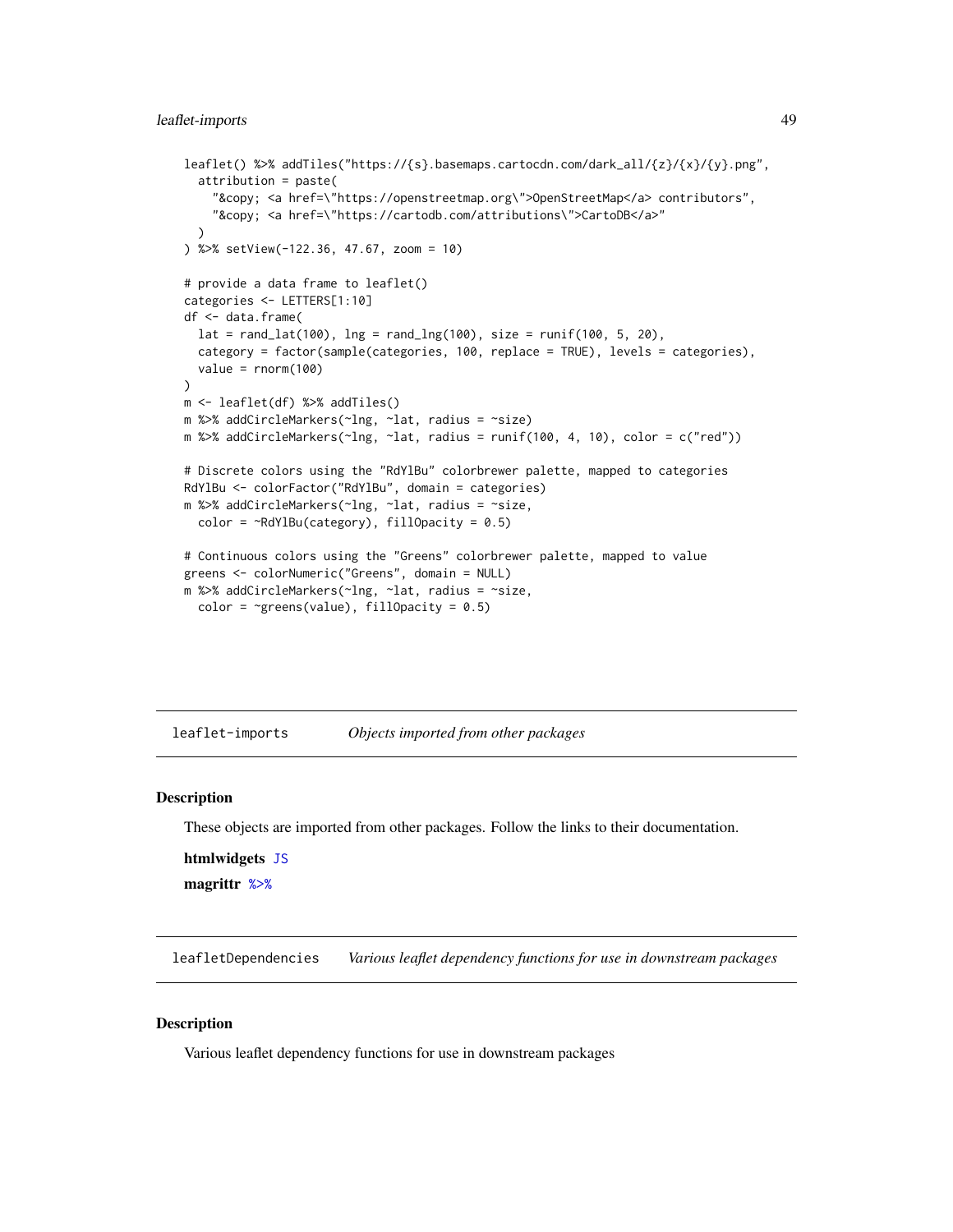## Usage

leafletDependencies

## Format

An object of class list of length 13.

## Examples

```
## Not run:
addBootStrap <- function(map) {
  map$dependencies <- c(map$dependencies, leafletDependencies$bootstrap())
  map
}
## End(Not run)
```
leafletOutput *Wrapper functions for using* leaflet *in* shiny

## Description

Use leafletOutput() to create a UI element, and renderLeaflet() to render the map widget.

## Usage

```
leafletOutput(outputId, width = "100%", height = 400)
```
renderLeaflet(expr, env = parent.frame(), quoted = FALSE)

| outputId      | output variable to read from                                                                                             |  |
|---------------|--------------------------------------------------------------------------------------------------------------------------|--|
| width, height | the width and height of the map (see shiny Widget Output)                                                                |  |
| expr          | An expression that generates an HTML widget (or a promise of an HTML wid-<br>get).                                       |  |
| env           | The environment in which to evaluate expr.                                                                               |  |
| quoted        | Is expr a quoted expression (with $\text{quote}()$ )? This is useful if you want to save<br>an expression in a variable. |  |

<span id="page-49-0"></span>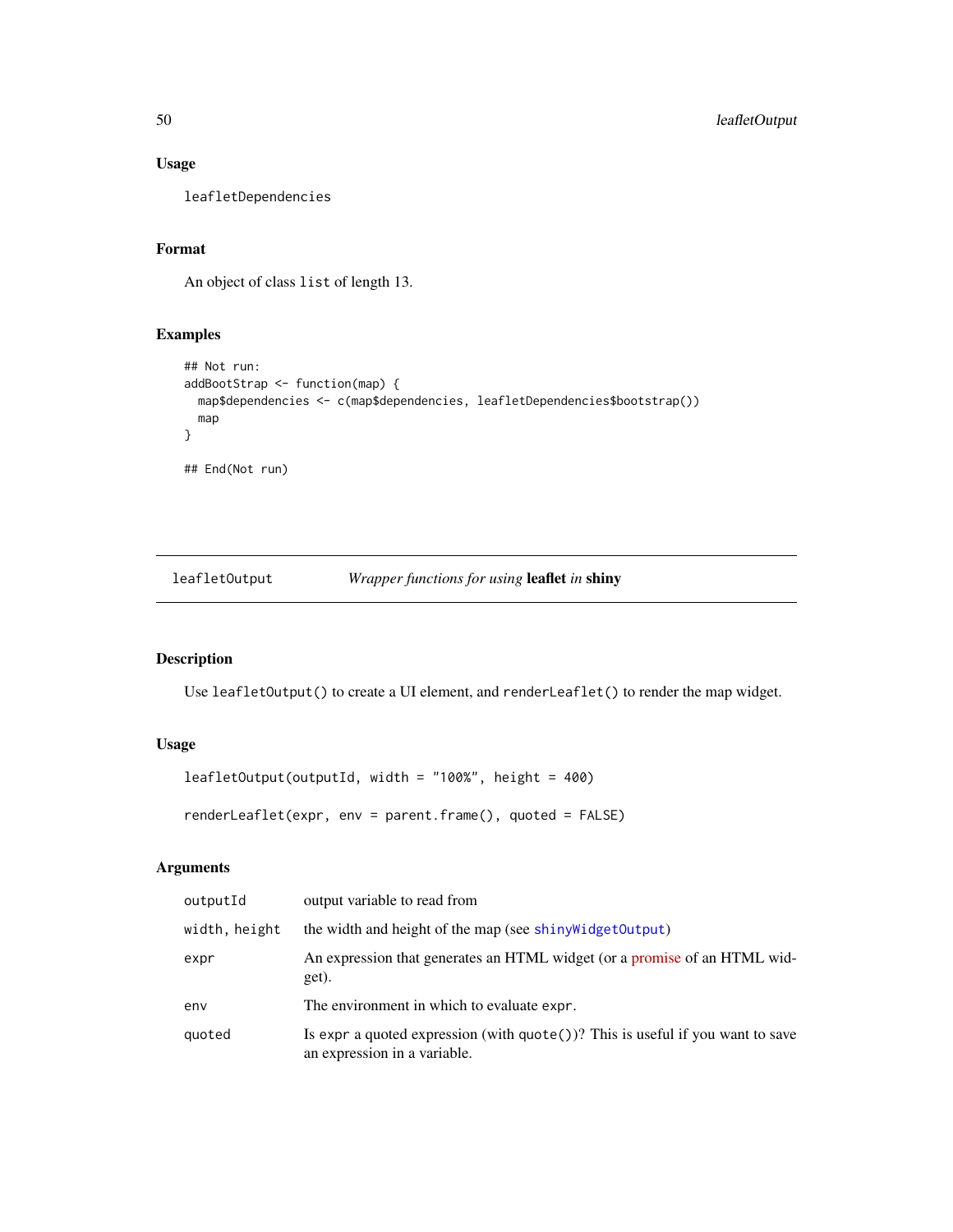## <span id="page-50-0"></span>leafletProxy 51

## Examples

```
# !formatR
library(shiny)
app <- shinyApp(
 ui = fluidPage(leafletOutput('myMap')),
  server = function(input, output) {
    map = leaflet() %>% addTiles() %>% setView(-93.65, 42.0285, zoom = 17)
    output$myMap = renderLeaflet(map)
  }
\overline{)}if (interactive()) app
```
#### <span id="page-50-1"></span>leafletProxy *Send commands to a Leaflet instance in a Shiny app*

## Description

Creates a map-like object that can be used to customize and control a map that has already been rendered. For use in Shiny apps and Shiny docs only.

## Usage

```
leafletProxy(
  mapId,
  session = shiny::getDefaultReactiveDomain(),
 data = NULL,deferUntilFlush = TRUE
)
```

| mapId           | single-element character vector indicating the output ID of the map to modify<br>(if invoked from a Shiny module, the namespace will be added automatically)                                                |  |
|-----------------|-------------------------------------------------------------------------------------------------------------------------------------------------------------------------------------------------------------|--|
| session         | the Shiny session object to which the map belongs; usually the default value will<br>suffice                                                                                                                |  |
| data            | a data object; see Details under the leaflet help topic                                                                                                                                                     |  |
| deferUntilFlush |                                                                                                                                                                                                             |  |
|                 | indicates whether actions performed against this instance should be carried out<br>right away, or whether they should be held until after the next time all of the<br>outputs are updated; defaults to TRUE |  |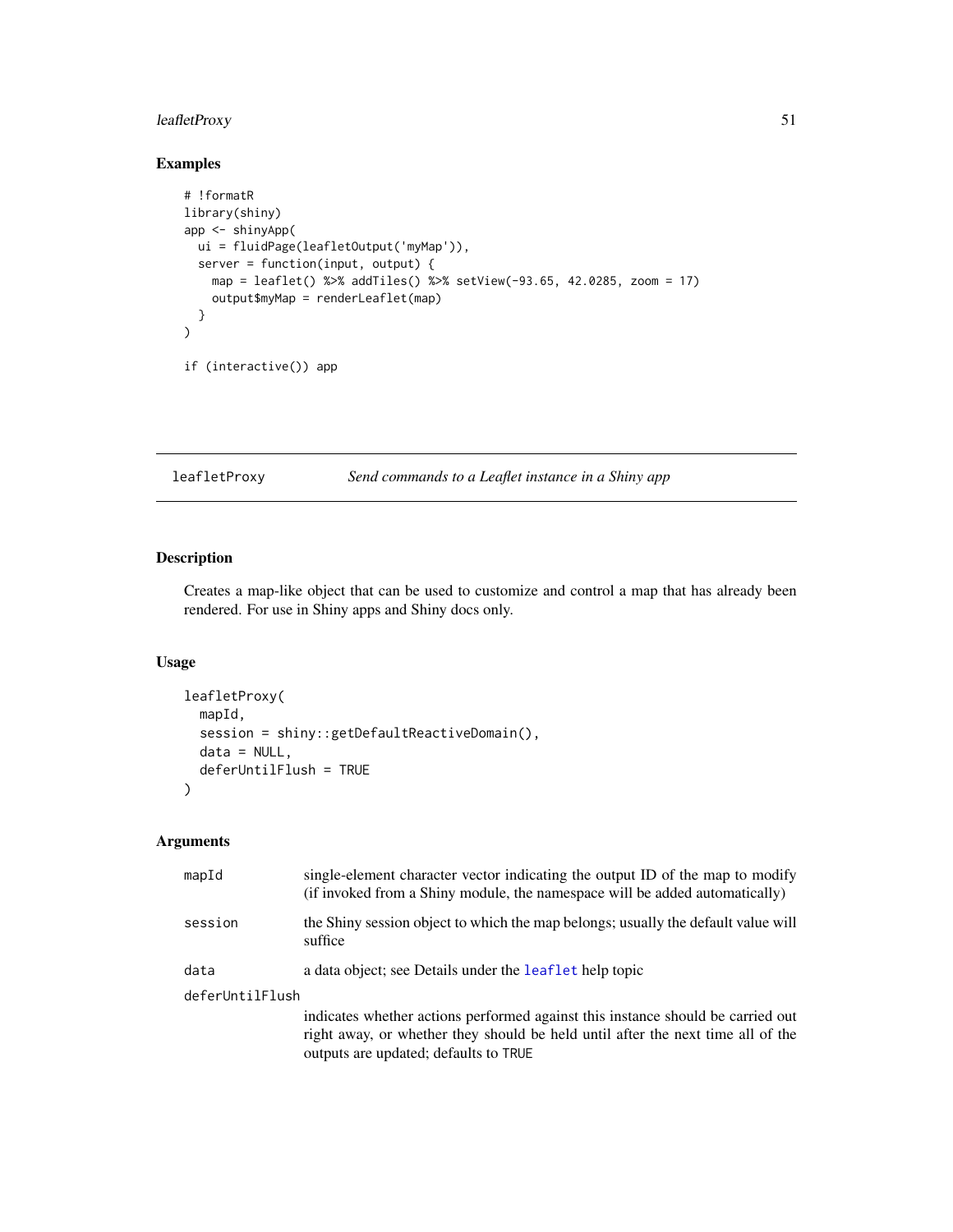## Details

Normally, you create a Leaflet map using the [leaflet](#page-43-1) function. This creates an in-memory representation of a map that you can customize using functions like [addPolygons](#page-3-1) and [setView](#page-57-1). Such a map can be printed at the R console, included in an R Markdown document, or rendered as a Shiny output.

In the case of Shiny, you may want to further customize a map, even after it is rendered to an output. At this point, the in-memory representation of the map is long gone, and the user's web browser has already realized the Leaflet map instance.

This is where leafletProxy comes in. It returns an object that can stand in for the usual Leaflet map object. The usual map functions like [addPolygons](#page-3-1) and [setView](#page-57-1) can be called, and instead of customizing an in-memory representation, these commands will execute on the live Leaflet map instance.

#### Examples

```
library(shiny)
ui <- fluidPage(
  leafletOutput("map1")
)
map <- leaflet() %>% addCircleMarkers(
  ln g = runif(10),
  lat = runif(10),
  layerId = paste@("marker", 1:10))server <- function(input, output, session) {
  output$map1 <- renderLeaflet(map)
  observeEvent(input$map1_marker_click, {
    leafletProxy("map1", session) %>%
      removeMarker(input$map1_marker_click$id)
  })
}
app <- shinyApp(ui, server)
if (interactive()) app
```
<span id="page-51-1"></span>leafletSizingPolicy *Leaflet sizing policy*

## Description

Sizing policy used withing leaflet htmlwidgets. All arguments are passed directly to htmlwidgets:[:sizingPolicy](#page-0-0)

<span id="page-51-0"></span>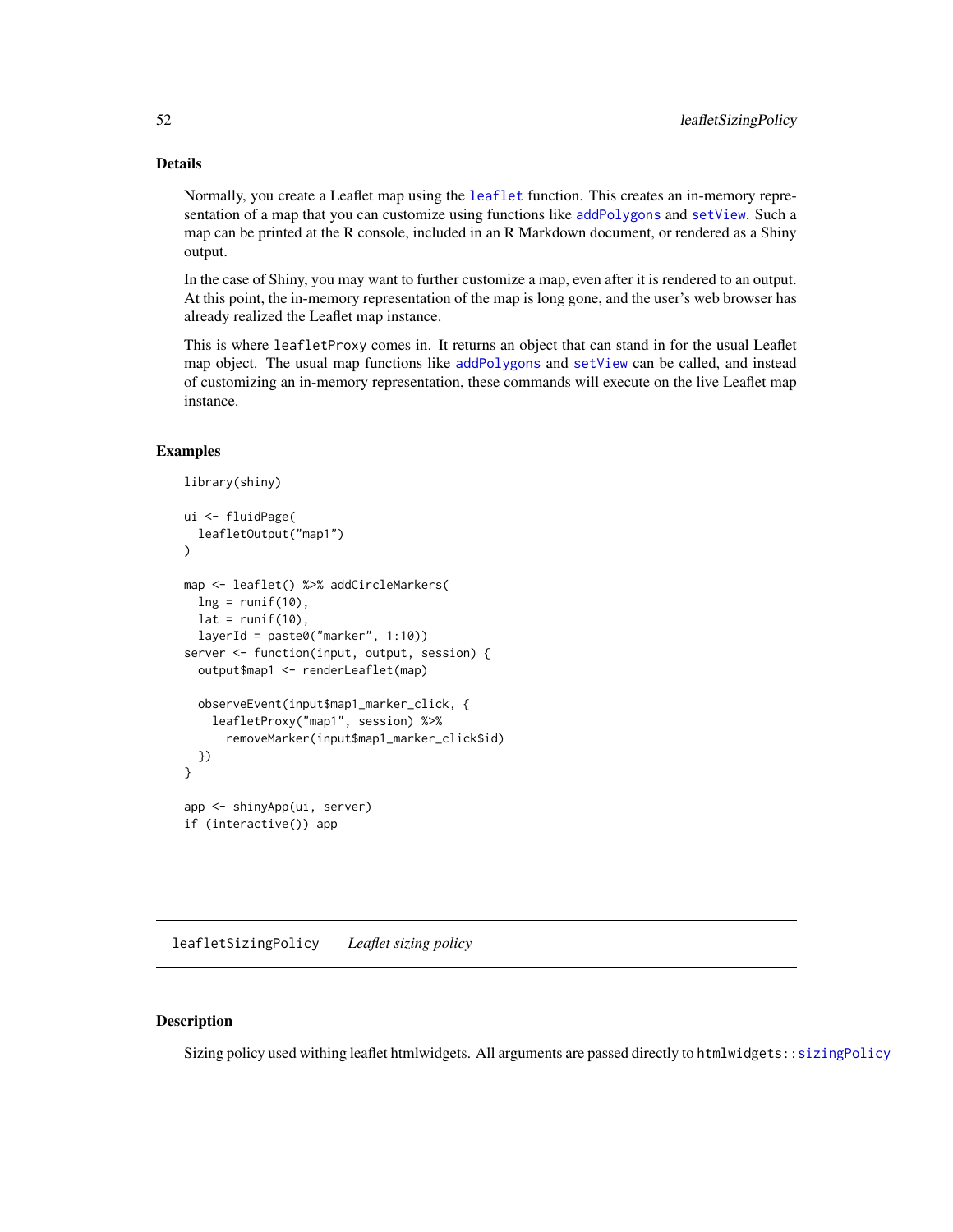<span id="page-52-0"></span>makeAwesomeIcon 53

## Usage

```
leafletSizingPolicy(
  defaultWidth = "100%",
 defaultHeight = 400,padding = 0,
 browser.fill = TRUE,
  ...
)
```
## Arguments

| defaultWidth | defaults to "100%" of the available width                 |
|--------------|-----------------------------------------------------------|
|              | defaultHeight defaults to 400px tall                      |
| padding      | defaults to 0px                                           |
| browser.fill | defaults to TRUE                                          |
| $\ddots$ .   | all other arguments supplied to htmlwidgets::sizingPolicy |

## Value

An htmlwidgets::sizingPolicy object

<span id="page-52-1"></span>makeAwesomeIcon *Make Awesome Icon*

## Description

Make Awesome Icon

## Usage

```
makeAwesomeIcon(
  icon = "home",
 library = "glyphicon",
 markerColor = "blue",
  iconColor = "white",
  spin = FALSE,
  extraClasses = NULL,
  squareMarker = FALSE,
  iconRotate = 0,
  fontFamily = "monospace",
  text = NULL\mathcal{L}
```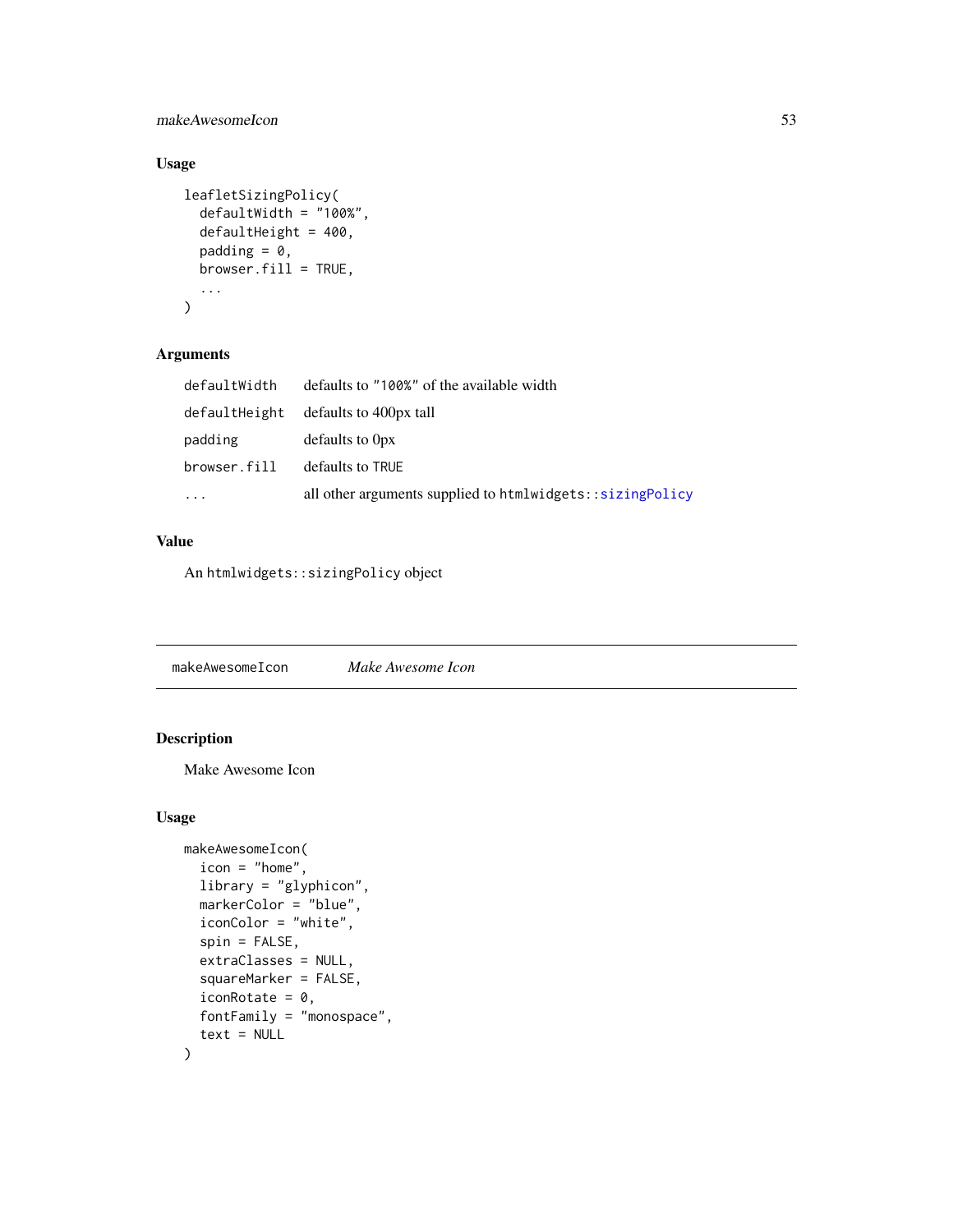## <span id="page-53-0"></span>Arguments

| icon         | Name of the icon                                                                                                                                                                                                                   |  |
|--------------|------------------------------------------------------------------------------------------------------------------------------------------------------------------------------------------------------------------------------------|--|
| library      | Which icon library. Default "glyphicon", other possible values are "fa" (fontawe-<br>some) or "ion" (ionicons).                                                                                                                    |  |
| markerColor  | Possible values are "red", "darkred", "lightred", "orange", "beige", "green",<br>"darkgreen", "lightgreen", "blue", "darkblue", "lightblue", "purple",<br>"darkpurple", "pink", "cadetblue", "white", "gray", "lightgray", "black" |  |
| iconColor    | The color to use for the icon itself. Use any CSS-valid color (hex, rgba, etc.) or<br>a named web color.                                                                                                                           |  |
| spin         | If TRUE, make the icon spin (only works when $\text{library} = "fa"$ )                                                                                                                                                             |  |
| extraClasses | Additional css classes to include on the icon.                                                                                                                                                                                     |  |
| squareMarker | Whether to use a square marker.                                                                                                                                                                                                    |  |
| iconRotate   | Rotate the icon by a given angle.                                                                                                                                                                                                  |  |
| fontFamily   | Used when text option is specified.                                                                                                                                                                                                |  |
| text         | Use this text string instead of an icon. argument of addAwesomeMarkers().                                                                                                                                                          |  |
|              |                                                                                                                                                                                                                                    |  |

<span id="page-53-1"></span>makeIcon *Define icon sets*

## Description

Define icon sets

## Usage

```
makeIcon(
  iconUrl = NULL,
  iconRetinaUrl = NULL,
  iconWidth = NULL,
  iconHeight = NULL,
  iconAnchorX = NULL,
  iconAnchorY = NULL,
  shadowUr1 = NULL,shadowRetinaUrl = NULL,
  shadowWidth = NULL,
  shadowHeight = NULL,
  shadowAnchorX = NULL,
  shadowAnchorY = NULL,
  popupAnchorX = NULL,
 popupAnchorY = NULL,
  className = NULL
\mathcal{L}
```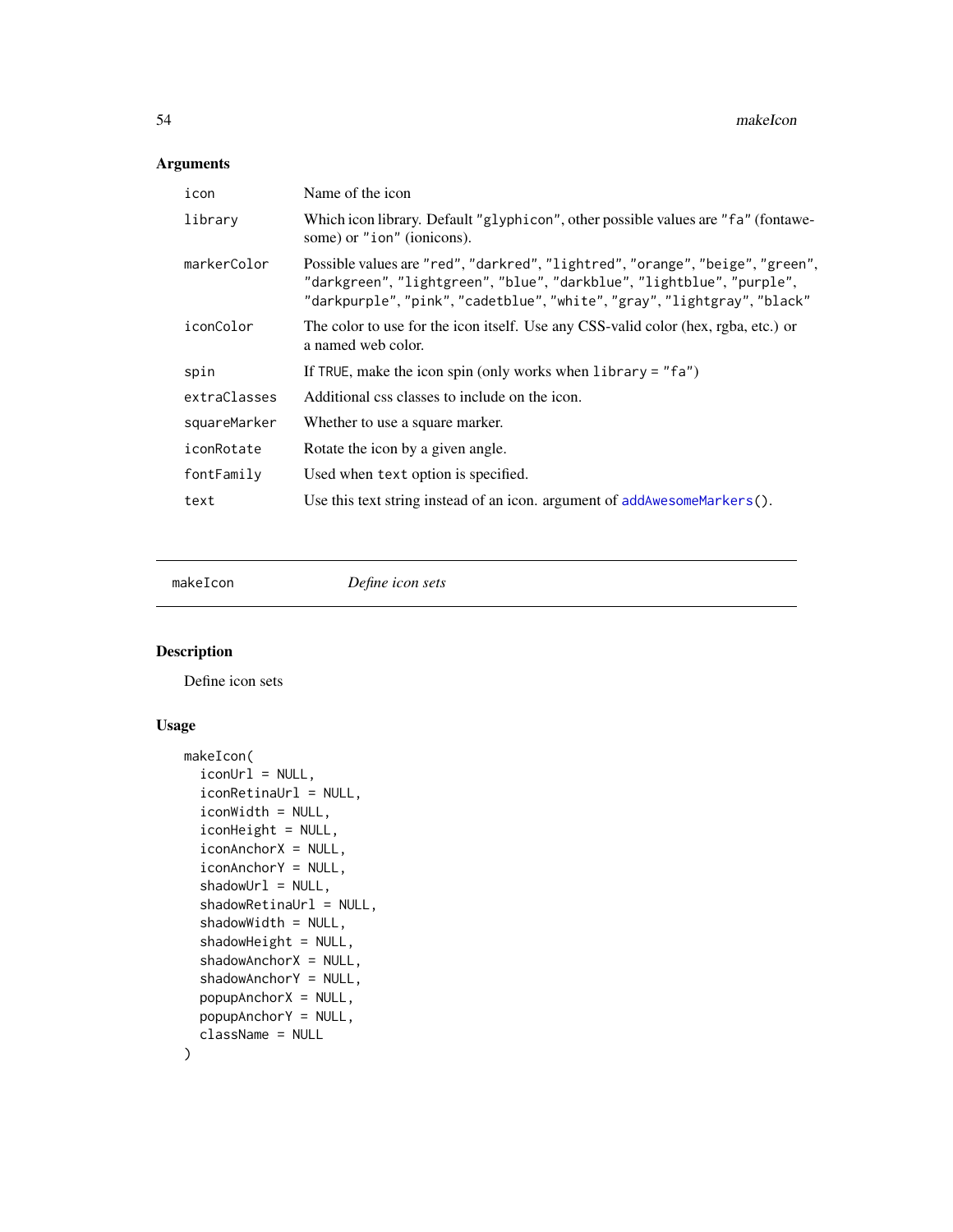## <span id="page-54-0"></span>mapOptions 55

## Arguments

| iconUrl              | the URL or file path to the icon image                                                                                                                                                                                                                                       |  |  |
|----------------------|------------------------------------------------------------------------------------------------------------------------------------------------------------------------------------------------------------------------------------------------------------------------------|--|--|
| <i>iconRetinaUrl</i> | the URL or file path to a retina sized version of the icon image                                                                                                                                                                                                             |  |  |
| iconWidth            | size of the icon image in pixels                                                                                                                                                                                                                                             |  |  |
| iconHeight           | size of the icon image in pixels                                                                                                                                                                                                                                             |  |  |
| iconAnchorX          | the coordinates of the "tip" of the icon (relative to its top left corner, i.e. the top<br>left corner means iconAnchor $X = \emptyset$ and iconAnchor $Y = \emptyset$ ), and the icon will be<br>aligned so that this point is at the marker's geographical location        |  |  |
| iconAnchorY          | the coordinates of the "tip" of the icon (relative to its top left corner, <i>i.e.</i> the top<br>left corner means iconAnchor $X = \emptyset$ and iconAnchor $Y = \emptyset$ ), and the icon will be<br>aligned so that this point is at the marker's geographical location |  |  |
| shadowUrl            | the URL or file path to the icon shadow image                                                                                                                                                                                                                                |  |  |
| shadowRetinaUrl      |                                                                                                                                                                                                                                                                              |  |  |
|                      | the URL or file path to the retina sized version of the icon shadow image                                                                                                                                                                                                    |  |  |
| shadowWidth          | size of the shadow image in pixels                                                                                                                                                                                                                                           |  |  |
| shadowHeight         | size of the shadow image in pixels                                                                                                                                                                                                                                           |  |  |
| shadowAnchorX        | the coordinates of the "tip" of the shadow                                                                                                                                                                                                                                   |  |  |
| shadowAnchorY        | the coordinates of the "tip" of the shadow                                                                                                                                                                                                                                   |  |  |
| popupAnchorX         | the coordinates of the point from which popups will "open", relative to the icon<br>anchor                                                                                                                                                                                   |  |  |
| popupAnchorY         | the coordinates of the point from which popups will "open", relative to the icon<br>anchor                                                                                                                                                                                   |  |  |
| className            | a custom class name to assign to both icon and shadow images                                                                                                                                                                                                                 |  |  |

mapOptions *Set options on a leaflet map object*

# Description

Set options on a leaflet map object

## Usage

```
mapOptions(map, zoomToLimits = c("always", "first", "never"))
```

| map          | A map widget object created from leaflet()                                                                                                                                                                                                                                                                                                                                                                                   |
|--------------|------------------------------------------------------------------------------------------------------------------------------------------------------------------------------------------------------------------------------------------------------------------------------------------------------------------------------------------------------------------------------------------------------------------------------|
| zoomToLimits | Controls whether the map is zooms to the limits of the elements on the map.<br>This is useful for interactive applications where the map data is updated. If<br>"always" (the default), the map always re-zooms when new data is received;<br>if "first", it zooms to the elements on the first rendering, but does not re-<br>zoom for subsequent data; if "never", it never re-zooms, not even for the first<br>rendering. |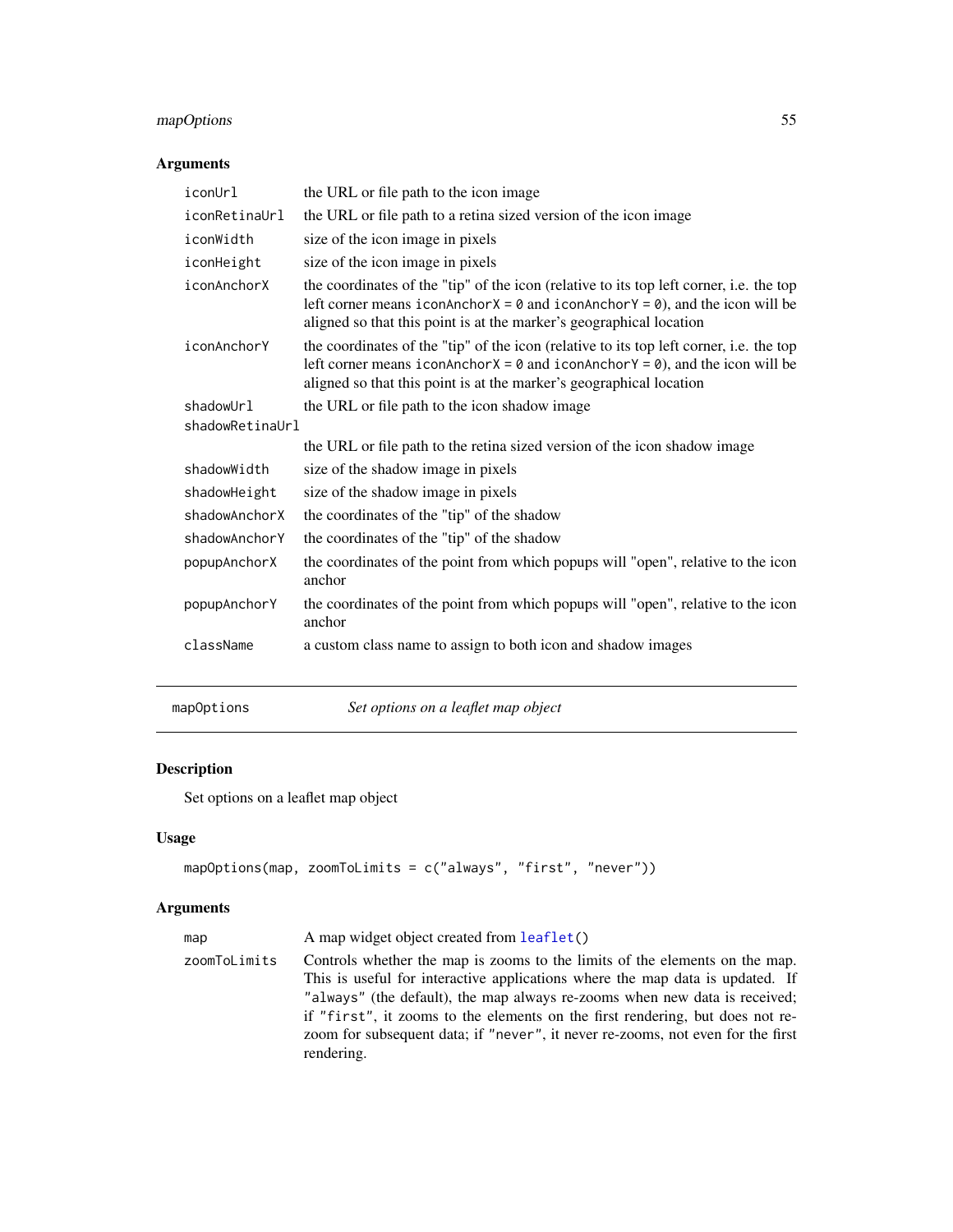## Examples

```
# Don't auto-zoom to the objects (can be useful in interactive applications)
leaflet() %>%
  addTiles() %>%
  addPopups(174.7690922, -36.8523071, "R was born here!") %>%
  mapOptions(zoomToLimits = "first")
```
previewColors *Color previewing utility*

## Description

Color previewing utility

#### Usage

```
previewColors(pal, values)
```
#### Arguments

| pal    | A color mapping function, like those returned from color Numeric, et all |
|--------|--------------------------------------------------------------------------|
| values | A set of values to preview colors for                                    |

## Value

An HTML-based list of the colors and values

<span id="page-55-1"></span>providers *Providers*

## Description

List of all providers with their variations

## Format

A list of characters

## Source

```
https://github.com/leaflet-extras/leaflet-providers/blob/0a9e27f8c6c26956b4e78c26e1945d748e3c2869/
leaflet-providers.js
```
<span id="page-55-0"></span>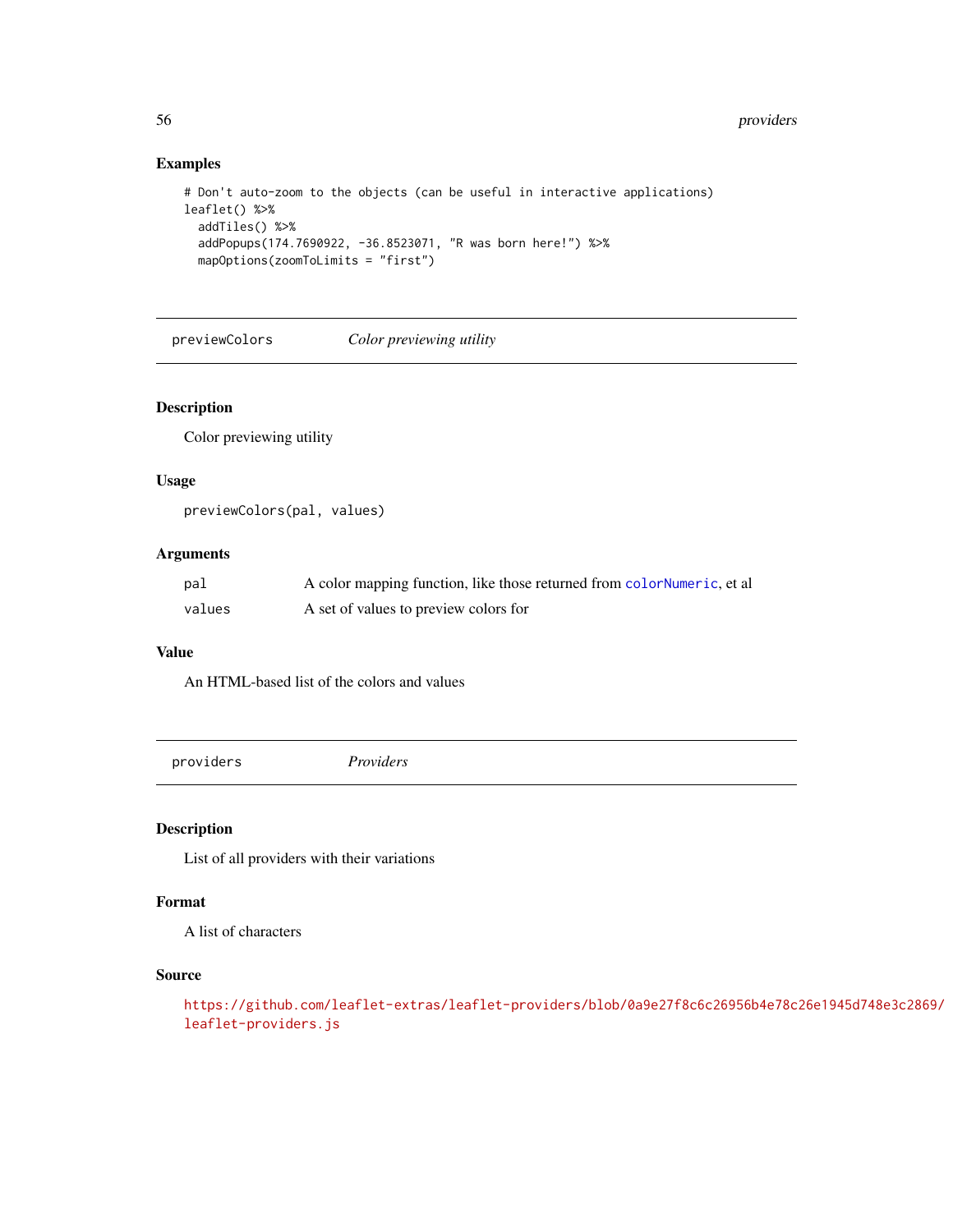<span id="page-56-1"></span><span id="page-56-0"></span>

Remove one or more features from a map, identified by layerId; or, clear all features of the given type or group.

## Usage

removeControl(map, layerId)

clearControls(map)

clearGroup(map, group)

removeImage(map, layerId)

clearImages(map)

removeTiles(map, layerId)

clearTiles(map)

removePopup(map, layerId)

clearPopups(map)

removeMarker(map, layerId)

clearMarkers(map)

removeMarkerCluster(map, layerId)

clearMarkerClusters(map)

removeMarkerFromCluster(map, layerId, clusterId)

removeShape(map, layerId)

clearShapes(map)

removeGeoJSON(map, layerId)

clearGeoJSON(map)

removeMeasure(map)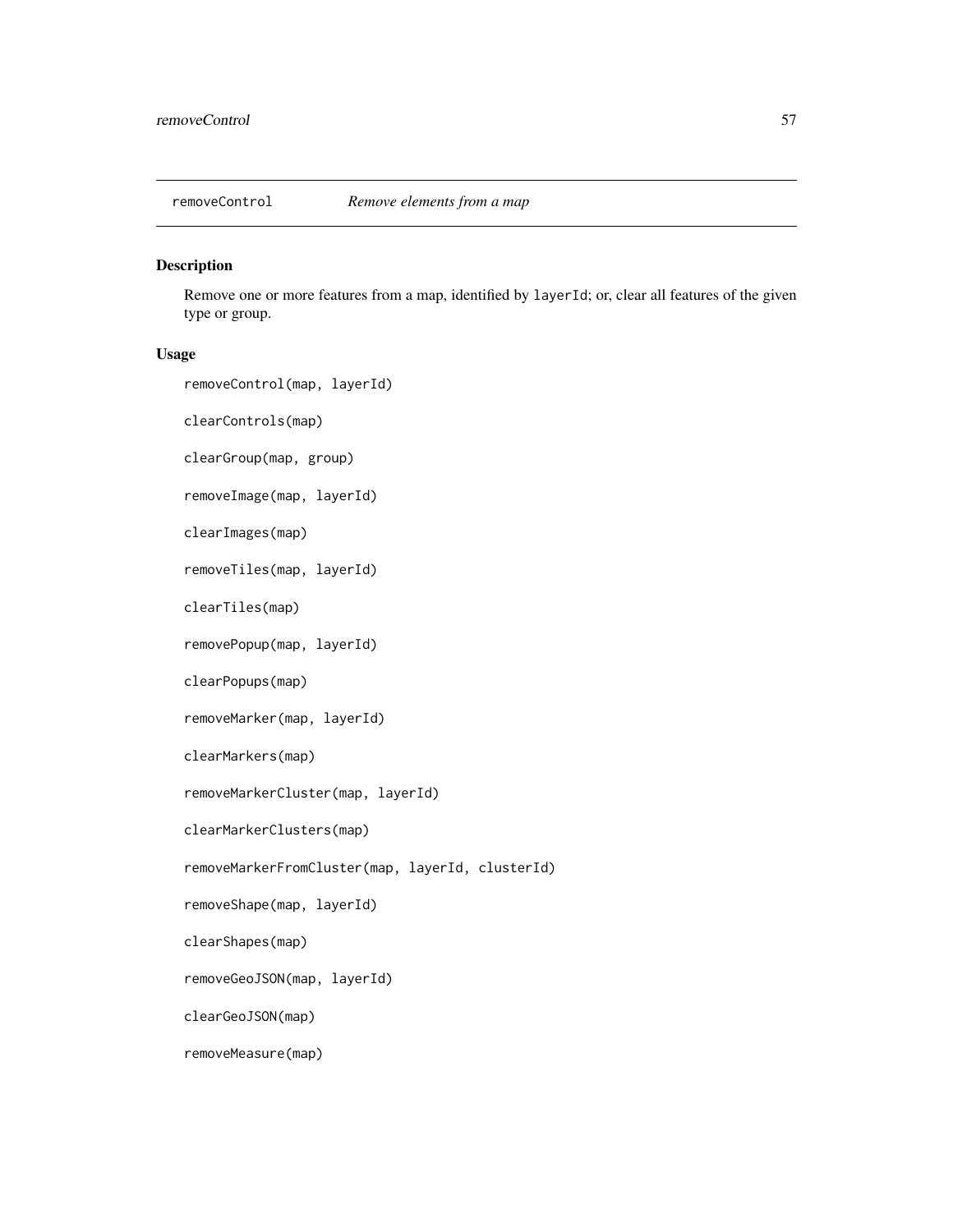```
removeTopoJSON(map, layerId)
```
clearTopoJSON(map)

#### Arguments

| map       | a map widget object, possibly created from leaflet() but more likely from<br>leafletProxy() |
|-----------|---------------------------------------------------------------------------------------------|
| laverId   | character vector; the layer $id(s)$ of the item to remove                                   |
| group     | the name of the group whose members should be removed                                       |
| clusterId | the id of the marker cluster layer                                                          |

#### Value

the new map object

#### Note

When used with a [leaflet](#page-43-1)() map object, these functions don't actually remove the features from the map object, but simply add an operation that will cause those features to be removed after they are added. In other words, if you add a polygon "foo" and the call removeShape("foo"), it's not smart enough to prevent the polygon from being added in the first place; instead, when the map is rendered, the polygon will be added and then removed.

For that reason, these functions aren't that useful with leaflet map objects and are really intended to be used with [leafletProxy](#page-50-1) instead.

WMS tile layers are extensions of tile layers, so they can also be removed or cleared via removeTiles() or clearTiles().

<span id="page-57-1"></span>setView *Methods to manipulate the map widget*

#### Description

A series of methods to manipulate the map.

#### Usage

```
setView(map, lng, lat, zoom, options = list())
flyTo(map, Ing, lat, zoom, options = list())fitBounds(map, lng1, lat1, lng2, lat2, options = list())
flyToBounds(map, lng1, lat1, lng2, lat2, options = list())
```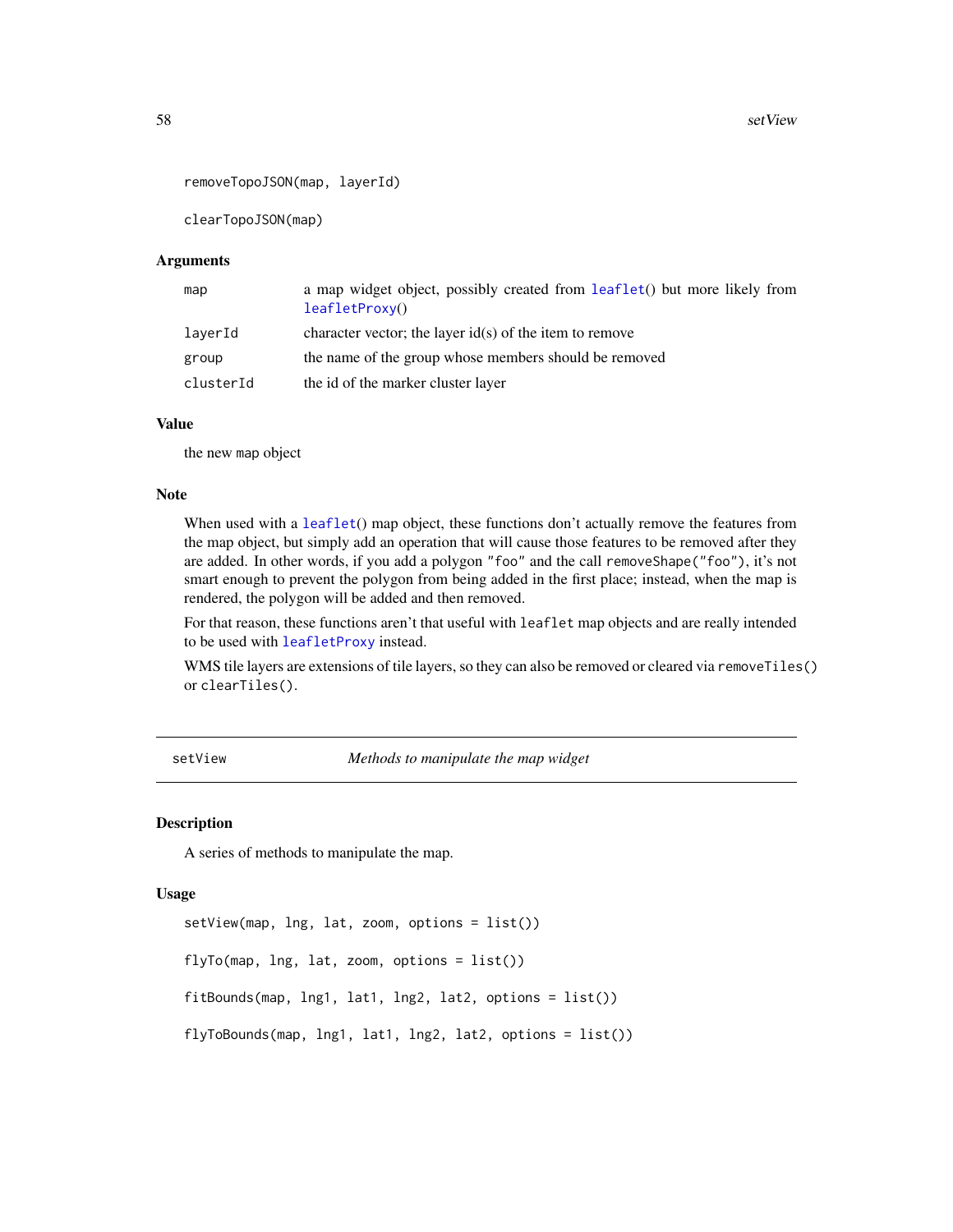#### <span id="page-58-0"></span>setView 59

```
setMaxBounds(map, lng1, lat1, lng2, lat2)
```
clearBounds(map)

## Arguments

| map                    | a map widget object created from leaflet()                                                       |  |
|------------------------|--------------------------------------------------------------------------------------------------|--|
| lng                    | The longitude of the map center                                                                  |  |
| lat                    | The latitude of the map center                                                                   |  |
| zoom                   | the zoom level                                                                                   |  |
| options                | a list of zoom/pan options (see https://leafletjs.com/reference-1.3.4.<br>html#zoom/pan-options) |  |
| lng1, lat1, lng2, lat2 |                                                                                                  |  |
|                        | the coordinates of the map bounds                                                                |  |

#### Value

The modified map widget.

#### Functions

- setView: Set the view of the map (center and zoom level)
- flyTo: Flys to a given location/zoom-level using smooth pan-zoom.
- fitBounds: Set the bounds of a map
- flyToBounds: Flys to given bound using smooth pan/zoom.
- setMaxBounds: Restricts the map view to the given bounds
- clearBounds: Clear the bounds of a map, and the bounds will be automatically determined from latitudes and longitudes of the map elements if available (otherwise the full world view is used)

## References

<https://leafletjs.com/reference-1.3.4.html#map-methods-for-modifying-map-state>

## Examples

```
m <- leaflet() %>% addTiles() %>% setView(-71.0382679, 42.3489054, zoom = 18)
m # the RStudio 'headquarter'
m %>% fitBounds(-72, 40, -70, 43)
m %>% clearBounds() # world view
```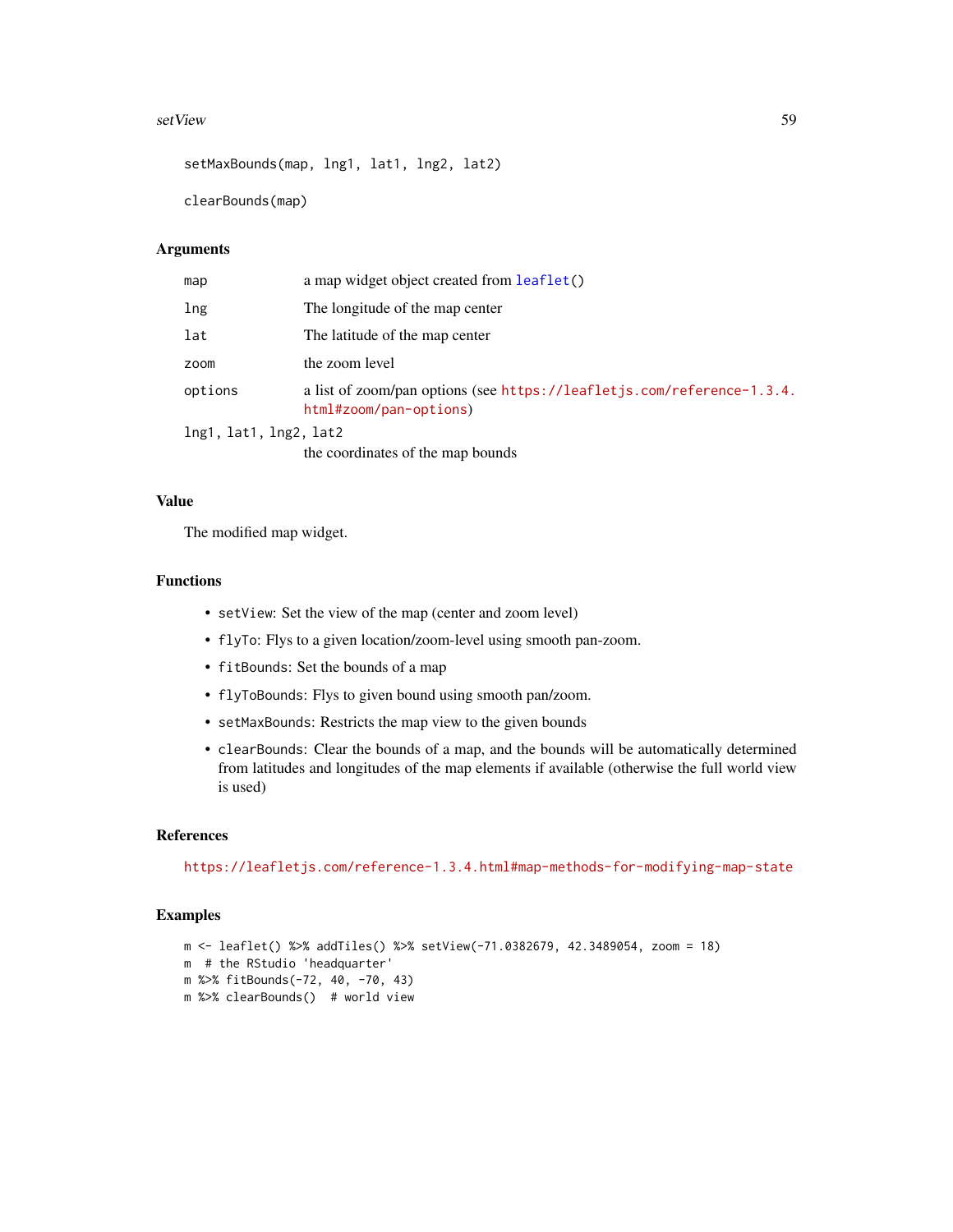<span id="page-59-0"></span>

Hide groups of layers without removing them from the map entirely. Groups are created using the group parameter that is included on most layer adding functions.

## Usage

showGroup(map, group)

hideGroup(map, group)

#### Arguments

| map   | the map to modify                                           |
|-------|-------------------------------------------------------------|
| group | character vector of one or more group names to show or hide |

#### See Also

[addLayersControl](#page-12-1) to allow users to show/hide layer groups interactively

<span id="page-59-2"></span>

| tileOptions | Extra options for map elements and layers |  |
|-------------|-------------------------------------------|--|
|-------------|-------------------------------------------|--|

## <span id="page-59-1"></span>Description

The rest of all possible options for map elements and layers that are not listed in the layer functions.

#### Usage

```
tileOptions(
 minZoom = 0,
 maxZoom = 18,
 maxNativeZoom = NULL,
  tileSize = 256,
  subdomains = "abc",
  errorTileUrl = ",
  tms = FALSE,
  noWrap = FALSE,
  zoomOffset = 0,
  zoomReverse = FALSE,
  opacity = 1,
  zIndex = 1,
```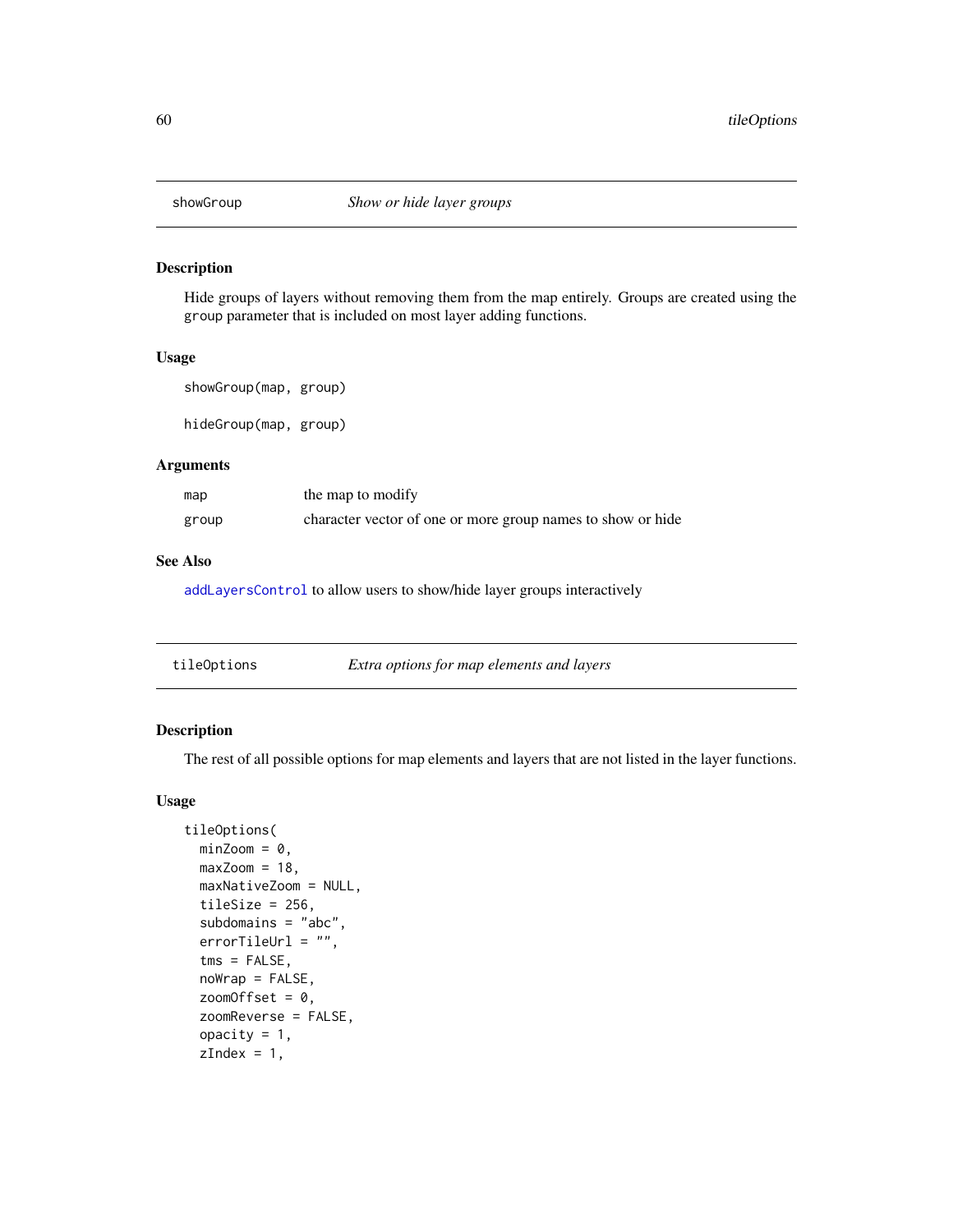```
unloadInvisibleTiles = NULL,
  updateWhenIdle = NULL,
  detectRetina = FALSE,
  ...
\mathcal{L}WMSTileOptions(
  styles = ",
  format = "image/jpeg",
  transparent = FALSE,
  version = "1.1.1",crs = NULL,
  ...
\mathcal{L}popupOptions(
  maxWidth = 300,minWidth = 50,maxHeight = NULL,autoPan = TRUE,keepInView = FALSE,
  closeButton = TRUE,
  zoomAnimation = NULL,
  closeOnClick = NULL,
  className = ",
  ...
\mathcal{L}labelOptions(
  interactive = FALSE,
  clickable = NULL,
 noHide = NULL,permanent = FALSE,
  className = ",
  direction = "auto",
  offset = c(0, 0),opacity = 1,
  textsize = "10px",
  textOnly = FALSE,
  style = NULL,
  zoomAnimation = NULL,
  sticky = TRUE,
  ...
\mathcal{L}markerOptions(
  interactive = TRUE,
  clickable = NULL,
```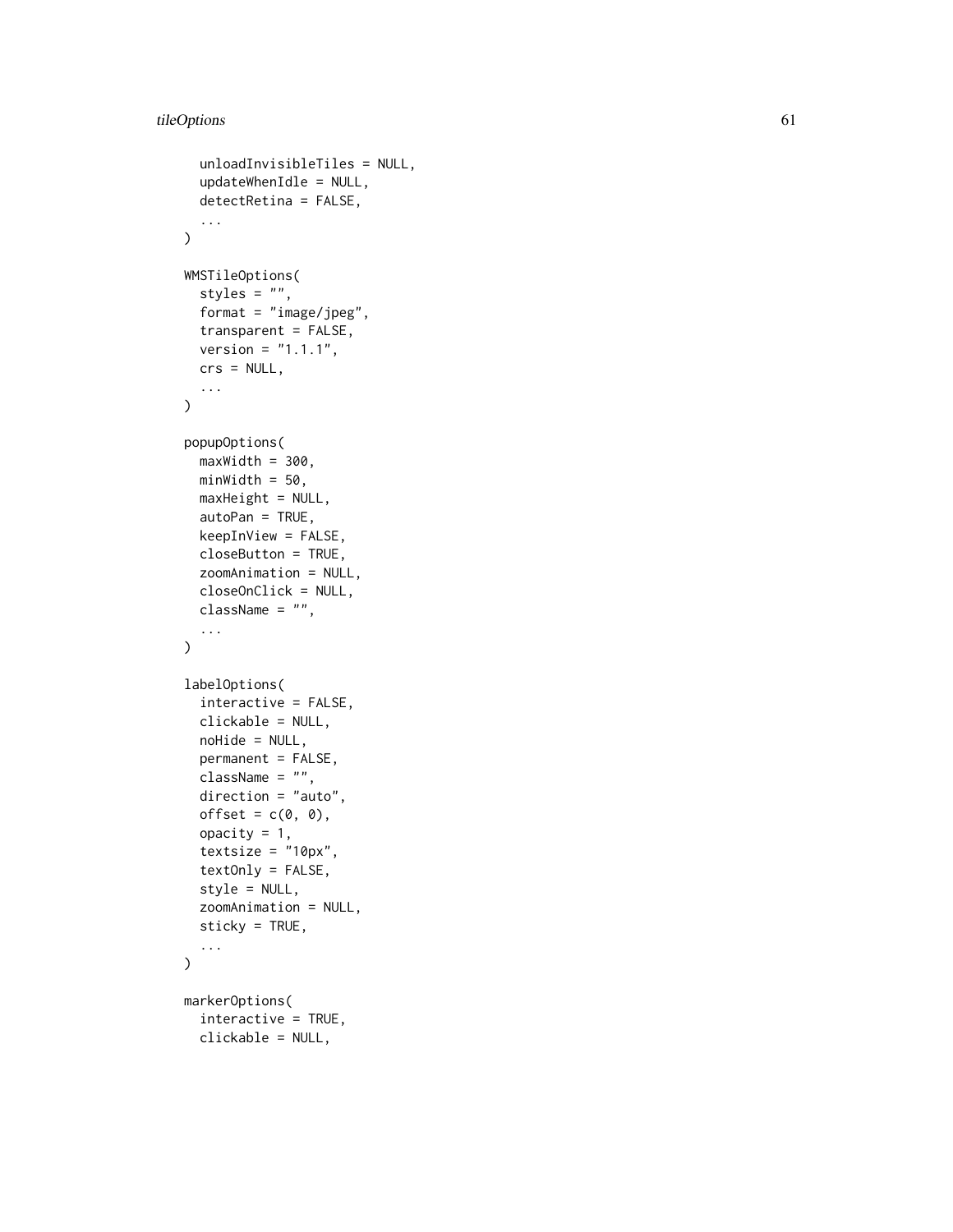```
draggable = FALSE,
  keyboard = TRUE,
  title = ",
 alt = ",
  zIndexOffset = 0,
 opacity = 1,riseOnHover = FALSE,
 riseOffset = 250,
  ...
\mathcal{L}markerClusterOptions(
  showCoverageOnHover = TRUE,
  zoomToBoundsOnClick = TRUE,
  spiderfyOnMaxZoom = TRUE,
  removeOutsideVisibleBounds = TRUE,
  spiderLegPolylineOptions = list(weight = 1.5, color = "#222", opacity = 0.5),
  freezeAtZoom = FALSE,
  ...
\mathcal{L}pathOptions(
 lineCap = NULL,
 lineJoin = NULL,
 clickable = NULL,
  interactive = TRUE,
 pointerEvents = NULL,
 className = ",
  ...
)
```

|                                                                               | minZoom, maxZoom, maxNativeZoom, tileSize, subdomains, errorTileUrl, tms, noWrap, zoomOffset, zoomRevers                                                                 |  |  |
|-------------------------------------------------------------------------------|--------------------------------------------------------------------------------------------------------------------------------------------------------------------------|--|--|
|                                                                               | the tile layer options; see https://leafletjs.com/reference-1.3.4.html#<br>tilelaver                                                                                     |  |  |
| opacity                                                                       | Tooltip container opacity. Ranges from 0 to 1. Default value is 1 (different<br>from leaflet.js 0.9); see https://leafletjs.com/reference-1.3.4.html#<br>tooltip-opacity |  |  |
| $\cdots$                                                                      | extra options passed to underlying Javascript object constructor.                                                                                                        |  |  |
| styles                                                                        | comma-separated list of WMS styles                                                                                                                                       |  |  |
| format                                                                        | WMS image format (use "image/png" for layers with transparency)                                                                                                          |  |  |
| transparent                                                                   | if TRUE, the WMS service will return images with transparency                                                                                                            |  |  |
| version                                                                       | version of the WMS service to use                                                                                                                                        |  |  |
| crs                                                                           | Coordinate Reference System to use for the WMS requests, defaults.                                                                                                       |  |  |
| maxWidth, minWidth, maxHeight, autoPan, keepInView, closeButton, closeOnClick |                                                                                                                                                                          |  |  |
|                                                                               | popup options; see https://leafletjs.com/reference-1.3.4.html#popup-option                                                                                               |  |  |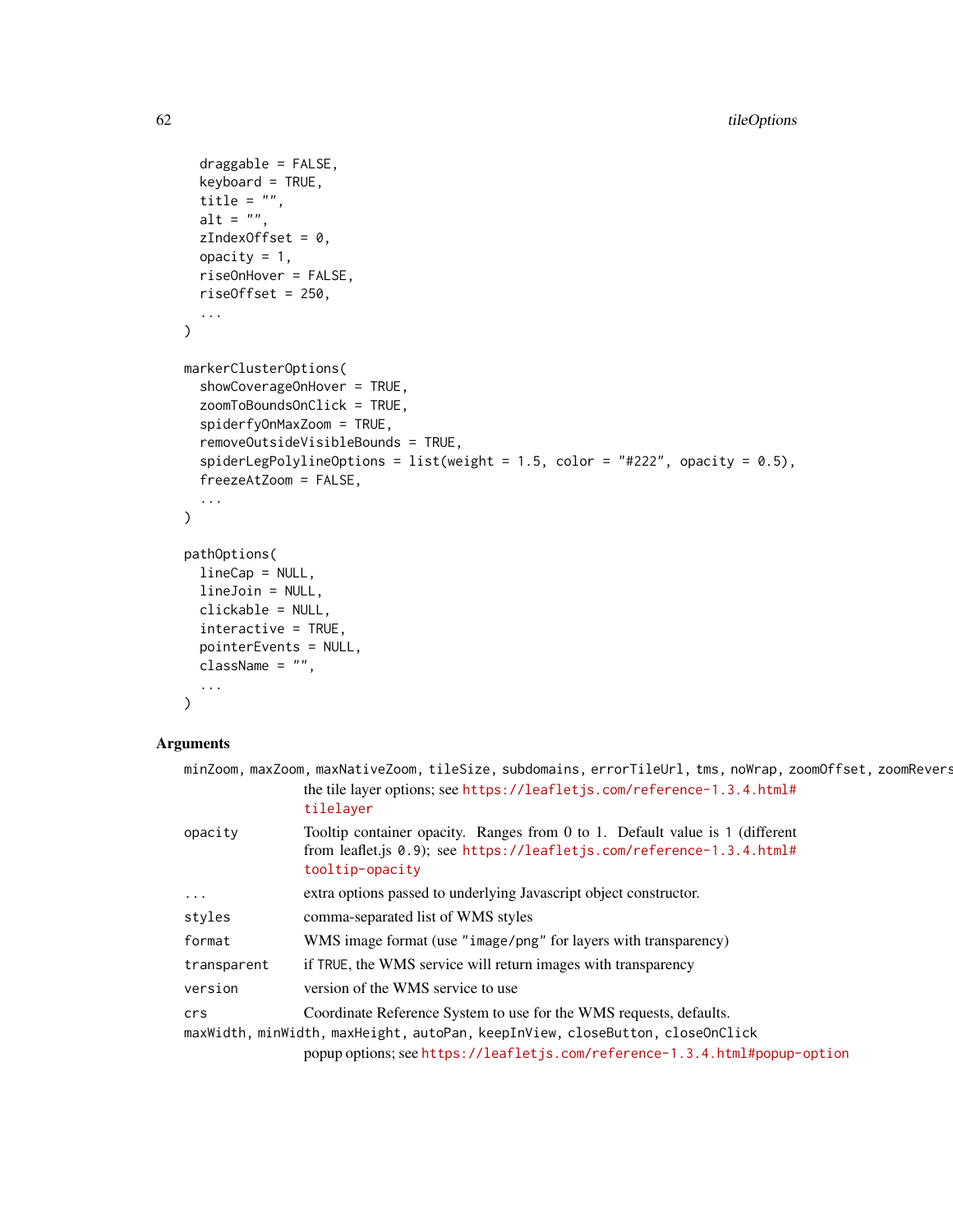## tileOptions 63

| zoomAnimation              | deprecated. See https://github.com/Leaflet/Leaflet/blob/master/CHANGELOG.<br>md#api-changes-5                                                                                                                          |  |  |
|----------------------------|------------------------------------------------------------------------------------------------------------------------------------------------------------------------------------------------------------------------|--|--|
| className                  | a CSS class name set on an element                                                                                                                                                                                     |  |  |
| interactive                | whether the element emits mouse events                                                                                                                                                                                 |  |  |
| clickable                  | DEPRECATED! Use the interactive option.                                                                                                                                                                                |  |  |
|                            | noHide, direction, offset, permanent                                                                                                                                                                                   |  |  |
|                            | label options; see https://leafletjs.com/reference-1.3.4.html#tooltip-option                                                                                                                                           |  |  |
| textsize                   | Change the text size of a single tooltip                                                                                                                                                                               |  |  |
| textOnly                   | Display only the text, no regular surrounding box.                                                                                                                                                                     |  |  |
| style                      | list of css style to be added to the tooltip                                                                                                                                                                           |  |  |
| sticky                     | If true, the tooltip will follow the mouse instead of being fixed at the feature<br>center. Default value is TRUE (different from leaflet.js FALSE); see https://<br>leafletjs.com/reference-1.3.4.html#tooltip-sticky |  |  |
|                            | draggable, keyboard, title, alt, zIndexOffset, riseOnHover, riseOffset                                                                                                                                                 |  |  |
|                            | marker options; see https://leafletjs.com/reference-1.3.4.html#marker-option                                                                                                                                           |  |  |
| showCoverageOnHover        |                                                                                                                                                                                                                        |  |  |
| zoomToBoundsOnClick        | when you mouse over a cluster it shows the bounds of its markers                                                                                                                                                       |  |  |
|                            | when you click a cluster we zoom to its bounds                                                                                                                                                                         |  |  |
| spiderfyOnMaxZoom          |                                                                                                                                                                                                                        |  |  |
| removeOutsideVisibleBounds | when you click a cluster at the bottom zoom level we spiderfy it so you can see<br>all of its markers                                                                                                                  |  |  |
|                            | clusters and markers too far from the viewport are removed from the map for<br>performance                                                                                                                             |  |  |
| spiderLegPolylineOptions   |                                                                                                                                                                                                                        |  |  |
|                            | Allows you to specify PolylineOptions (https://leafletjs.com/reference-1.<br>3.4.html#polyline-option) to style spider legs. By default, they are weight:<br>1.5, color: "#222", opacity: 0.5                          |  |  |
| freezeAtZoom               | Allows you to freeze cluster expansion to a zoom level. Can be a zoom level e.g.<br>10, 12 or "max" or "maxKeepSpiderify" See https://github.com/ghybs/<br>Leaflet.MarkerCluster.Freezable#api-reference               |  |  |
| lineCap                    | a string that defines shape to be used at the end of the stroke                                                                                                                                                        |  |  |
| lineJoin                   | a string that defines shape to be used at the corners of the stroke                                                                                                                                                    |  |  |
| pointerEvents              | sets the pointer-events attribute on the path if SVG backend is used                                                                                                                                                   |  |  |

## Functions

- tileOptions: Options for tile layers
- WMSTileOptions: Options for WMS tile layers
- popupOptions: Options for popups
- labelOptions: Options for labels
- markerOptions: Options for markers
- markerClusterOptions: Options for marker clusters
- pathOptions: Options for vector layers (polylines, polygons, rectangles, and circles, etc)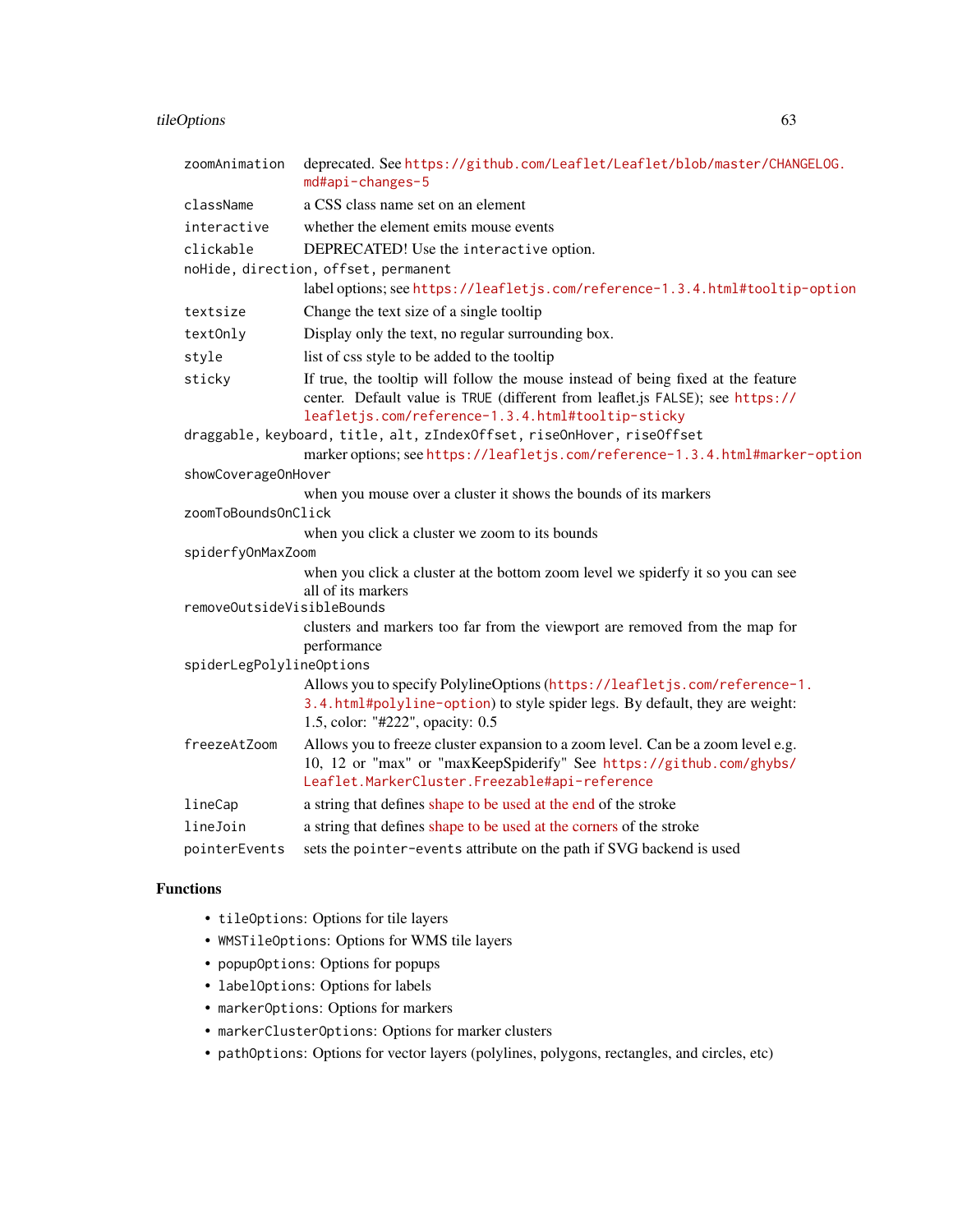## <span id="page-63-0"></span>See Also

[leafletCRS](#page-43-2) to map CRS (don't change this if you're not sure what it means)

validateCoords *Utility function to check if a coordinates is valid*

## Description

Utility function to check if a coordinates is valid

## Usage

```
validateCoords(lng, lat, funcName, warn = TRUE, mode = c("point", "polygon"))
```

| lng      | vector with longitude values                                                                                                   |
|----------|--------------------------------------------------------------------------------------------------------------------------------|
| lat      | vector with latitude values                                                                                                    |
| funcName | Name of calling function                                                                                                       |
| warn     | A boolean. Whether to generate a warning message if there are rows with miss-<br>ing/invalid data                              |
| mode     | if "point" then warn about any NA lng/lat values; if "polygon" then NA values<br>are expected to be used as polygon delimiters |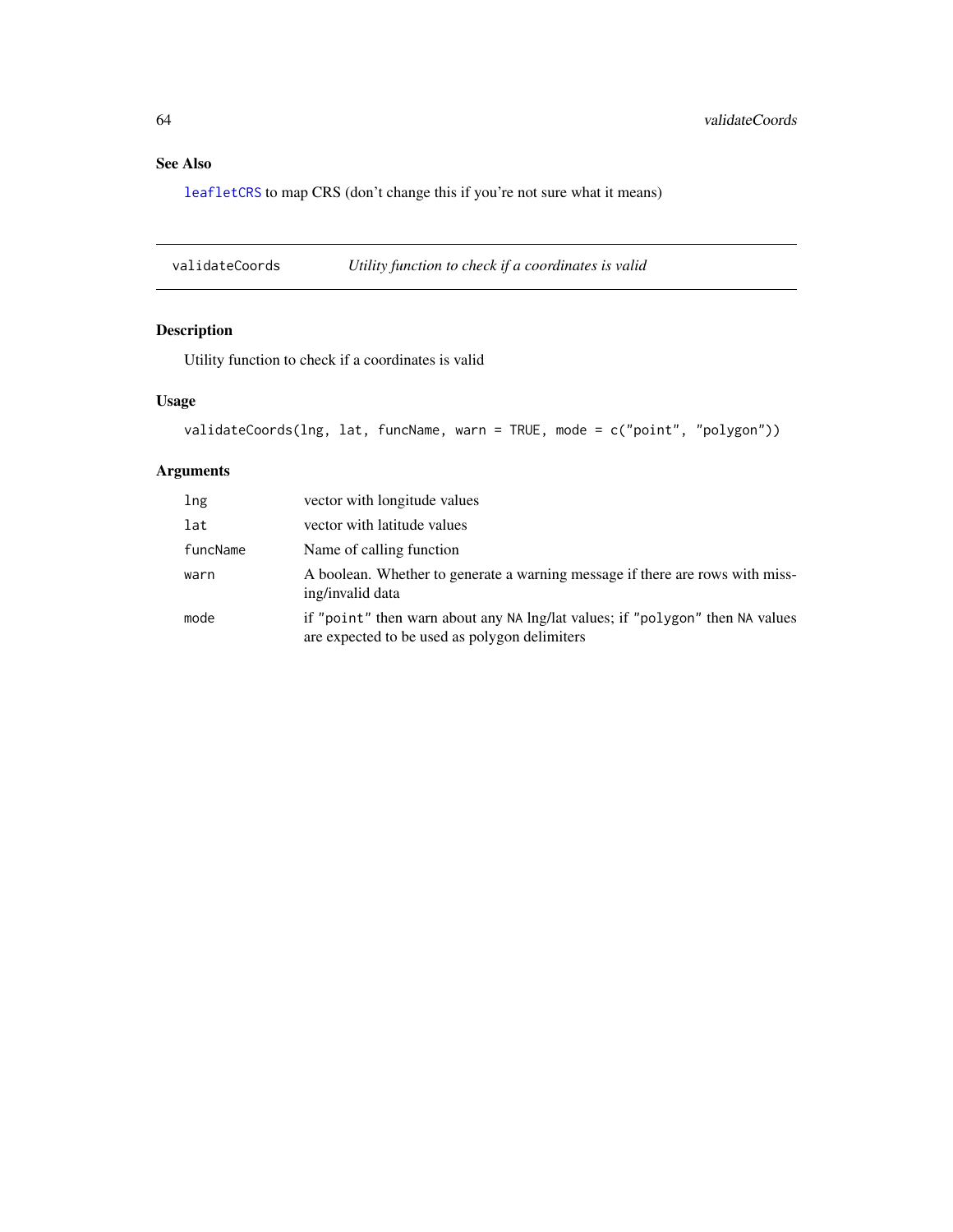# <span id="page-64-0"></span>**Index**

∗ datasets leafletDependencies, [49](#page-48-0) %>% *(*leaflet-imports*)*, [49](#page-48-0) %>%, *[49](#page-48-0)*

addAwesomeMarkers, [3,](#page-2-0) *[29](#page-28-0)*, *[54](#page-53-0)* addCircleMarkers *(*addControl*)*, [4](#page-3-0) addCircles *(*addControl*)*, [4](#page-3-0) addControl, [4](#page-3-0) addEasyButton, *[37](#page-36-0)* addEasyButton *(*easyButtonState*)*, [36](#page-35-0) addEasyButtonBar *(*easyButtonState*)*, [36](#page-35-0) addGeoJSON *(*addControl*)*, [4](#page-3-0) addGraticule, [12](#page-11-0) addLabelOnlyMarkers *(*addControl*)*, [4](#page-3-0) addLayersControl, *[4](#page-3-0)*, *[10](#page-9-0)*, [13,](#page-12-0) *[22](#page-21-0)*, *[60](#page-59-0)* addLegend, [14](#page-13-0) addMapPane, [17](#page-16-0) addMarkers, *[42](#page-41-0)* addMarkers *(*addControl*)*, [4](#page-3-0) addMeasure, [18](#page-17-0) addMiniMap, [20](#page-19-0) addPolygons, *[15](#page-14-0)*, *[52](#page-51-0)* addPolygons *(*addControl*)*, [4](#page-3-0) addPolylines *(*addControl*)*, [4](#page-3-0) addPopups *(*addControl*)*, [4](#page-3-0) addProviderTiles, [22](#page-21-0) addRasterImage, [23](#page-22-0) addRectangles *(*addControl*)*, [4](#page-3-0) addScaleBar, [25](#page-24-0) addSimpleGraticule, [26](#page-25-0) addTerminator, [27](#page-26-0) addTiles, *[24](#page-23-0)* addTiles *(*addControl*)*, [4](#page-3-0) addTopoJSON *(*addControl*)*, [4](#page-3-0) addWMSTiles *(*addControl*)*, [4](#page-3-0) atlStorms2005, [28](#page-27-0) awesomeIconList, [28](#page-27-0) awesomeIcons, [29](#page-28-0)

breweries91, [30](#page-29-0)

clearBounds *(*setView*)*, [58](#page-57-0) clearControls *(*removeControl*)*, [57](#page-56-0) clearGeoJSON *(*removeControl*)*, [57](#page-56-0) clearGroup, *[4](#page-3-0)*, *[10](#page-9-0)*, *[22](#page-21-0)* clearGroup *(*removeControl*)*, [57](#page-56-0) clearImages *(*removeControl*)*, [57](#page-56-0) clearMarkerClusters *(*removeControl*)*, [57](#page-56-0) clearMarkers *(*removeControl*)*, [57](#page-56-0) clearPopups *(*removeControl*)*, [57](#page-56-0) clearShapes *(*removeControl*)*, [57](#page-56-0) clearTiles *(*removeControl*)*, [57](#page-56-0) clearTopoJSON *(*removeControl*)*, [57](#page-56-0) colorBin *(*colorNumeric*)*, [30](#page-29-0) colorFactor *(*colorNumeric*)*, [30](#page-29-0) colorNumeric, *[14,](#page-13-0) [15](#page-14-0)*, *[24](#page-23-0)*, [30,](#page-29-0) *[56](#page-55-0)* colorQuantile *(*colorNumeric*)*, [30](#page-29-0) createLeafletMap, [33](#page-32-0) cut, *[32](#page-31-0)*

derivePoints, [33](#page-32-0) derivePolygons, [34](#page-33-0) dispatch, [35](#page-34-0)

easyButton, *[36,](#page-35-0) [37](#page-36-0)* easyButton *(*easyButtonState*)*, [36](#page-35-0) easyButtonState, [36](#page-35-0) evalFormula, [37](#page-36-0) expandLimits, [38](#page-37-0) expandLimitsBbox, [38](#page-37-0)

filterNULL, [39](#page-38-0) fitBounds *(*setView*)*, [58](#page-57-0) flyTo *(*setView*)*, [58](#page-57-0) flyToBounds *(*setView*)*, [58](#page-57-0)

gadmCHE, [39](#page-38-0) getData, *[39](#page-38-0)* getMapData, [40](#page-39-0) groupOptions, [40](#page-39-0)